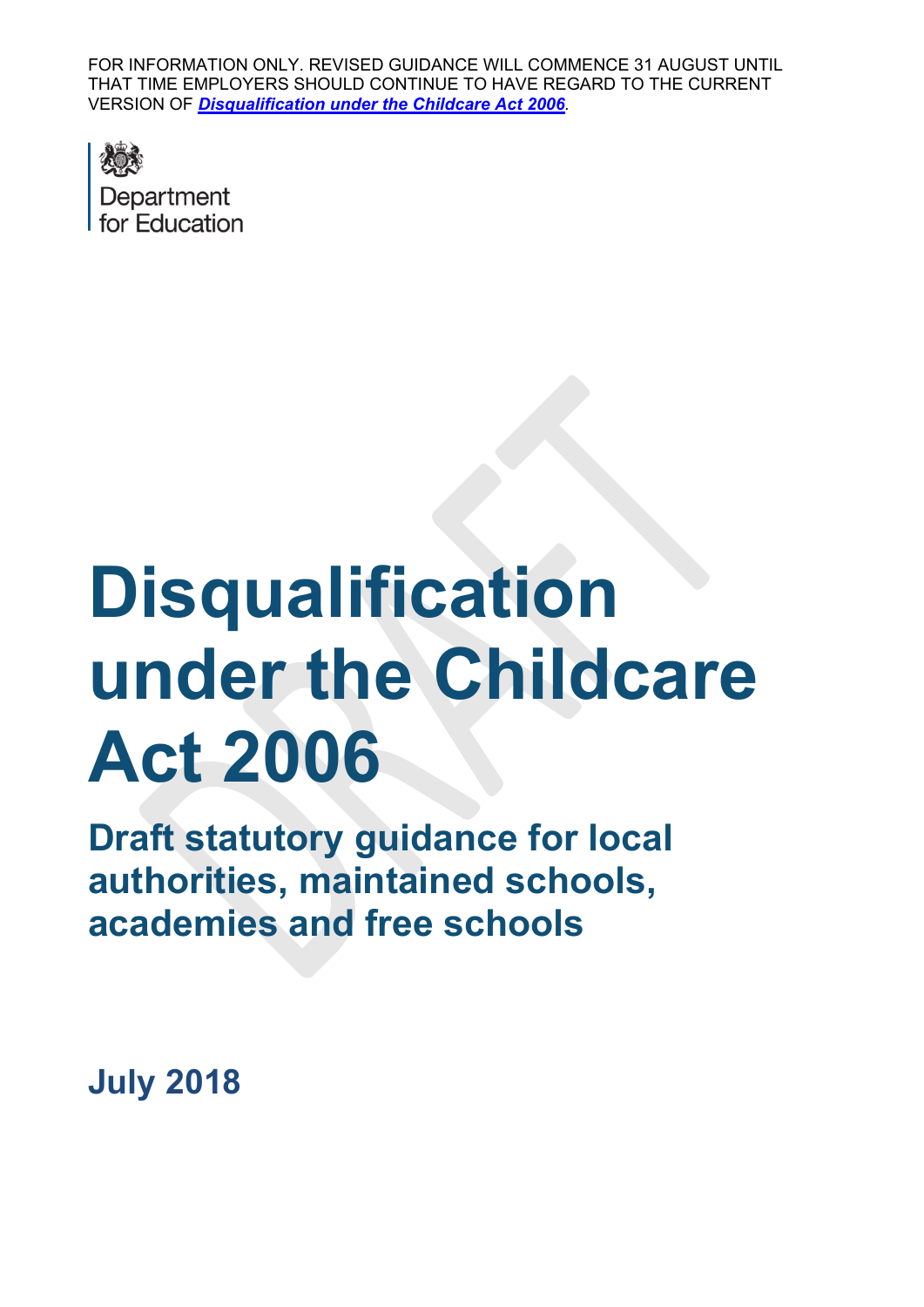# **Contents**

| Summary                                                                                                    | 3              |
|------------------------------------------------------------------------------------------------------------|----------------|
| About this guidance                                                                                        | 3              |
| <b>Review date</b>                                                                                         | 3              |
| What legislation does this guidance refer to?                                                              | 3              |
| Who is this guidance for?                                                                                  | 4              |
| Main points                                                                                                | 4              |
| Disqualification under the Childcare Act                                                                   | 6              |
| Disqualification criteria                                                                                  | 6              |
| Relevant offences and orders                                                                               | $\overline{7}$ |
| Staff covered and relevant settings                                                                        | 8              |
| Disqualification by association                                                                            | 10             |
| What this means for individuals, schools and other employers                                               | 11             |
| Disclosing offences – Rehabilitation of Offenders Act 1974 (Exceptions) Order<br>1975 (as amended in 2013) | 13             |
| Application for an Ofsted waiver from disqualification                                                     | 14             |
| <b>Further help</b>                                                                                        | 16             |
| Table A - Relevant Offences                                                                                | 17             |
| Table B - Relevant Orders                                                                                  | 36             |
| <b>Further information</b>                                                                                 | 39             |
| Useful resources and external organisations                                                                | 39             |
| Other relevant departmental advice and statutory guidance                                                  | 39             |
| <b>Annex A</b>                                                                                             | 40             |
| Summary of changes to the arrangements                                                                     | 40             |
| Annex B                                                                                                    | 41             |
| Making a waiver application to Ofsted: transitional arrangements                                           | 41             |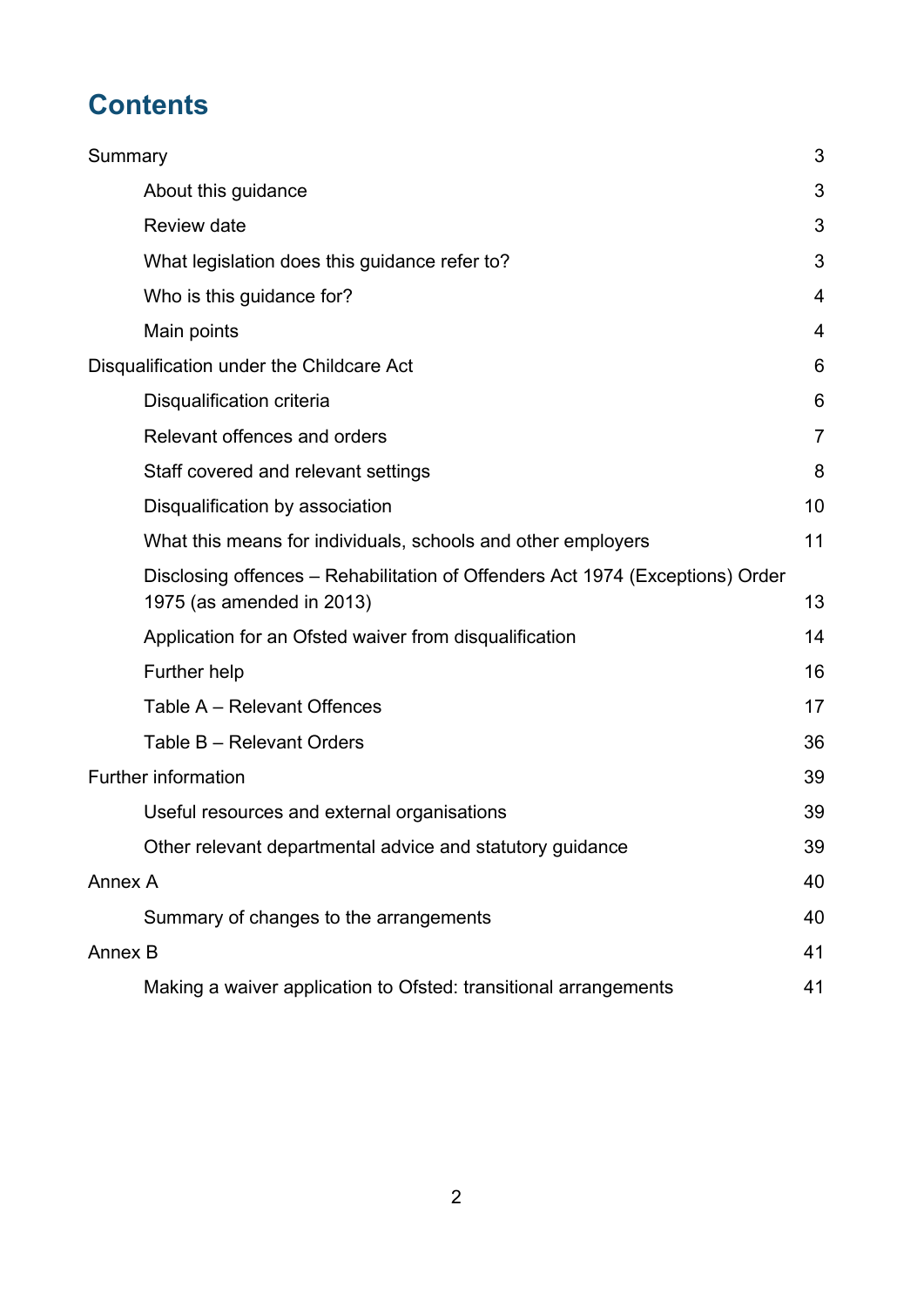# <span id="page-2-0"></span>**Summary**

# <span id="page-2-1"></span>**About this guidance**

This is statutory guidance from the Department for Education on the application of:

- The Childcare (Disqualification) and Childcare (Early Years Provision Free of Charge) (Extended Entitlement) (Amendment) Regulations 2018 ("the 2018 Regulations")
- obligations under the Childcare Act 2006 in schools.

Schools and local authorities must have regard to it when carrying out their duties to safeguard and promote the welfare of children under:

- section 175, of the Education Act 2002;
- paragraph 7(b) of Schedule 1 to the Education (Independent School Standards) Regulations 2014; and
- paragraph 3 of the Schedule to the Education (Non-Maintained Special Schools) (England) Regulations 2011.

On 31 August 2018, this guidance will replace the current version of *Disqualification under the Childcare Act 2006*, which was last issued by the Department for Education in June 2016. Until that time, employers should continue to follow the 2016 guidance at [https://www.gov.uk/government/publications/disqualification-under-the-childcare-act-](https://www.gov.uk/government/publications/disqualification-under-the-childcare-act-2006)[2006.](https://www.gov.uk/government/publications/disqualification-under-the-childcare-act-2006)

Details of the changes to the childcare disqualification arrangements made by the 2018 Regulations are provided in Annex A of this draft guidance. An explanation of how Ofsted will consider waiver applications up to 31 August is set out in Annex B.

It should be noted that these arrangements only form part of a schools obligations and that there are a number of wider safeguarding requirements which must be adhered to as set out below.

# <span id="page-2-2"></span>**Review date**

This guidance will be reviewed in August 2019.

# <span id="page-2-3"></span>**What legislation does this guidance refer to?**

• Childcare Act 2006.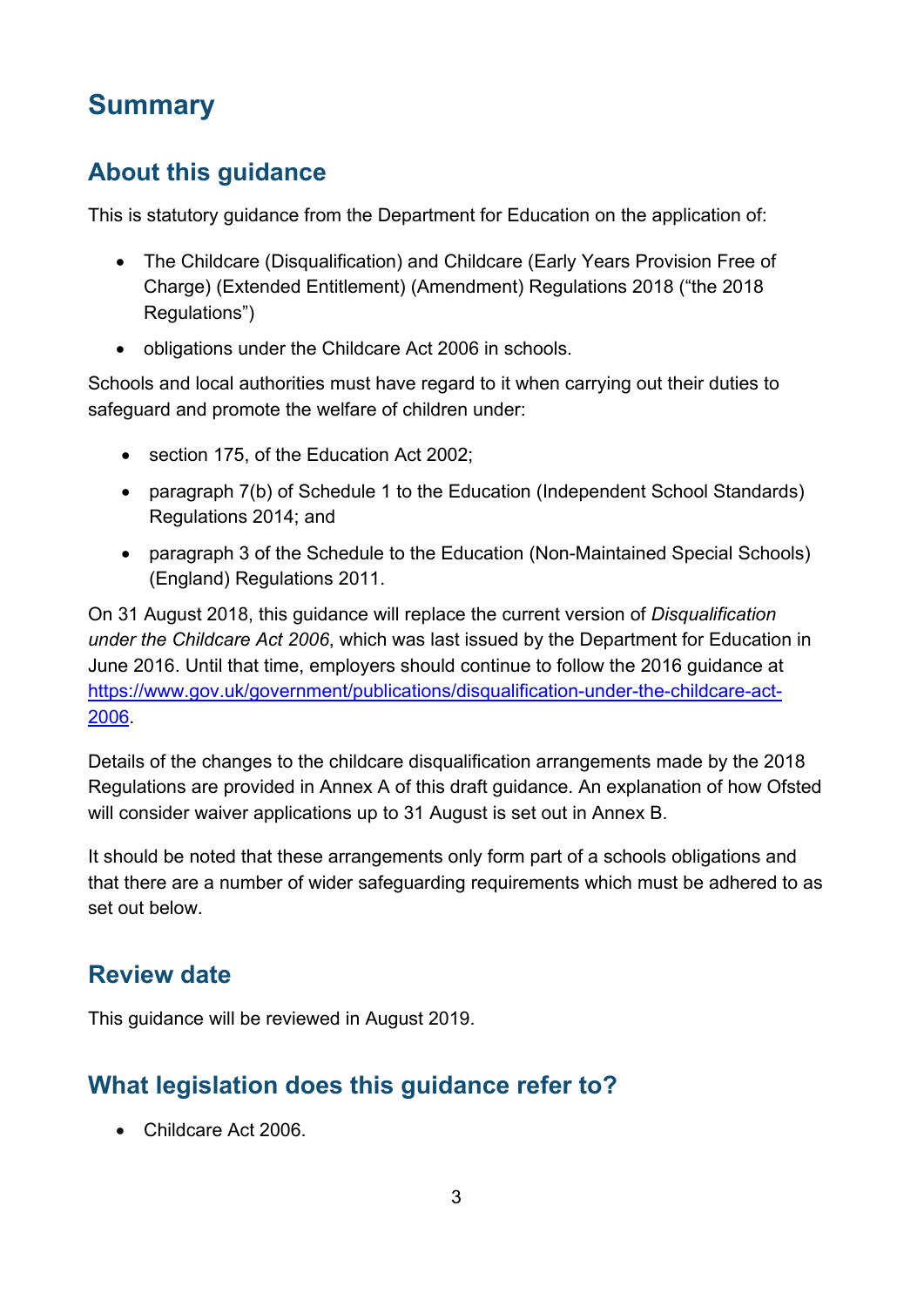• The Childcare (Disqualification) and Childcare (Early Years Provision Free of Charge) (Extended Entitlement) (Amendment) Regulations 2018.

# <span id="page-3-0"></span>**Who is this guidance for?**

This guidance is for:

- local authorities:
- governing bodies of maintained schools, including maintained nursery schools;
- proprietors of non-maintained and independent schools (including academies, free schools and alternative provision academies);
- management committees of pupil referral units (PRUs); and
- it will also be relevant to employers in other non-domestic childcare settings and should be read in conjunction with the guidance provided in the *Statutory framework for early years foundation stage*, published at [https://www.gov.uk/government/publications/early-years-foundation-stage](https://www.gov.uk/government/publications/early-years-foundation-stage-framework--2)[framework--2.](https://www.gov.uk/government/publications/early-years-foundation-stage-framework--2)

# <span id="page-3-1"></span>**Main points**

 $\overline{a}$ 

The guidance sets out:

- the responsibilities of local authorities (in the exercise of their education functions) and schools;
- what they need to do to comply with the legislation;
- who is covered by the arrangements including the changes to the arrangements for staff who live in the same household where a disqualified person lives or is employed;
- $\bullet$  the circumstances where staff<sup>[1](#page-3-2)</sup> should be directed to apply to Ofsted to waive disqualification.

It also explains the responsibilities of:

<span id="page-3-2"></span> $1$  For the purpose of this quidance staff includes individuals employed by the school or local authority, those undertaking training in schools (both salaried and unsalaried), casual workers and volunteers.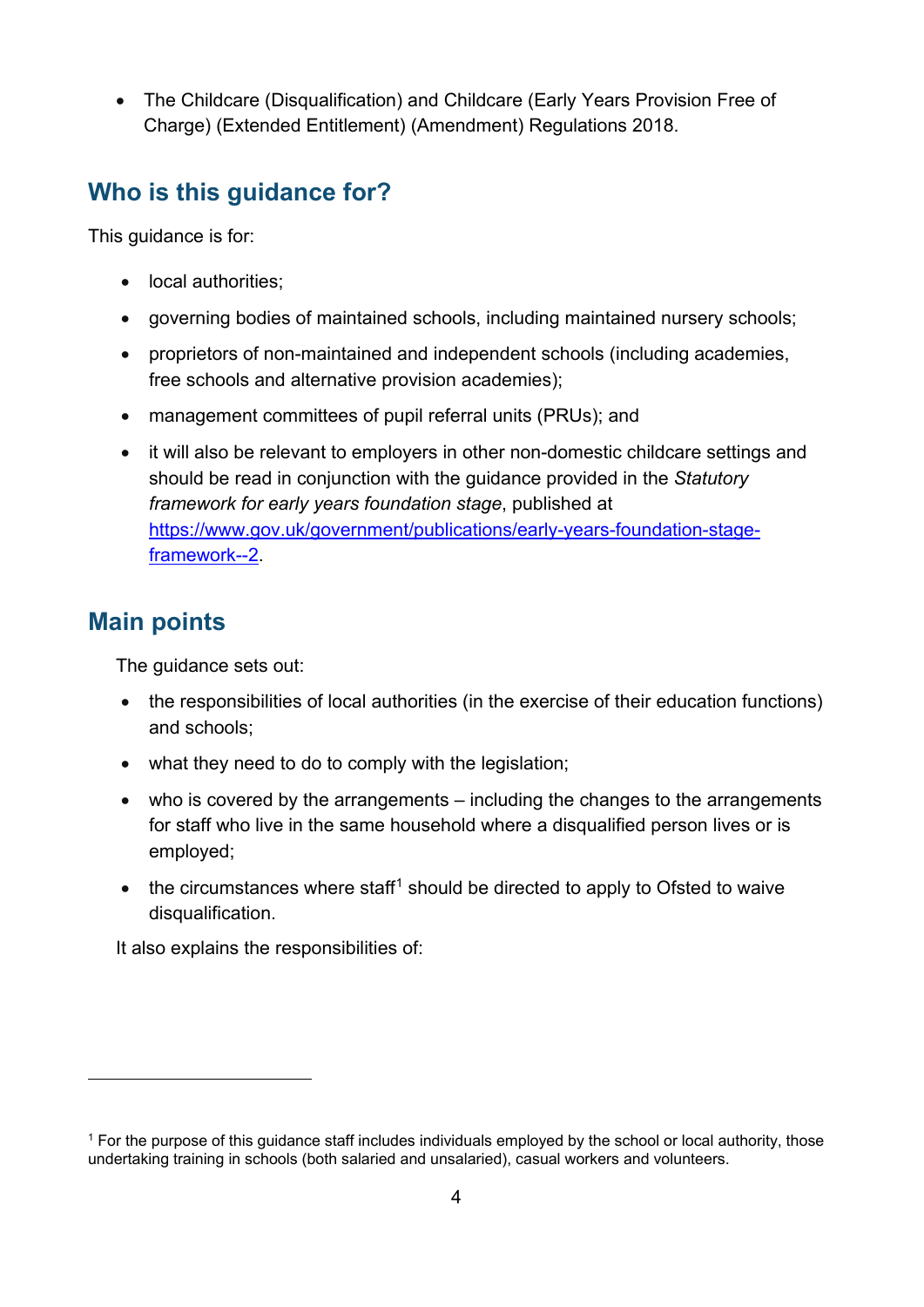- training suppliers, such as initial teacher training providers who place trainees or students at a school who are working and are being trained in a relevant childcare[2](#page-4-0) setting; and
- agencies and third-party organisations employing staff to work in relevant childcare settings in a school.

The arrangements set out in the guidance are additional to the arrangements in place to safeguard and promote the welfare of all children set out in:

- Keeping children safe in education (KCSIE) [https://www.gov.uk/government/publications/keeping-children-safe-in](https://www.gov.uk/government/publications/keeping-children-safe-in-education--2)[education--2;](https://www.gov.uk/government/publications/keeping-children-safe-in-education--2)
- Statutory framework for early years foundation stage (EYFS) [https://www.gov.uk/government/publications/early-years-foundation-stage](https://www.gov.uk/government/publications/early-years-foundation-stage-framework--2)[framework--2;](https://www.gov.uk/government/publications/early-years-foundation-stage-framework--2) and
- Working together to safeguard children -

 $\overline{a}$ 

[https://www.gov.uk/government/publications/working-together-to-safeguard](https://www.gov.uk/government/publications/working-together-to-safeguard-children--2)[children--2.](https://www.gov.uk/government/publications/working-together-to-safeguard-children--2)

<span id="page-4-0"></span><sup>&</sup>lt;sup>2</sup> The meaning of childcare is provided at section 18 of the Childcare Act 2006 [\(http://www.legislation.gov.uk/ukpga/2006/21/contents\)](http://www.legislation.gov.uk/ukpga/2006/21/contents). The meaning of relevant childcare is explained further at paragraph 9 below.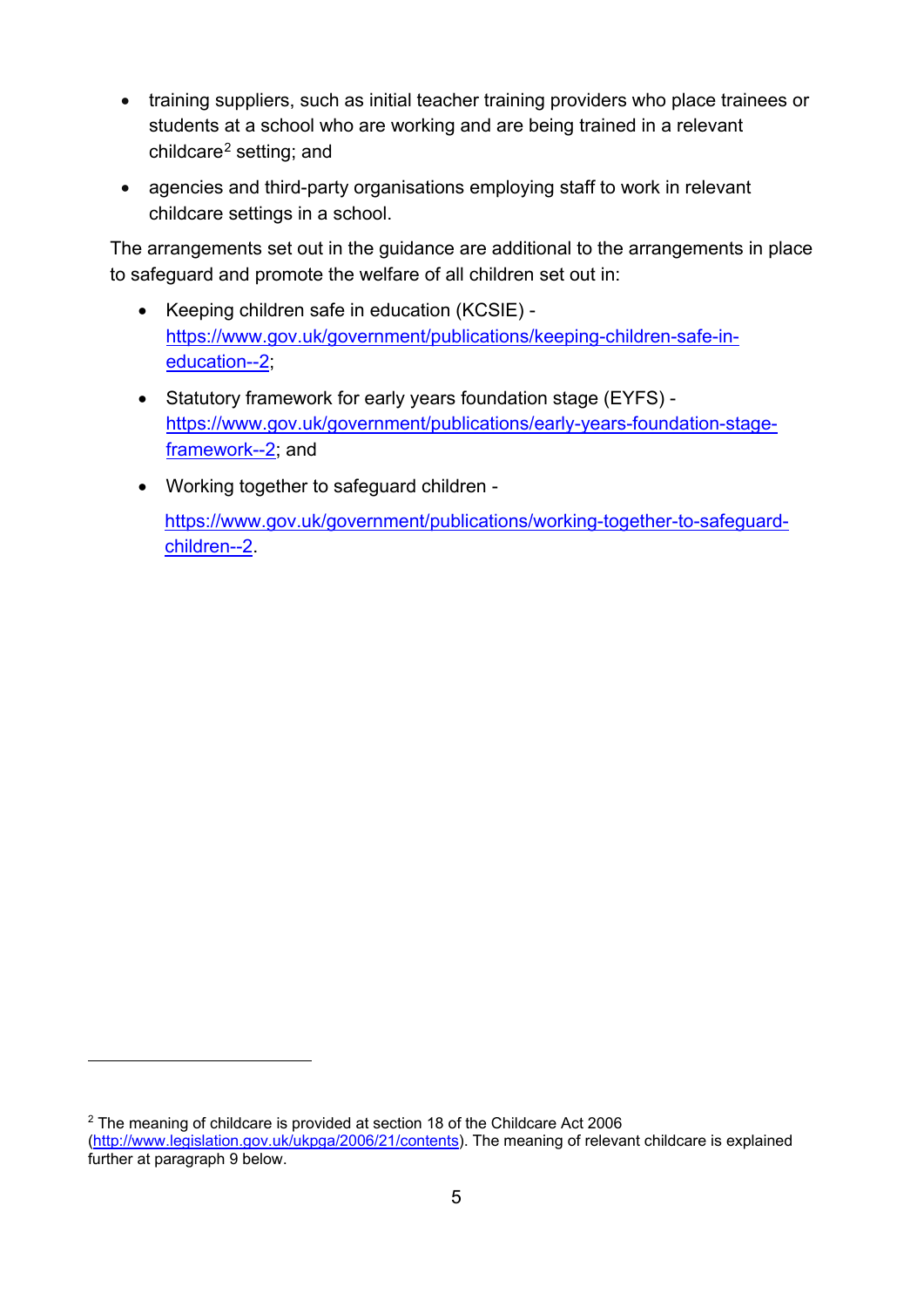# <span id="page-5-0"></span>**Disqualification under the Childcare Act**

1. The 2018 Regulations are made under section 75 of the Childcare Act 2006 ("the 2006 Act"). They set out the circumstances in which an individual will be disqualified for the purposes of section 75 of the Act.

2. Section 76(2) of the 2006 Act, provides that a person who is disqualified under the 2018 Regulations may not (see paragraphs 6 and 17 below):

- provide relevant childcare provision; or
- be directly concerned in the management of such provision

3. Under section 76(3) schools are prohibited from employing a disqualified person in connection with relevant childcare provision in the settings set out at paragraph  $6<sup>3</sup>$  $6<sup>3</sup>$  $6<sup>3</sup>$ . An employer commits an offence if they contravene section 76(3) except if they prove that they did not know, and had no reasonable grounds for believing, that the person they employed was disqualified.

# <span id="page-5-1"></span>**Disqualification criteria**

 $\overline{a}$ 

4. The criteria for disqualification under the 2006 Act and the 2018 Regulations include those set out in the list below:

- a. inclusion on the Disclosure and Barring Service (DBS) Children's Barred List;
- b. being found to have committed certain violent and sexual criminal offences against children and adults which are referred to in regulation 4 and Schedules 2 and 3 of the 2018 Regulations (note that regulation 4 also refers to offences that are listed in other pieces of legislation);
- c. certain orders made in relation to the care of children which are referred to in regulation 4 and listed at Schedule 1 of the 2018 Regulations;
- d. refusal or cancellation of registration relating to childcare, [4](#page-5-3) or children's homes, or being prohibited from private fostering<sup>[5](#page-5-4)</sup>, as specified in Schedule 1 of the 2018 Regulations;
- e. living in the same household where another person who is disqualified lives or is employed (disqualification 'by association') as specified in regulation 9 of the 2018

<span id="page-5-2"></span> $3$  Unless the individual in question has been granted a waiver for Ofsted for the role they wish to undertake.

<span id="page-5-3"></span><sup>4</sup> Except if the refusal or cancellation of registration is in respect of registration with a child minder agency or the sole reason for refusal or cancellation is failure to pay a prescribed fee under the 2006 Act (Regulation 4(1) of the 2018 Regulations).

<span id="page-5-4"></span> $<sup>5</sup>$  Pursuant to legislation references in paragraph 17 of Schedule 1 to the 2018 Regulations.</sup>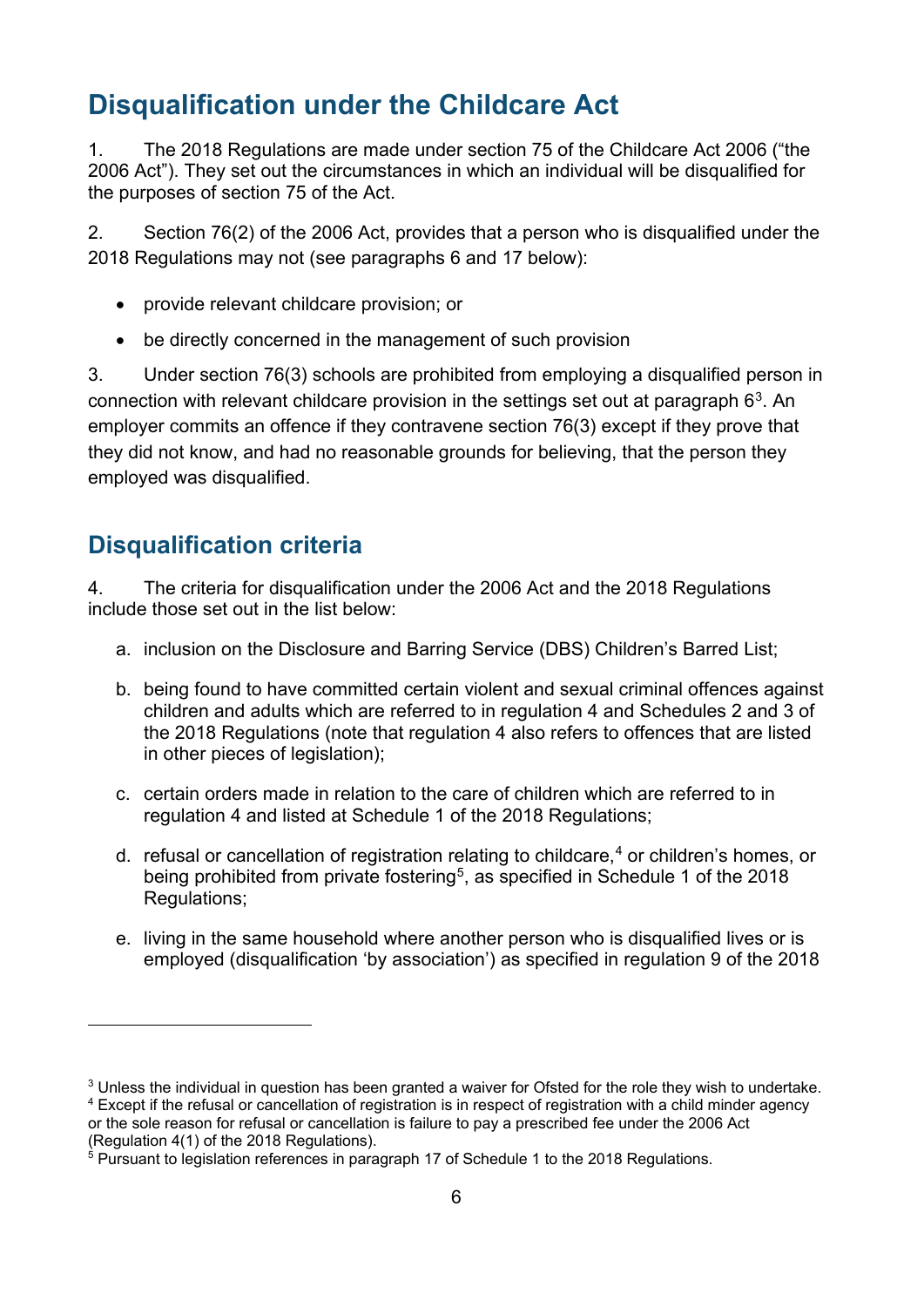Regulations (note that regulation 9 only applies where childcare is provided in domestic settings<sup>[6](#page-6-1)</sup>, or under a domestic premises registration<sup>7</sup>); or

f. being found to have committed an offence overseas, which would constitute an offence regarding disqualification under the 2018 Regulations if it had been done in any part of the United Kingdom.

5. The above list is only a summary of the criteria that lead to disqualification. Further details about the specific orders and offences, which will lead to disqualification, are set out in the 2018 Regulations.

### <span id="page-6-0"></span>**Relevant offences and orders**

6. Under the legislation a person is disqualified if they are 'found to have committed' an offence which is included in the 2018 Regulations (a 'relevant offence') this includes:

(a) being convicted of a relevant offence;

- (b) on or after 6 April 2007, being given a caution for a relevant offence; or
- (c) on or after [8](#page-6-3) April 2013, given a youth caution<sup>8</sup> for a relevant offence. <sup>[9](#page-6-4)</sup>

7. A list of the relevant offences referred to at paragraph 4(b) above and orders referred to at paragraph 4(c) above that lead to the disqualification under the 2018 Regulations is set out in the tables A & B included within this guidance. Additionally any offence resulting in the death of or bodily injury of a child is considered a relevant offence under the legislation and must be disclosed.

8. For new employees an up-to-date enhanced DBS certificate will help schools establish whether the offences committed by that individual are relevant offences. For existing employees schools could consider using the DBS Update Service to supplement employee self-declaration. Details about changes to the disqualification 'by association' requirements are provided at paragraph 21 below.

<span id="page-6-1"></span><sup>6</sup> "Domestic premises" is defined in section 98 of the Act as "premises which are used wholly or mainly as a private dwelling".

<span id="page-6-2"></span><sup>7</sup> Including non-domestic premises up to 50% of the time.

<span id="page-6-3"></span><sup>8</sup> Youth reprimands and final warnings were abolished in 2013 and replace with youth cautions, an individual issues with these disposals issued prior to 2013 in respect of a relevant offence is also disqualified (Regulation 2(2) of the 2018 Regulations).

<span id="page-6-4"></span><sup>&</sup>lt;sup>9</sup> A person who is found not guilty of a relevant offence by reason of insanity or found to be under a disability and to have committed the act for which they have been charged in respect of a relevant offence is also disqualified (Regulation 2(2) of the 2018 Regulations).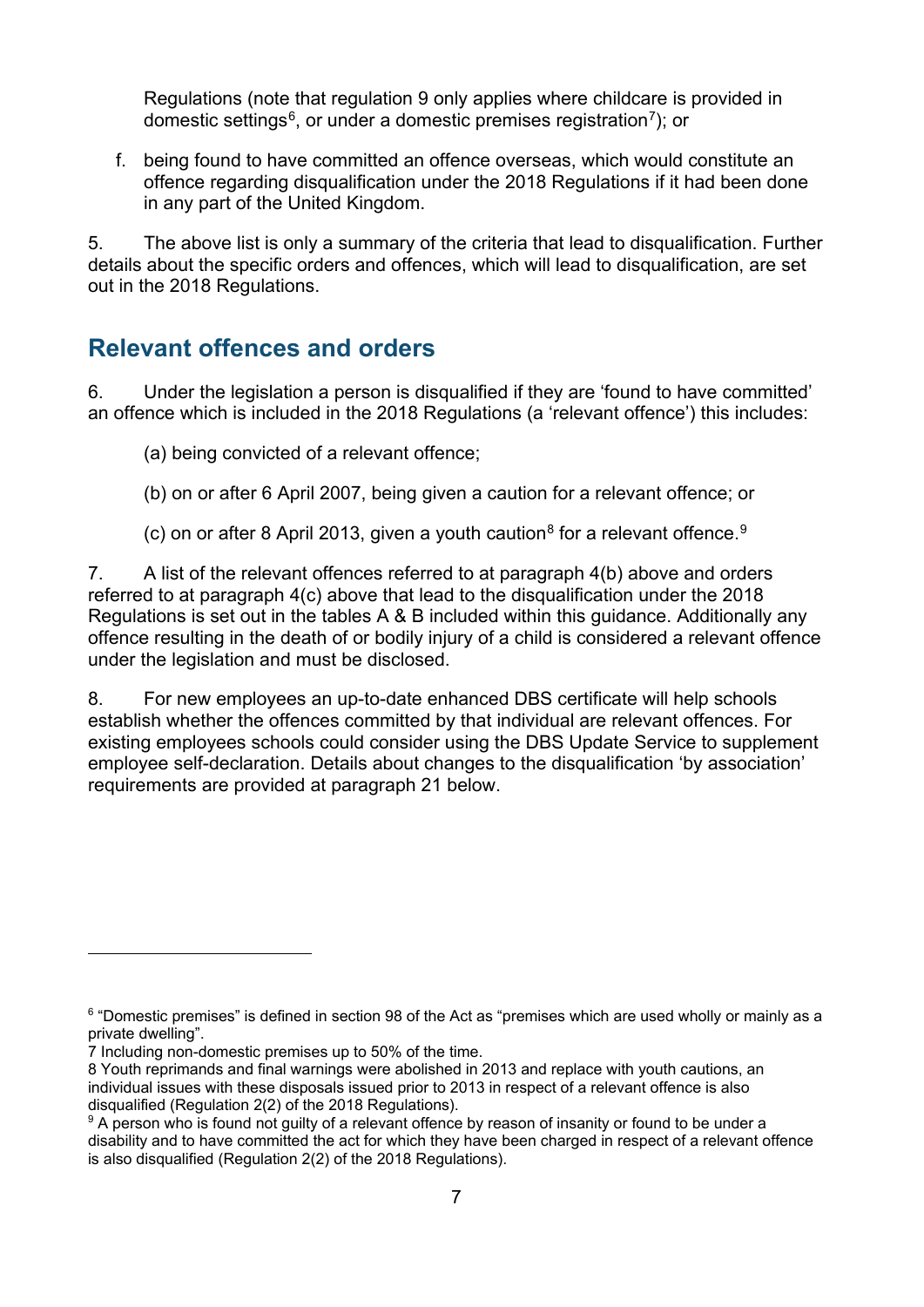# <span id="page-7-0"></span>**Staff covered and relevant settings**

### **Staff covered**

 $\overline{a}$ 

9. Staff are covered by this legislation if they are employed or engaged to provide early years childcare (this covers the age range from birth until 1 September following a child's fifth birthday i.e. up to and including reception year) or later years childcare (this covers children above reception age but who have not attained the age of 8) in nursery, primary or secondary<sup>[10](#page-7-1)</sup> school settings, or if they are directly concerned with the management of such childcare. This includes:

- Early years provision staff who provide any care for a child up to and including reception age. This includes education in nursery and reception classes and/or any supervised activity (such as breakfast clubs, lunchtime supervision and after school care provided by the school) both during the normal school day and outside of school hours for children in the early years age range; and
- Later years provision (for children under 8) staff who are employed to work in childcare provided by the school outside of the normal school day for children who are above reception age but who have not attained the age of 8. This does not include education or supervised activity for children above reception age during school hours (including extended school hours for co-curricular learning activities, such as the school's choir or sports teams) but it does include before school settings, such as breakfast clubs, and after school provision.

10. Staff who are directly concerned in the management of early or later years provision are covered by the legislation. Schools will need to use their judgement to determine who is covered, but this will include the headteacher, and may also include other members of the school's leadership team and any manager, supervisor, leader or volunteer responsible for the day-to-day management of the provision.

11. In relation to staff employed by childcare providers (i.e. not employed by the school or local authority) who hire or rent school facilities or premises (for example a private, voluntary or independent childcare provider), schools should ensure that such providers have appropriate policies and procedures in place in regard to safeguarding children, including under the 2018 Regulations.

12. Where centrally employed local authority staff are deployed to work in relevant childcare settings in schools (for example peripatetic music teachers or special needs teachers) it is the responsibility of the local authority to ensure that such staff are compliant with the requirements of the legislation explained in this guidance.

13. Where schools or local authorities use staff from any agency, or third-party organisation (e.g. supply teacher, music teacher or sports coach) to work in relevant

<span id="page-7-1"></span><sup>&</sup>lt;sup>10</sup> Staff in secondary schools only come in to scope if they provide childcare, or manage the childcare provision for those children covered by these arrangements. For example if they host after-school childcare for the under 8's.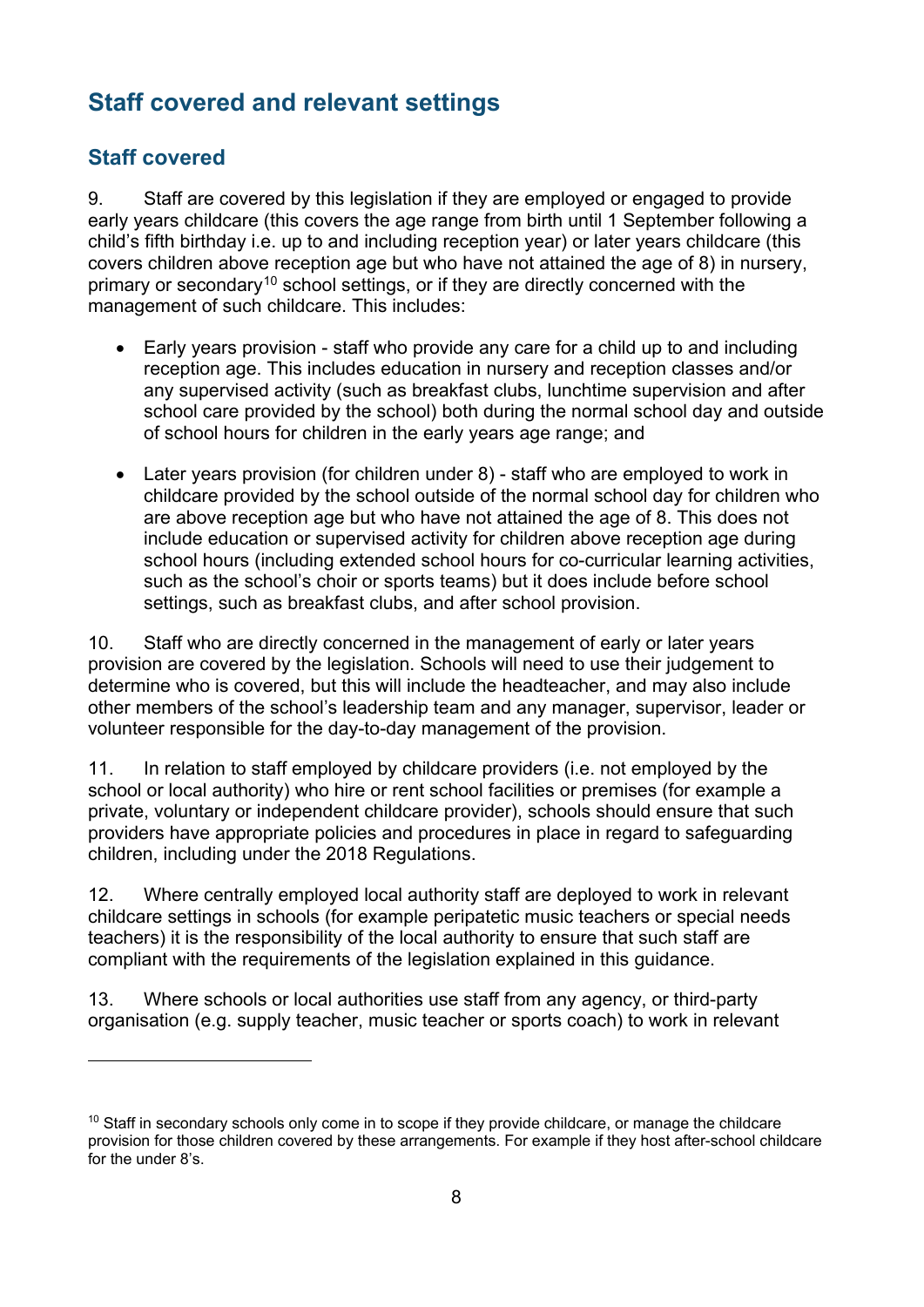childcare provision, or contract out such childcare, they must obtain confirmation that the agency or organisation providing the staff has informed them that they will be committing an offence if they are deployed to work in relevant childcare, or are directly concerned in the management of such provision, if they are disqualified under the 2018 Regulations. This should include the provider requesting that their staff inform them if they consider that they could be disqualified under the legislation.

14. Where the school deploys a person who is self-employed (e.g. music teacher or sports coach) to work in relevant childcare provision, the school must ensure that they are compliant with the requirements of the legislation explained in this guidance.

15. The requirements in paragraph 13 also apply where training suppliers, such as initial teacher training providers, are placing trainees or students at the school, who are working and/or being trained in a relevant setting. Where trainee staff are salaried, for example on employment-based teacher training programmes, it is the responsibility of the school to ensure that they comply with the legislation. If a salaried trainee is disqualified from childcare, schools should inform the training provider of this. Where trainee staff are not on a salaried programme (i.e. fee or self-funded students), it is the responsibility of the training provider to conduct the relevant checks to ensure that trainees placed in schools are not disqualified from childcare or that they have obtained a waiver from Ofsted. Guidance on how to apply for a waiver can be found at paragraphs 38-44 of this guidance.

16. Volunteers and casual workers (including individuals on work experience) who are directly concerned with the management of childcare provision, and/or who work on a regular basis, whether supervised or not, in relevant childcare, are within the scope of the legislation and are covered by this guidance.

#### **Staff who may be covered**

17. Staff who are not employed to directly provide childcare, are not covered by the legislation. Similarly, most staff who are only occasionally deployed and are not regularly required to work in relevant childcare will not automatically come within the scope of the legislation. Schools and local authorities should exercise their judgement about when and whether such staff are within scope, evaluating and recording any risks and control measures put in place, and taking advice from the school or authority's HR provider, the authority's designated officer, safeguarding lead officer or adviser when appropriate. A record of the assessment should be retained on the employee's personnel file and a copy supplied to the individual concerned. In general individuals undertaking the following roles would normally be excluded:

- caretakers;
- cleaners;
- drivers;
- transport escorts;
- catering; and
- office staff.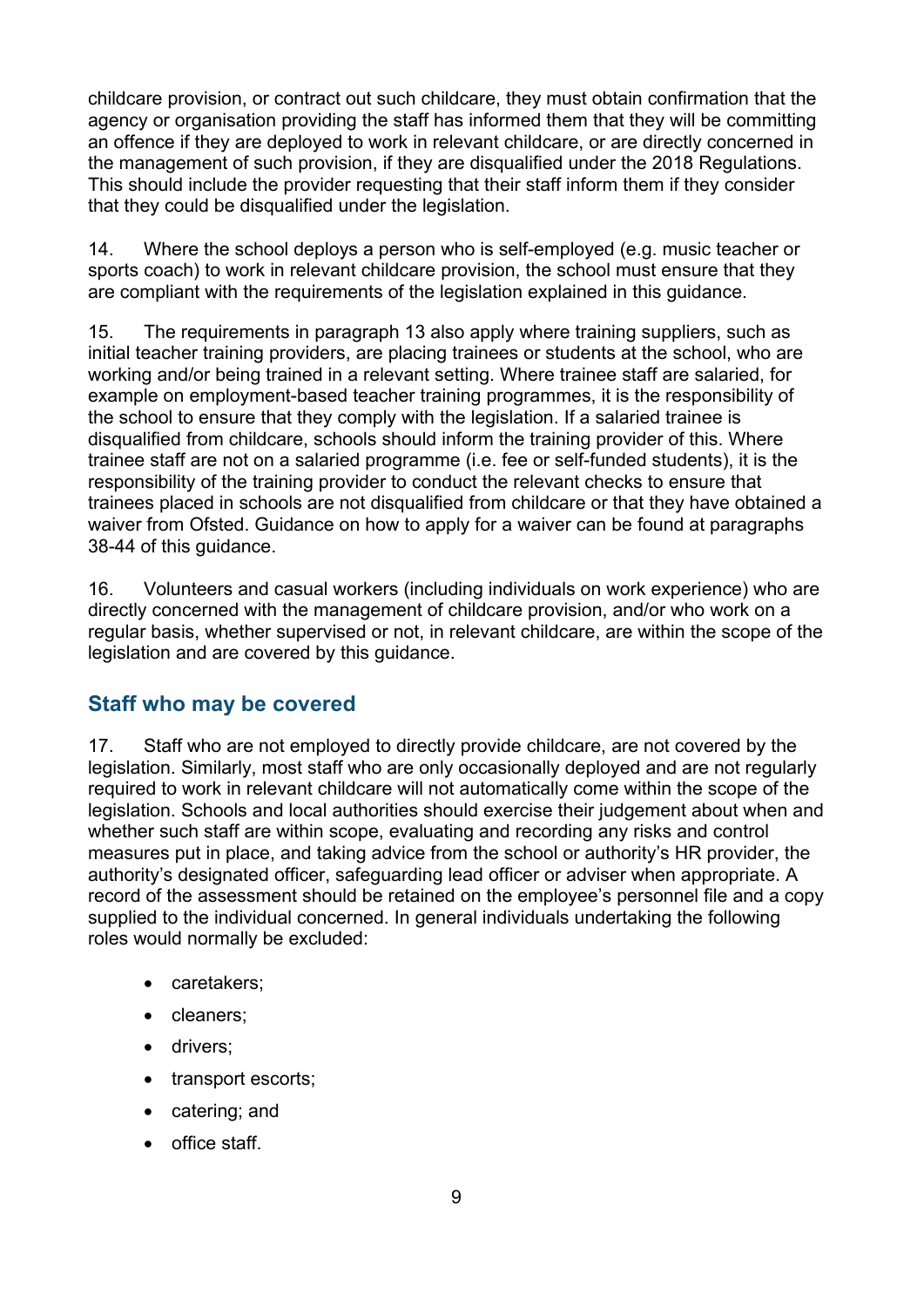18. School governors and proprietors are not covered by the legislation, unless they volunteer to work in relevant childcare on a regular basis, or they are directly concerned with the day-to-day management of such provision. Further guidance on the safeguarding arrangements covering governors and the safeguarding responsibilities of governing bodies and proprietors is provided in KCSIE. Additionally it should be noted that, whilst out of scope of these regulations, school governors in maintained schools are also subject to additional arrangements and can also be disqualified from holding office (i.e. being a governor in maintained schools) under regulation 17, schedule 4 of the School Governance (Constitution) (England) Regulations 2012.

#### **Staff not covered**

- 19. This means that staff employed who work in the following roles are not covered, i.e. staff who:
	- only provide education, childcare or supervised activity during school hours to children above reception age; or
	- only provide childcare or supervised activities out of school hours for children who are aged 8 or over; and
	- have no involvement in the management of relevant provision.

20. Anybody involved in any form of health care provision for a child are specifically excluded from the statutory definition of childcare, and are therefore not covered by the legislation, this includes:

• school nurses:

 $\overline{a}$ 

- speech and language therapists; and
- education psychologists.

### <span id="page-9-0"></span>**Disqualification by association**

21. Under the 2018 Regulations, schools are no longer required to establish whether a member of staff providing, or employed to work in, childcare is disqualified by association. Regulation 9 does not apply to staff in a relevant school setting; disqualification by association is only relevant where childcare is provided in domestic settings (e.g. where childminding is provided in the home) or under registration on domestic premises<sup>[11](#page-9-1)</sup>. Accordingly, schools should not ask their staff questions about cautions or convictions of someone living or working in their household. Schools should

<span id="page-9-1"></span> $11$  Including where an assistant works on non-domestic premises up to 50% of the time under a domestic registration.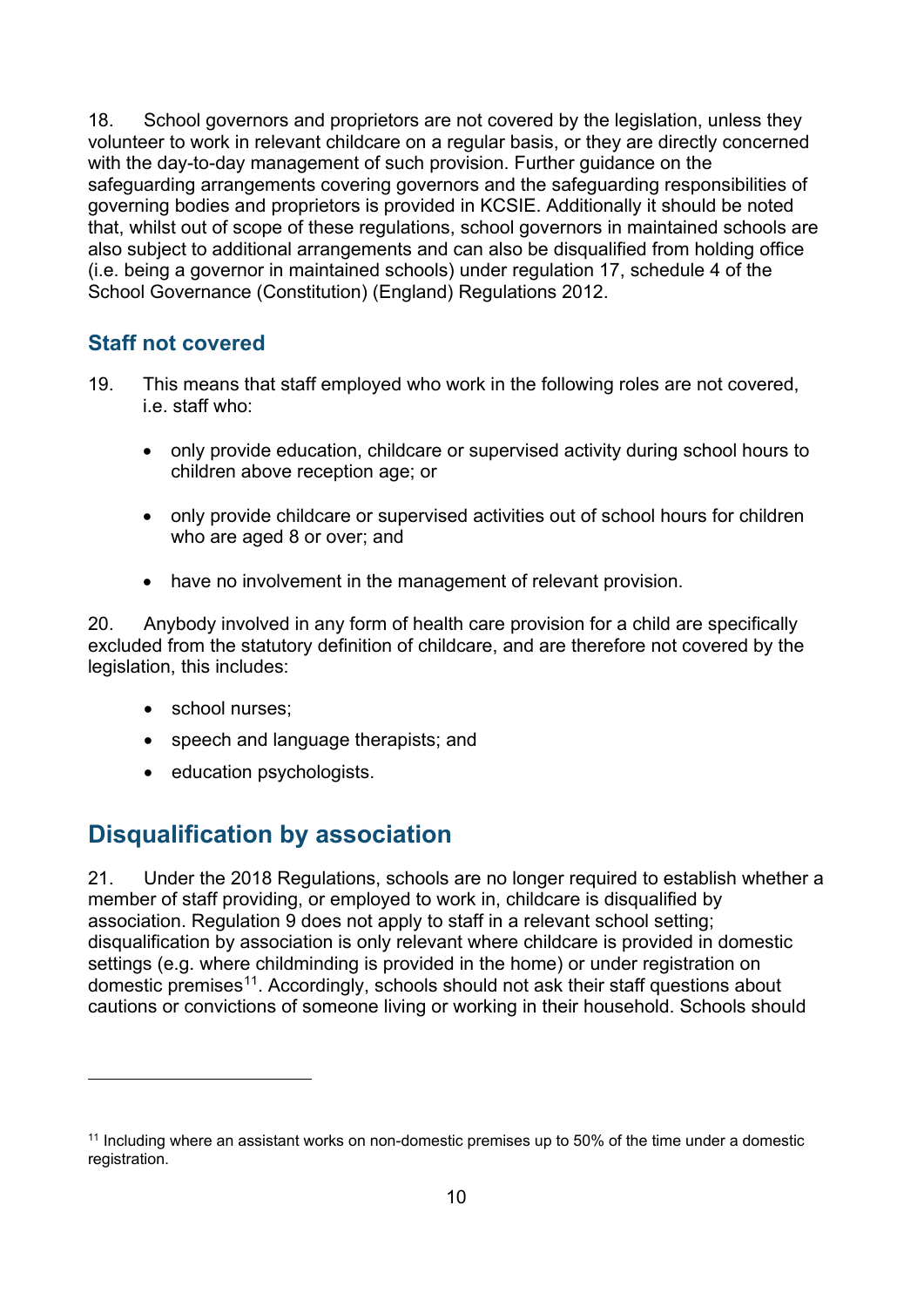review their staffing policies and safer recruitment procedures, and make changes accordingly.

22. It is important that schools follow the safer recruitment procedures set out in Part three of KCSIE. Schools and local authorities should also review their safeguarding policies, to ensure that they fully comply with KCSIE, and ensure that their policies are clear about the expectations they place on staff, including where their relationships and associations both within and outside of the workplace (including online) may have implications for the safeguarding of children in school.

23. In support of this schools should take an opportunity, for example through performance management or other staff discussions, to create the right culture and environment so that staff feel comfortable, where it is appropriate, to discuss matters outside of work, which may have implications for the safeguarding of children in the workplace. These discussions can help schools safeguard their employees' welfare and contribute to their duty of care towards their staff. Where appropriate, it will help schools identify whether arrangements are needed to support these staff. These discussions can also help schools manage children's safety, providing them with information that will help them consider whether there are measures that need to be put in place to safeguard children (e.g. by putting arrangements in place to stop or restrict a person coming into school where a potential risk to children has been identified).

24. Schools should consider providing training to governors and staff with management responsibilities in this important area.

### <span id="page-10-0"></span>**What this means for individuals, schools and other employers[12](#page-10-1)**

25. Schools must ensure that they are not knowingly employing a person who is disqualified under the 2018 Regulations in connection with relevant childcare provision. In gathering information to make these decisions schools must ensure that they act proportionately and minimise wherever possible the intrusion into the private lives of their staff. Accordingly, schools must ensure that they handle information fairly and lawfully and take care not to breach:

- Data Protection Act 2018 (DPA);
- General Data Protection Regulation (GDPR) (EU) 2016/679;
- Rehabilitation of Offenders Act 1974 (Exceptions) Order 1975 (as amended in 2013) ('the Exceptions Order');
- Rehabilitation of Offenders Act 1974 (ROA); and
- Human Rights Act 1998.

<span id="page-10-1"></span><sup>&</sup>lt;sup>12</sup> For the purposes of this guidance, hereafter references to the requirements and recommendations for schools also apply to local authorities, teacher training providers, employment agencies and other organisations employing staff to work in relevant childcare, as well as their employees.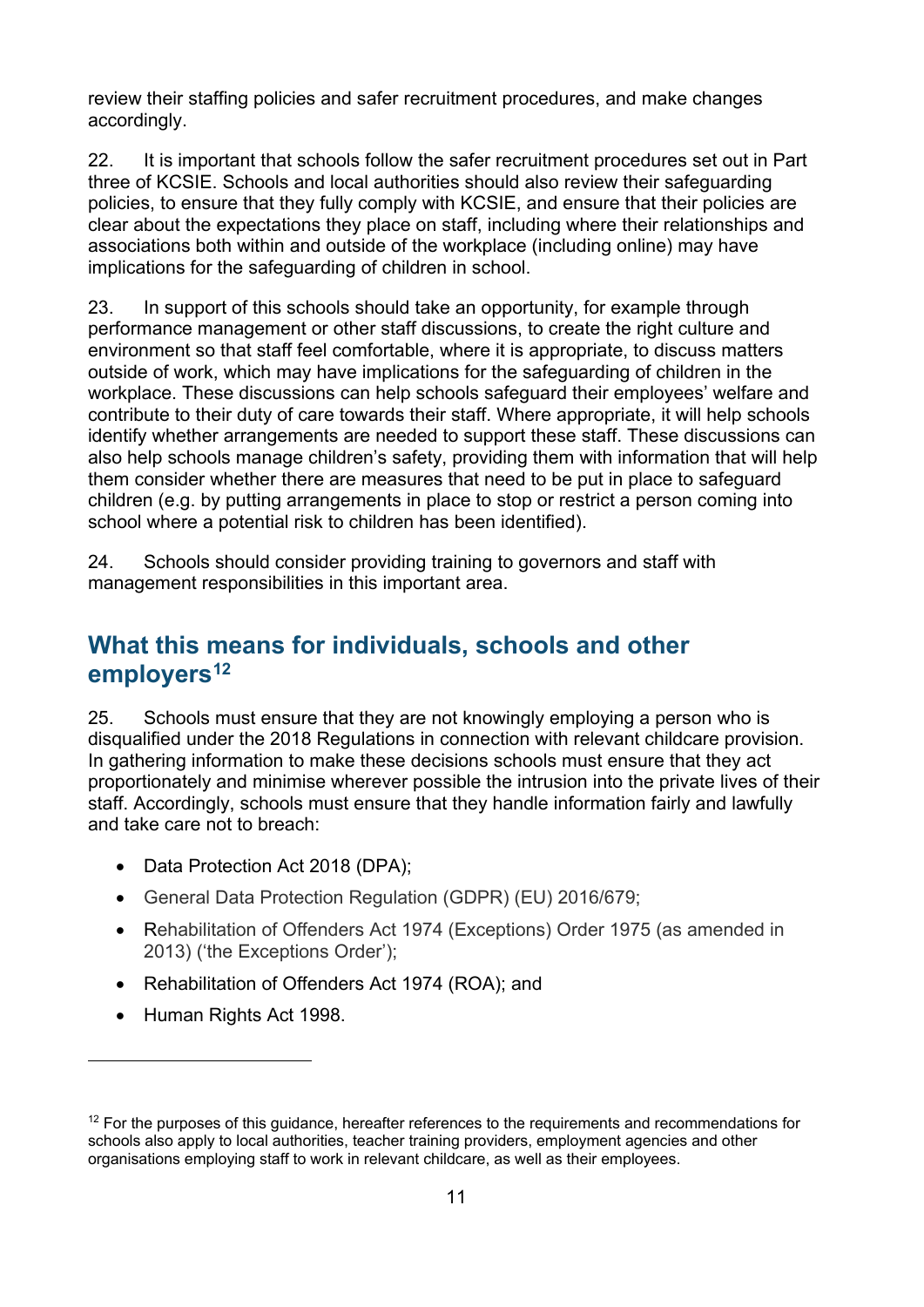26. Schools are responsible for ensuring that anyone who falls within the relevant categories of staff described above at paragraphs 9-18 is made aware of the legislation. Schools must make these staff aware of what information will be required of them and how it will be used to make decisions about disqualification. Schools are free to decide how to bring these requirements to the attention of their staff. As a means of making staff aware of their duty to provide such information, they may for example choose to include a section in the school's safeguarding policy, or another policy document, or by means of an addition to new staff members' contracts of employment. Schools should draw this guidance to the attention of their staff and the information provided by Ofsted referenced in this guidance.

27. It is not necessary for schools to ask staff to complete a self-declaration form to obtain information about whether a staff member is disqualified. Where schools decide to adopt the approach of using a self-declaration form, it is important that the questions posed in the declaration are relevant and limited to the requirements of the legislation, e.g. cautions or convictions for a relevant offence; or whether a child has been made subject of a care order due to the care provided by the individual. This may mean that schools may not be able to use a generic self-declaration form for all employees, for example a teacher working solely with year 5 children (i.e. those aged 9) would be exempt from this legislation. Schools should inform their staff that when responding to questions about their cautions or convictions, they do not need to provide details about any convictions that are not relevant to the childcare disqualification legislation. See paragraphs 34-37 below for further guidance on which offences must be disclosed if their staff member is in scope of these regulations.

28. It is important that schools avoid asking for information that is not relevant to ensure that they are not in breach of data protection legislation. However, it should be noted that data protection legislation, including GDPR does not prevent an employer from asking questions relating to the suitability of the individual employed on safeguarding grounds. Fears about sharing information cannot be allowed to stand in the way of the need to promote the welfare and protect the safety of children. Schools should refer to Keeping children safe in education and the Department's Data protection: toolkit for schools found here<https://www.gov.uk/government/publications/data-protection-toolkit-for-schools> for further advice on how to comply with data protection legislation, including GPDR and the 2018 DPA.

29. Under data protection laws schools must not ask for medical records, details about convictions of household members<sup>13</sup>, or copies of a person's criminal record from the police<sup>[14](#page-11-1)</sup>. Similarly, schools must not ask staff or third parties to make requests for their criminal records in connection with employment, as this will amount to an enforced subject access request, which is an offence under section 184 of the 2018 DPA. Further information about section 184 is provided in the Information Commissioner's Office [\(ICO\)](https://ico.org.uk/for-organisations/enforced-sar)

<span id="page-11-0"></span><sup>&</sup>lt;sup>13</sup> Following the implementation of the 2018 regulations and the removal of disqualification by association in non-domestic settings, schools can no longer ask questions regarding the criminal history of people who live with the individual.

<span id="page-11-1"></span><sup>&</sup>lt;sup>14</sup> This is not the same as a DBS certificate which can be obtained for the individual concerned.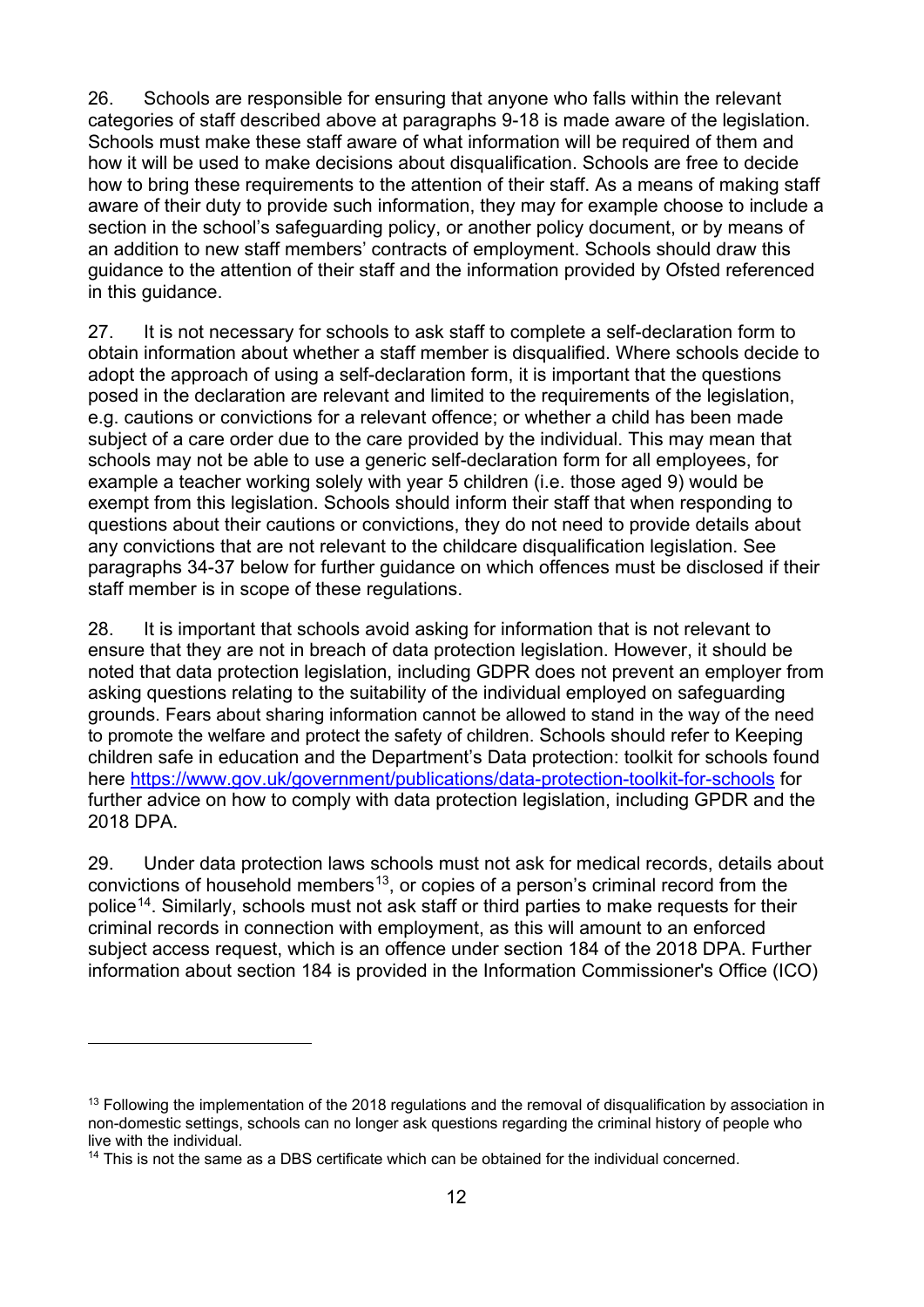guidance for GDPR found here [https://ico.org.uk/for-organisations/guide-to-the-general](https://ico.org.uk/for-organisations/guide-to-the-general-data-protection-regulation-gdpr/)[data-protection-regulation-gdpr/.](https://ico.org.uk/for-organisations/guide-to-the-general-data-protection-regulation-gdpr/)

30. Schools must keep a record of those staff who are employed to work in, or manage relevant childcare provision. They should record the date on which the information about disqualification was provided. Schools should ensure that in maintaining records they comply with the requirements of the Data Protection Act 2018 [\(http://www.legislation.gov.uk/ukpga/2018/12/contents/enacted\)](http://www.legislation.gov.uk/ukpga/2018/12/contents/enacted), this is the UK's implementation of the General Data Protection Regulation (GDPR).This Act does not mean that information cannot be gathered where the failure to do so would result in a child being placed at risk of harm. When processing personal information it should be used fairly, lawfully and kept secure. It should be kept to a minimum, be accurate and kept up-to-date and stored for the minimum period necessary, restricted only to those who need it and for the purpose it was gathered (i.e. safeguarding). Additionally schools will need to review any historic data collected and destroy any information which is no longer required.

31. Personal data, including any details of the criminal record should not be held without consent from the individual. In instances where an individual does not consent, schools should only record the date the declaration was made, details of any additional safeguarding restrictions, and whether or not an Ofsted waiver has been granted.

32. Guidance on data protection issues for employers carrying out criminal records checks is provided in the ICO's employment practices code of practice published at [https://ico.org.uk/media/for-](https://ico.org.uk/media/for-organisations/documents/1064/the_employment_practices_code.pdf)

[organisations/documents/1064/the\\_employment\\_practices\\_code.pdf.](https://ico.org.uk/media/for-organisations/documents/1064/the_employment_practices_code.pdf) Schools may choose to keep details of their checks as part of the single central record, or they may retain a separate record. Ofsted and the Independent School Inspectorates will check this as part of the their routine school inspection process<sup>15</sup>.

33. Schools must ensure that their procedures make the requirements of the legislation clear and should explain to new and existing staff working in relevant childcare that they should inform the school if their circumstances change. Schools that choose to add information pertaining to disqualification into their policies should alert all staff to the addition, for example via a staff bulletin or an e-mail.

### <span id="page-12-0"></span>**Disclosing offences – Rehabilitation of Offenders Act 1974 (Exceptions) Order 1975 (as amended in 2013)**

34. The vast majority of roles in schools and relevant childcare settings are exempt from the Rehabilitation of Offenders Act 1974 (ROA). Guidance on the ROA is available at [https://www.gov.uk/government/publications/new-guidance-on-the-rehabilitation-of](https://www.gov.uk/government/publications/new-guidance-on-the-rehabilitation-of-offenders-act-1974)[offenders-act-1974.](https://www.gov.uk/government/publications/new-guidance-on-the-rehabilitation-of-offenders-act-1974) Individuals working in these settings are therefore covered by the [Rehabilitation of Offenders Act 1974 \(Exceptions\) Order 1975 \(as amended in 2013\)](https://www.legislation.gov.uk/ukdsi/2013/9780111537718/contents) ('the Exceptions Order') which is available at

<span id="page-12-1"></span><sup>&</sup>lt;sup>15</sup> These inspections do not extend to assessing compliance with GDPR and or the Data Protection Act.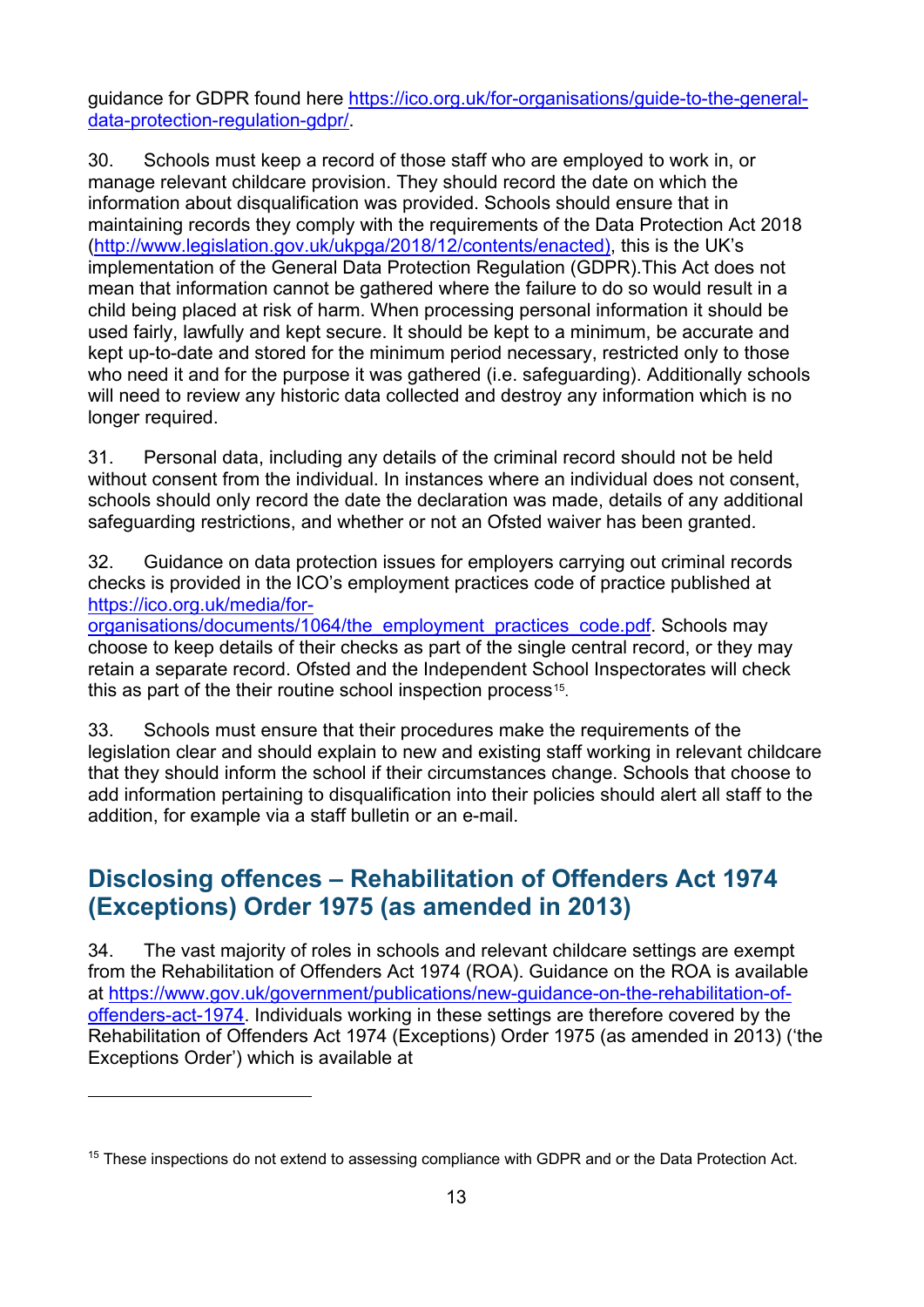[http://www.legislation.gov.uk/uksi/2013/1198/pdfs/uksi\\_20131198\\_en.pdf;](http://www.legislation.gov.uk/uksi/2013/1198/pdfs/uksi_20131198_en.pdf) as a result, they are normally required to disclose their convictions and cautions, including those that are spent. The exception is that certain minor cautions and convictions are 'protected' for the purposes of the Exceptions Order, which means they are not subject to disclosure to employers and they are removed or 'filtered' from standard or enhanced DBS certificates.

35. The majority of offences that lead to disqualification under the 2018 Regulations will never become protected, which means that they must always be disclosed by a member of staff employed to work in relevant childcare, and they will not be filtered from a DBS certificate. The DBS has produced a list of specified offences that will never be filtered, which can be found at [https://www.gov.uk/government/publications/dbs-list-of](https://www.gov.uk/government/publications/dbs-list-of-offences-that-will-never-be-filtered-from-a-criminal-record-check)[offences-that-will-never-be-filtered-from-a-criminal-record-check.](https://www.gov.uk/government/publications/dbs-list-of-offences-that-will-never-be-filtered-from-a-criminal-record-check) All the offences listed in Annexes A and B below must always be disclosed, as should any offence involving death or bodily injury to a child (even if not specifically listed in the table).

36. Schools should inform their staff that when responding to questions about their criminal record, they do not need to provide details about any protected cautions or protected convictions. Staff working in childcare are entitled to respond to a question relating to their criminal record as though it only relates to cautions or convictions that are not protected. Guidance provided at [https://www.gov.uk/government/collections/dbs](https://www.gov.uk/government/collections/dbs-filtering-guidance)[filtering-guidance](https://www.gov.uk/government/collections/dbs-filtering-guidance) by the DBS will help schools understand the old and minor cautions and convictions that do not need to be disclosed.

37. Schools may wish to consider obtaining professional advice from their HR provider, designated officer, or safeguarding lead officer or adviser to help them establish whether staff with relevant cautions or convictions are disqualified from working in relevant childcare. Individuals may also wish to consider contacting independent organisations for advice such as Nacro or Unlock<sup>16</sup>.

### <span id="page-13-0"></span>**Application for an Ofsted waiver from disqualification**

38. Where schools, receive information and are satisfied that an individual working in a relevant setting falls within one of the disqualification criteria in the 2018 Regulations they must inform the individual of this and explain the implications of disqualification to them, including whether they can apply to Ofsted for a waiver of disqualification (for example, Ofsted cannot grant a waiver to an individual who is on the Children's Barred List) and make clear what information the individual will need to share with Ofsted and why. When communicating these matters to a staff member schools should consider taking advice from their HR provider, designated officer, safeguarding lead officer or adviser.

39. Schools should explain to the individual that details about how to make an application for a waiver, and a copy of the form, can be found in the Ofsted fact sheet: [Applying to waive disqualification: early years and childcare providers.](http://www.ofsted.gov.uk/resources/applying-waive-disqualification-early-years-and-childcare-providers) Ofsted will need the individual to complete the waiver application accurately and fully and will need

<span id="page-13-1"></span><sup>&</sup>lt;sup>16</sup> These organisations are independent of government. The Department accepts no liability for the information given by any 3rd party organisation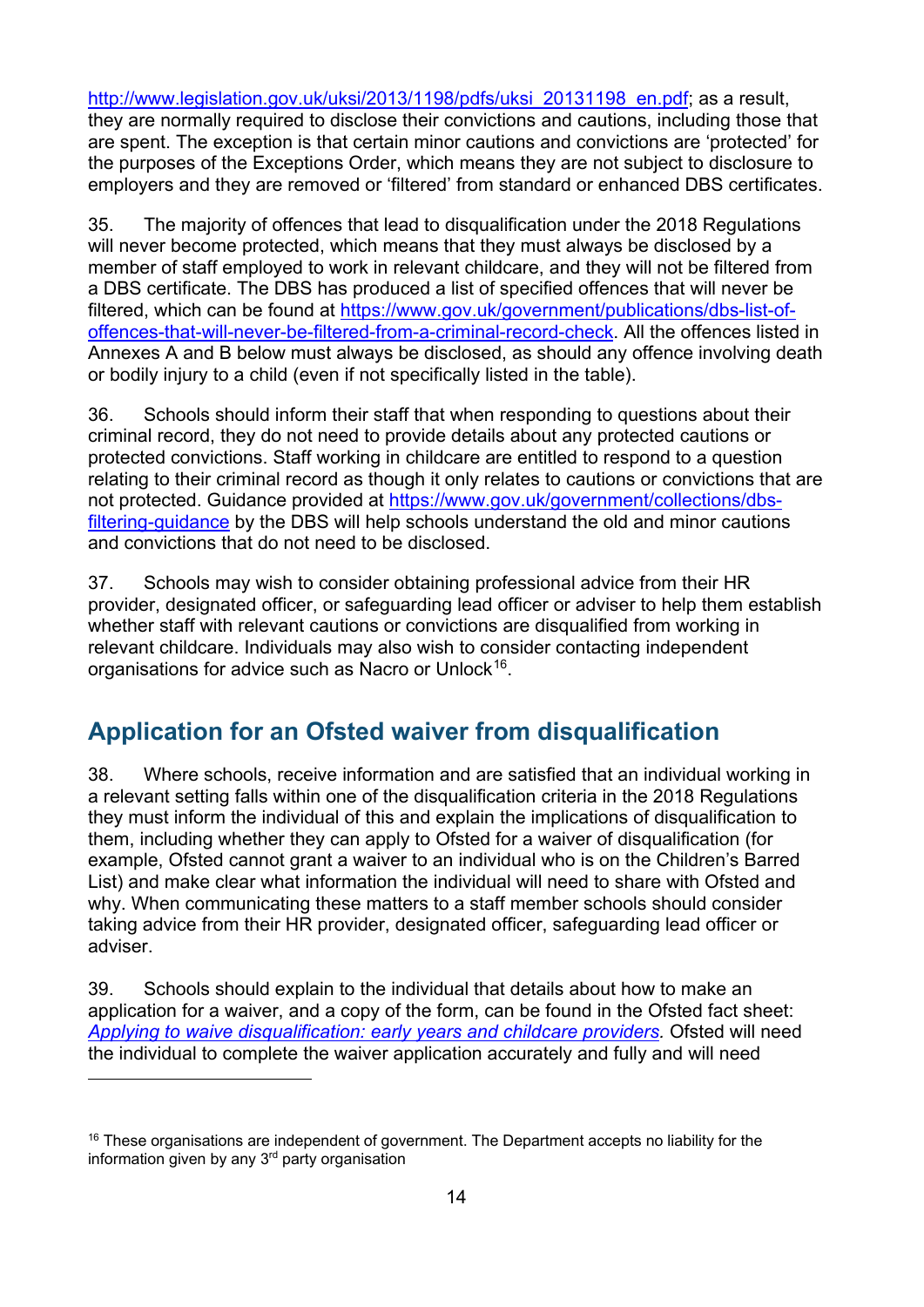information about the individual. This should include, where this information is available or known:

- details of any order, determination, caution, conviction, or other ground for disqualification from registration under the 2018 Regulations;
- the date of the order, determination, caution, conviction, or the date when the other ground for disqualification arose;
- the body or court which made the order, determination, caution or conviction, and the sentence/disposal (if any) imposed; and
- a certified copy of the relevant order (in relation to an order, caution or conviction). Schools should not request DBS certificates from third parties, or copies of a person's criminal record obtained directly from the police, prison service, probation service or courts, as this would be considered an enforced subject access request, which is a criminal offence.

40. A school must not continue to employ an individual who is disqualified in connection with early or later years childcare provision, nor should a disqualified individual provide or be directly concerned in the management of such provision unless they have received a waiver from Ofsted, which covers the role that they wish to undertake. This does not imply that individuals are prevented from working in a school in any other setting.

41. When making decisions about the redeployment of staff schools should take into account the risk of harm to children concerned and their obligations under the 2006 Act, the EYFS, KCSIE guidance and any other relevant safeguarding guidance.

42. Whilst a waiver application is under consideration schools will need to decide whether it is appropriate to redeploy staff elsewhere in the school, or make adjustments to their role to avoid them working in relevant childcare. This means that a member of staff could be disqualified from working with children of reception age or under in a school, but could work with children aged 6 and 7, provided they were not working with them in childcare provision outside of normal school hours.

43. Schools should consider taking advice from their HR provider, designated officer, safeguarding lead officer or adviser on these matters. Local authorities and academy trusts may also be able to consider making alternative arrangements, including for example a temporary alternative job role in another school. Where alternative arrangements cannot be made, or it is not appropriate to do so, the school will need to consider whether to grant paid leave or similar, or as a last resort suspend the member of staff, while the waiver application is under consideration.

44. Where an individual decides not to apply for a waiver, or a waiver is declined, schools will have to consider and make decisions about whether the individual could be permanently redeployed, the appropriateness of redeployment, or whether steps should be taken to legitimately terminate their employment.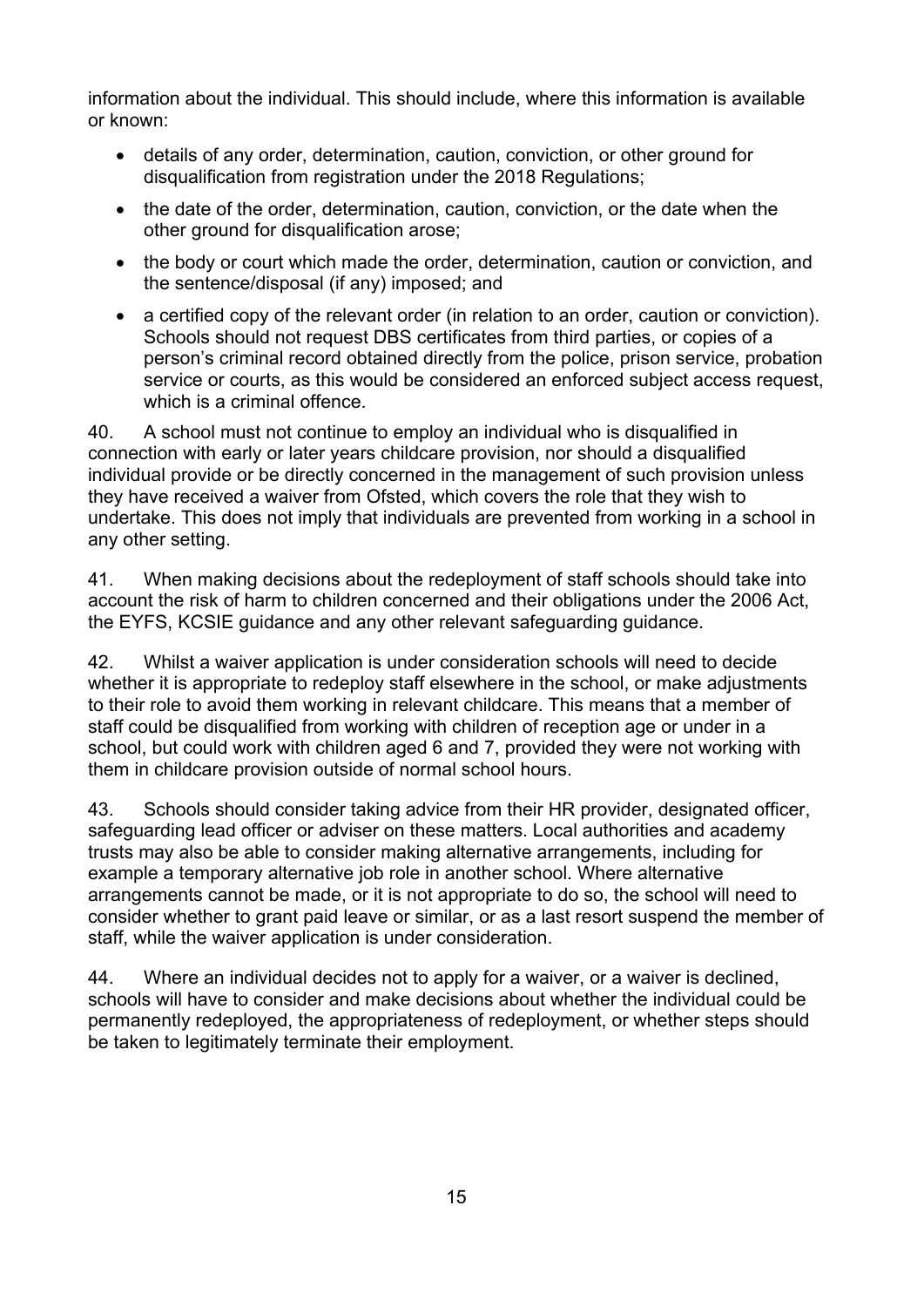# <span id="page-15-0"></span>**Further help**

45. Further help on how the childcare disqualification arrangements should be applied in schools can be obtained from the Department for Education by email [mailbox.disqualification@education.gov.uk;](mailto:mailbox.disqualification@education.gov.uk) or by telephone – 01325 340 409.

46. Any enquiries about the waiver application process should be made to Ofsted using the [disqualification@ofsted.gov.uk](mailto:disqualification@ofsted.gov.uk) mailbox, which is included in the factsheet referred to in paragraph 39.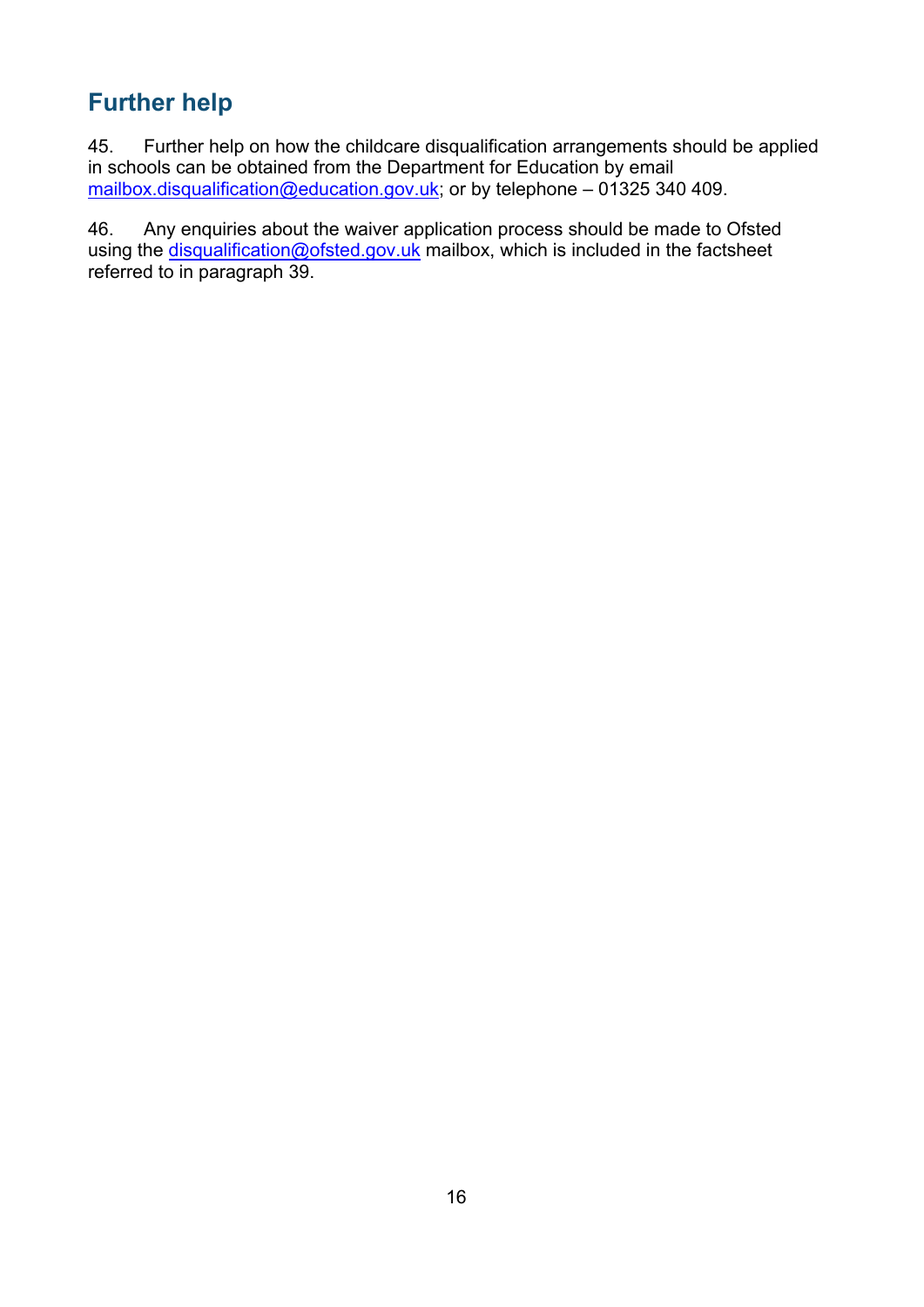# <span id="page-16-0"></span>**Table A – Relevant Offences**

#### **Offences mentioned in Regulation 4 of The Childcare (Disqualification) and Childcare (Early Years Provision Free of Charge) (Extended Entitlement) (Amendment) Regulations 2018 ("the 2018 Regulations") that will lead to disqualification.**

This list was put together on 2 July 2018 and has not been updated since then. It is a list of offences that are mentioned in regulation 4 of the 2018 regulations and is not a comprehensive list of all offences that would lead to disqualification (note in particular that offences that would lead to disqualification under regulation 5 - Overseas offences are not covered in this list).

The majority of offences that lead to disqualification under the 2018 Regulations will never become protected, which means that they must always be disclosed by a member of staff employed to work in relevant childcare, and they will not be filtered (see paragraphs 34 & 35) from the DBS certificate.

All the offences listed in Table  $A^{17}$  $A^{17}$  $A^{17}$  below must always be disclosed, as should any offence involving death or bodily injury to a child (even if not specifically listed in the table).

#### **Additional offences that would lead to disqualification not specifically listed:**

- any offence involving death or bodily injury to a child would also lead to disqualification; and
- convictions or cautions for aiding, abetting, counselling, procuring or inciting the commission of an offence or of conspiring or attempting to commit an offence listed in the table below, will also lead to disqualification under the 2018 Regulations.

There are three columns setting out:

- the statutory reference to the offence;
- a brief description of the offence (which may not be the official or only description): and; and
- any conditions that apply in the disqualification regulations (e.g. that the offence will only lead to disqualification if it was committed against a child).

The table has been ordered by territory.

<span id="page-16-1"></span><sup>17</sup> Except: Section 127, Communications Act 2003 (Improper use of public electronic communications network), and Section 1 Malicious Communications Act 1988 (Sending letters etc. with intent to cause distress or anxiety), which at time of publication may be filtered and considered non-discloseable if spent.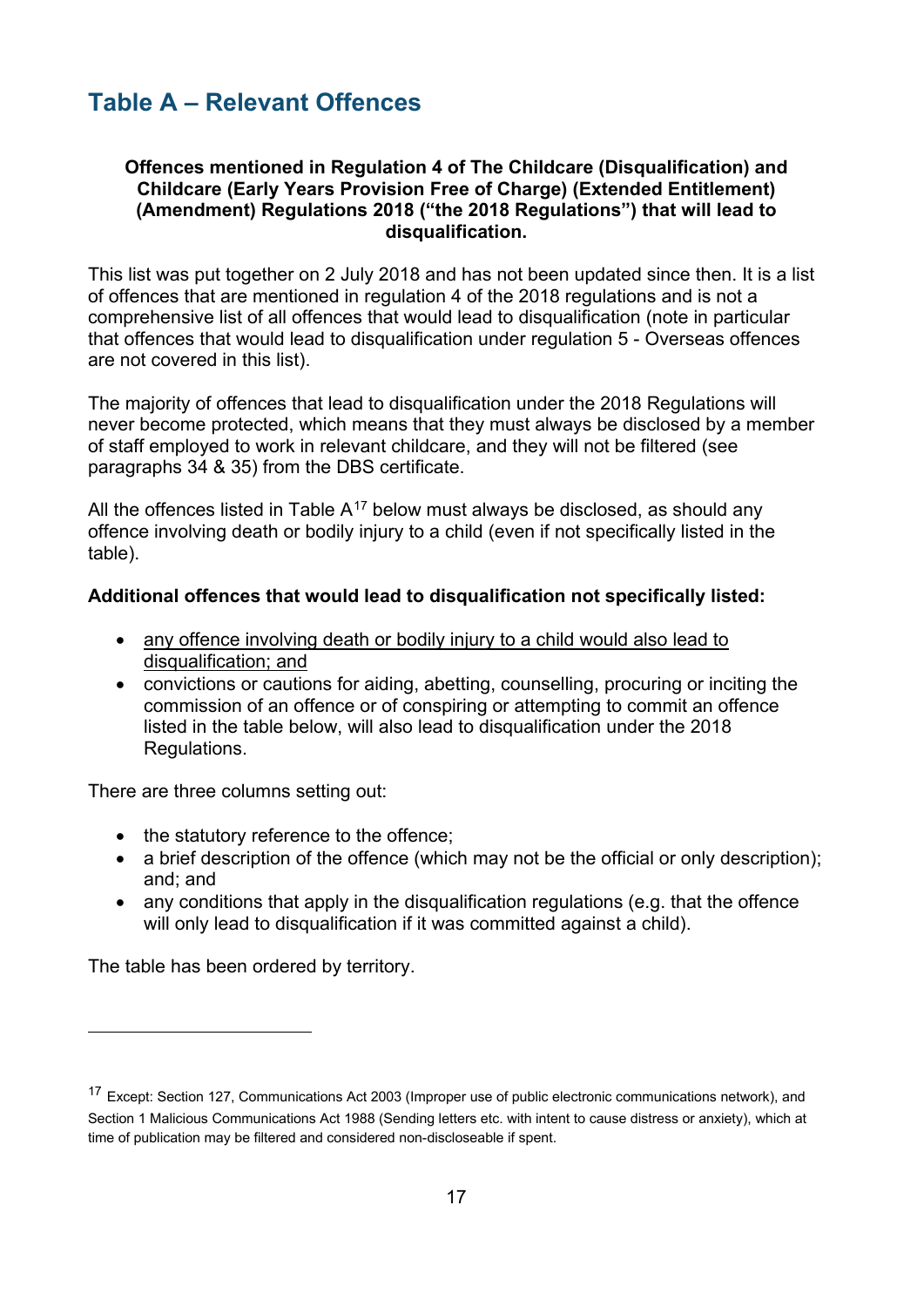| <b>Statutory Provision/ Common</b><br><b>Law Offence</b> | <b>Description of Offence</b> | <b>Comments and any conditions</b><br>which apply in respect of<br>disqualification under the Childcare<br>(Disqualification) Regulations 2009 |
|----------------------------------------------------------|-------------------------------|------------------------------------------------------------------------------------------------------------------------------------------------|
|                                                          |                               |                                                                                                                                                |

**Any offence (including any not listed below) involving death or bodily injury to a child.**

Convictions or cautions for aiding, abetting, counselling, procuring or inciting the commission of an offence or of conspiring or attempting to commit an offence listed in the table below, will also lead to disqualification under the 2018 Regulations.

The legislation can be found in full at [www.legislation.gov.uk/](http://www.legislation.gov.uk/)

#### **RELEVANT OFFENCES - ENGLAND -** *Note these may extend to other jurisdictions*

| <b>COMMON LAW</b>                                                                                          |                                              |                                           |
|------------------------------------------------------------------------------------------------------------|----------------------------------------------|-------------------------------------------|
| Aiding, abetting, counselling or<br>procuring the suicide of a child or<br>young person (Northern Ireland) | Common Law                                   |                                           |
| False Imprisonment (England and<br>Wales)                                                                  | Common Law                                   | Towards an adult or a child               |
| Infanticide (contrary to the common<br>law of Northern Ireland)                                            | Common Law                                   |                                           |
| Lewd, indecent or libidinous<br>behaviour or practices (Contrary to<br>the common law of Scotland)         | Common Law                                   | Towards a child under the age of 17 years |
| Manslaughter (England and Wales)                                                                           | Common Law                                   | Towards an adult or a child               |
| Murder (contrary to the common<br>law of England & Wales)                                                  | Common Law                                   | Towards an adult or a child               |
| Kidnapping (contrary to the<br>common law of England & Wales)                                              | Kidnapping                                   | Towards an adult or a child               |
| Murder or manslaughter of a child<br>or young person (contrary to the<br>common law of Northern Ireland)   | Common Law                                   |                                           |
| Plagium (contrary to the common<br>law of Scotland)                                                        | Theft of a child below the age<br>of puberty |                                           |

| ASYLUM AND IMMIGRATION (TREATMENT OF CLAIMANTS, ETC.) ACT 2004 |                                        |  |
|----------------------------------------------------------------|----------------------------------------|--|
| Section 4                                                      | Trafficking people for<br>exploitation |  |

| <b>CARE STANDARDS ACT 2000</b> |                                                      |  |
|--------------------------------|------------------------------------------------------|--|
| Section 11(1)                  | Failure to register                                  |  |
| Section 24                     | Failure to comply with                               |  |
|                                | conditions                                           |  |
| Section 25                     | Contravention of regulations                         |  |
| Section 26                     | False descriptions of<br>establishments and agencies |  |
| Section 27                     | False statements in<br>applications                  |  |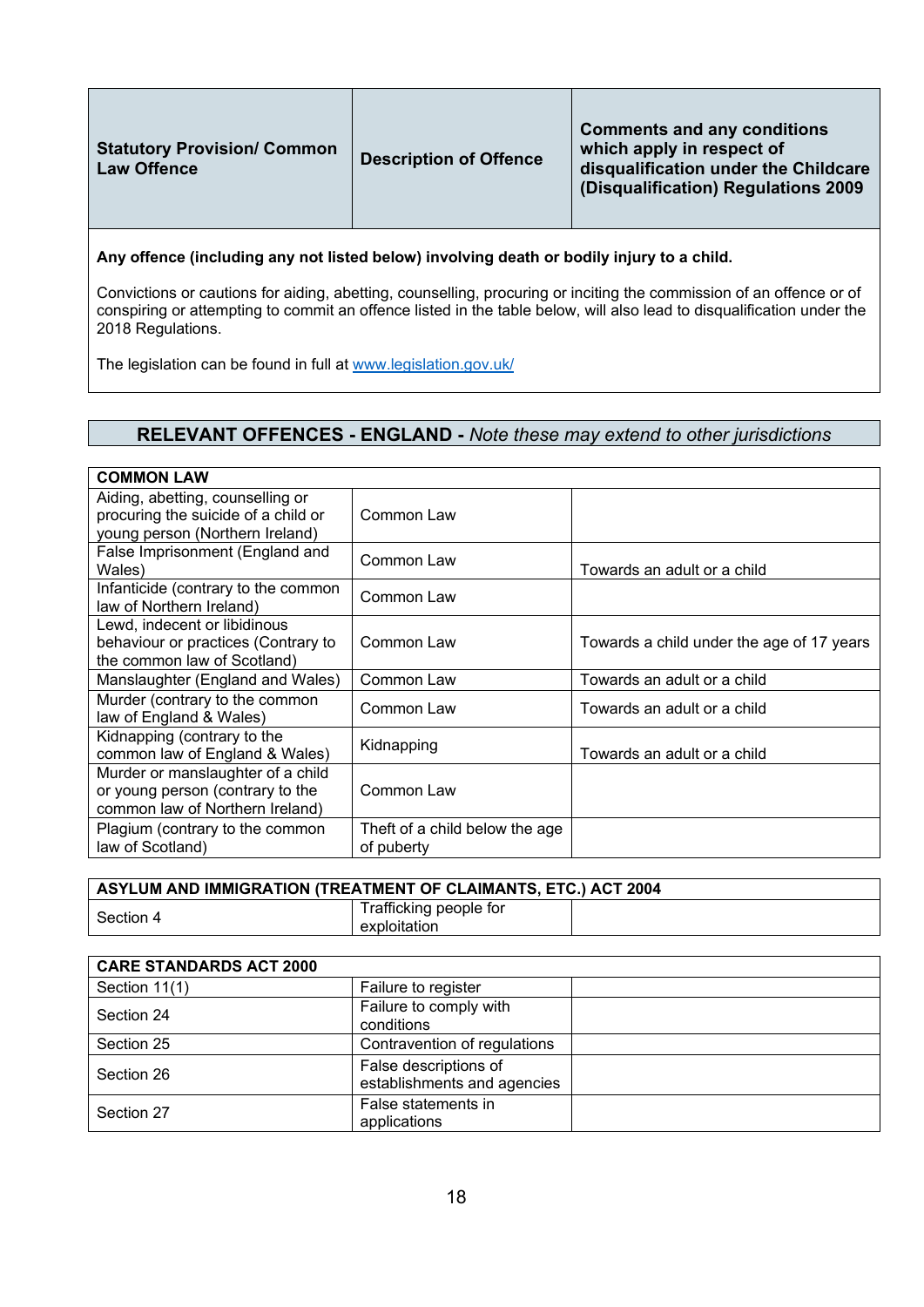| <b>CHILD ABDUCTION ACT 1984 (ENGLAND AND SCOTLAND)</b> |                                                                                         |  |
|--------------------------------------------------------|-----------------------------------------------------------------------------------------|--|
| Section 1                                              | Offence of abduction of child<br>by parent, etc.                                        |  |
| Section 2                                              | Offence of abduction of child<br>by other persons                                       |  |
| Section 6                                              | Offence in Scotland of<br>parent, etc. taking or sending<br>child out of United Kingdom |  |

| <b>CHILDREN ACT 1958</b> |                                           |  |
|--------------------------|-------------------------------------------|--|
| Section 14               | Offences relating to private<br>tostering |  |

| <b>CHILDREN ACT 1989</b> |                                                                                                                                      |  |
|--------------------------|--------------------------------------------------------------------------------------------------------------------------------------|--|
| Schedule 5, para 1(5)    | Offences relating to voluntary<br>homes and children's homes                                                                         |  |
| Schedule 6, para 2(3)    | Offences relating to voluntary<br>homes and children's homes                                                                         |  |
| Section 49               | Abduction of child in care                                                                                                           |  |
| Section 50(9)            | Abduction of child in care<br>(obstruction of recovery)                                                                              |  |
| Section 63(10)           | Where any child is at any<br>time cared for and<br>accommodated in a<br>children's home which is not<br>a registered children's home |  |
| Section 70               | Offences relating to private<br>fostering                                                                                            |  |

| CHILDREN AND YOUNG PERSONS ACT 1933 |                                     |  |
|-------------------------------------|-------------------------------------|--|
| Section                             | Cruelty to persons under<br>sixteen |  |

| CHILDREN AND YOUNG PERSONS ACT 1969 |                        |  |
|-------------------------------------|------------------------|--|
| Section 32(3)                       | Detention of absentees |  |

| COMMUNICATIONS ACT 2003 |                           |  |
|-------------------------|---------------------------|--|
|                         | Improper use of public    |  |
|                         | electronic communications |  |
| Section 127             | network                   |  |

| <b>CORONERS AND JUSTICE ACT 2009</b> |                                                       |  |
|--------------------------------------|-------------------------------------------------------|--|
| Section 62                           | Possession of prohibited<br>images of children        |  |
| Section 71                           | slavery, servitude and forced<br>or compulsory labour |  |

| <b>CRIMINAL JUSTICE AND COURTS ACT 2015</b> |                                                                                |  |
|---------------------------------------------|--------------------------------------------------------------------------------|--|
| Section 20                                  | Care worker ill-treat /wilfully<br>neglect an individual                       |  |
|                                             | Care provider breach duty of<br>care resulting in ill-<br>treatment/neglect of |  |
| Section $21(1)$                             | individual                                                                     |  |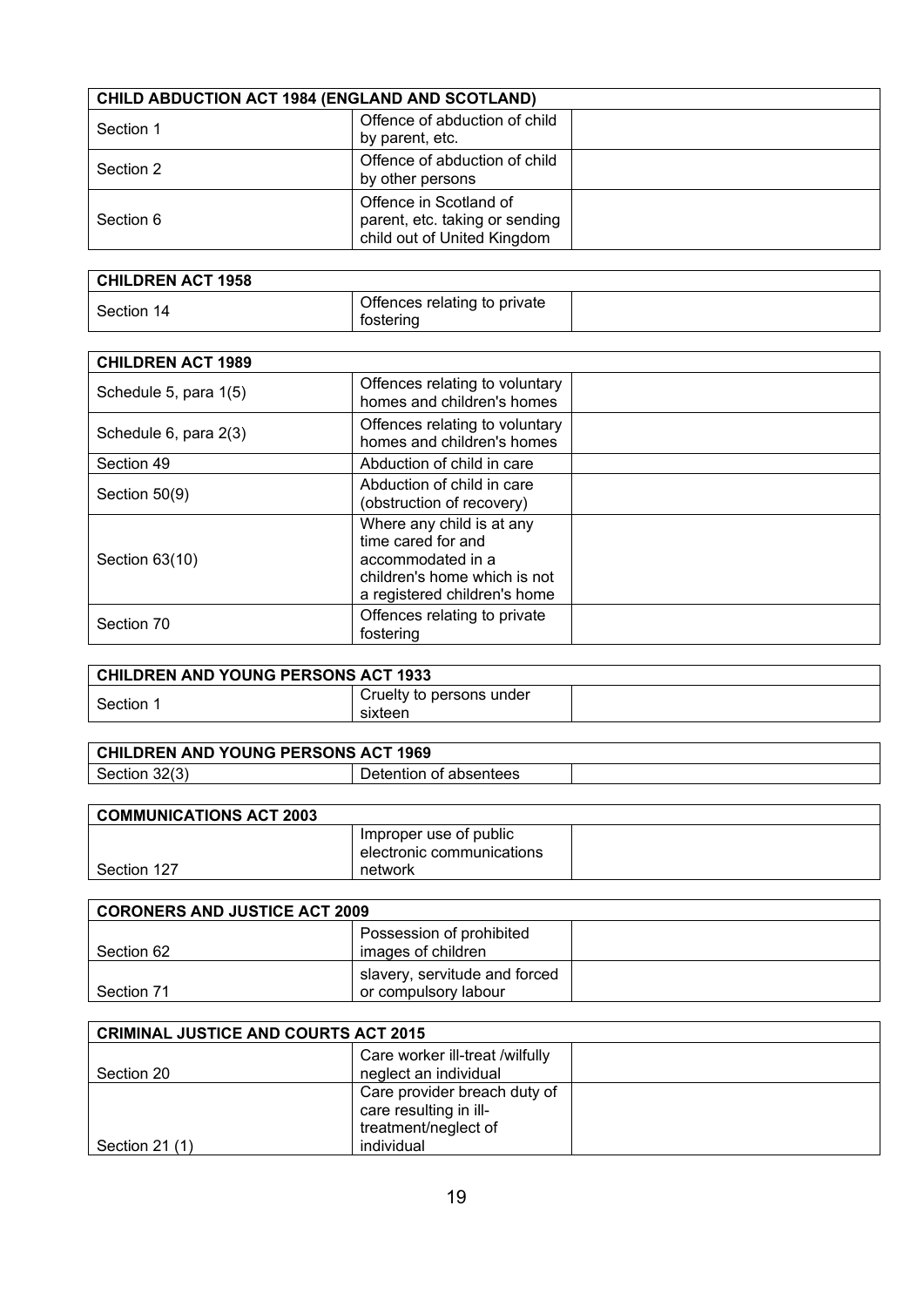|            | Disclose private sexual<br>photographs with intent to |  |
|------------|-------------------------------------------------------|--|
| Section 33 | cause distress                                        |  |

| <b>CRIMINAL JUSTICE ACT 1988</b> |                        |  |
|----------------------------------|------------------------|--|
|                                  | Summary offence of     |  |
| Section 160                      | possession of indecent |  |
|                                  | photograph of child    |  |

| <b>CRIMINAL LAW ACT 1977</b> |                                |  |
|------------------------------|--------------------------------|--|
|                              | Inciting girl under sixteen to |  |
| Section 54                   | have incestuous sexual         |  |
|                              | <b>Intercourse</b>             |  |

|             | <b>CUSTOMS AND EXCISE MANAGEMENT ACT 1979</b>   |                                                                                                                                                                                                                                                                          |  |
|-------------|-------------------------------------------------|--------------------------------------------------------------------------------------------------------------------------------------------------------------------------------------------------------------------------------------------------------------------------|--|
| Section 170 | Penalty for fraudulent<br>evasion of duty, etc. | In relation to goods prohibited to be<br>imported under Section 42 of the Customs<br>Consolidation Act 1876 (prohibitions and<br>restrictions) where the prohibited goods<br>included indecent photographs of a child.<br>(S.I. 2009/1547 Reg4(7) and Sch.3 para<br>7(1) |  |

| <b>DOMESTIC VIOLENCE, CRIME AND VICTIMS ACT 2004</b> |                                                                    |  |
|------------------------------------------------------|--------------------------------------------------------------------|--|
| Section 5                                            | Causing or allowing the<br>death of a child or vulnerable<br>adult |  |

| FEMALE GENITAL MUTILATION ACT 2003 |                                                                        |  |
|------------------------------------|------------------------------------------------------------------------|--|
| Section 1                          | Female genital mutilation                                              |  |
| Section 2                          | Assisting a girl to mutilate her<br>own genitalia                      |  |
| Section 3                          | Assisting a non-UK person to<br>mutilate overseas a girls<br>genitalia |  |
|                                    |                                                                        |  |
| <b>FOSTER CHILDREN ACT 1980</b>    |                                                                        |  |
| Section 16                         | Offences relating to private<br>fostering                              |  |

| <b>INDECENCY WITH CHILDREN ACT 1960</b> |                                         |  |
|-----------------------------------------|-----------------------------------------|--|
| Section 1                               | Indecent conduct towards<br>voung child |  |

| <b>INFANTICIDE ACT 1938</b> |                                     |  |
|-----------------------------|-------------------------------------|--|
| Section                     | Manslaughter of child under<br>vear |  |

| <b>MALICIOUS COMMUNICATIONS ACT 1988</b> |                             |  |
|------------------------------------------|-----------------------------|--|
|                                          | Sending letters etc. with   |  |
|                                          | intent to cause distress or |  |
| Section 1                                | anxiety                     |  |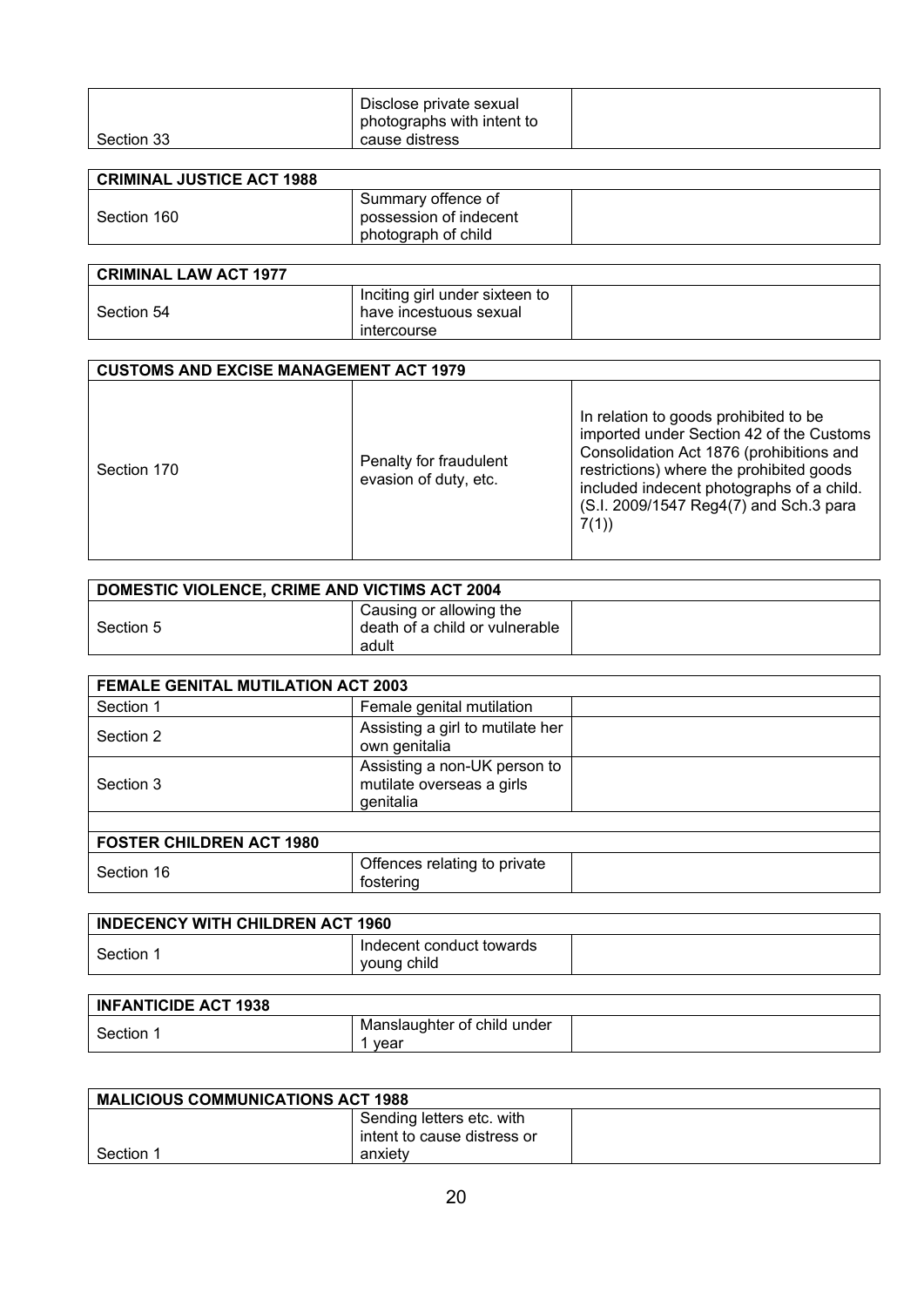| <b>MENTAL HEALTH ACT 1959</b> |                                     |                                        |
|-------------------------------|-------------------------------------|----------------------------------------|
| Section 127                   | Intercourse with defective          |                                        |
| Section 128                   | Sexual intercourse with<br>patients | Committed against or involving a child |

| <b>MISUSE OF DRUGS ACT 1971</b> |                 |                                                                                                                                                                                                                                                       |
|---------------------------------|-----------------|-------------------------------------------------------------------------------------------------------------------------------------------------------------------------------------------------------------------------------------------------------|
| Section 4(3)                    | Supply of drugs | Supplying or offering to supply a Class A<br>drug to a child or being concerned in the<br>supplying of such a drug to a child, or<br>being concerned in the making to a child<br>of an offer to supply such a drug. (CJCSA<br>2000 - Sch.4 para 3(s)) |

| <b>MODERN SLAVERY ACT 2015</b> |                                                                                                                                     |  |
|--------------------------------|-------------------------------------------------------------------------------------------------------------------------------------|--|
| Section $1(1)(a)$              | Hold person in slavery or<br>servitude                                                                                              |  |
| Section $1(1)(b)$              | Require person to perform<br>forced or compulsory labour                                                                            |  |
| Section 2 (1)                  | Arrange or facilitate travel of<br>another person with a view to<br>exploitation                                                    |  |
| Section 30 (1) & (3)           | Do act prohibited by slavery<br>and trafficking risk or<br>prevention order                                                         |  |
| Section 4 & 5 (2)              | Commit offence other than<br>kidnapping or false<br>imprisonment with intention<br>of arranging travel with view<br>to exploitation |  |
| Section 4 & 5 (3)              | Commit offence of<br>kidnapping or false<br>imprisonment with intention<br>of arranging travel with view<br>to exploitation         |  |

| OFFENCES AGAINST THE PERSON ACT 1861 |                                                                                                    |                                                |
|--------------------------------------|----------------------------------------------------------------------------------------------------|------------------------------------------------|
| Section 16                           | Threats to Kill                                                                                    | Threat to kill a child                         |
| Section 18                           | Shooting or attempting to<br>shoot, or wounding with<br>intent to do grievous bodily<br>harm (GBH) | Towards an adult or a child                    |
| Section 20                           | Inflicting bodily injury, with or<br>without weapon                                                |                                                |
| Section 27                           | Exposing child, whereby life<br>is endangered, or health<br>permanently injured                    |                                                |
| Section 42                           | Persons committing any<br>common assault or battery                                                | Any offence against a child or young<br>person |
| Section 43                           | Persons convicted of<br>aggravated assaults on<br>females and boys under<br>fourteen years of age  | Any offence against a child or young<br>person |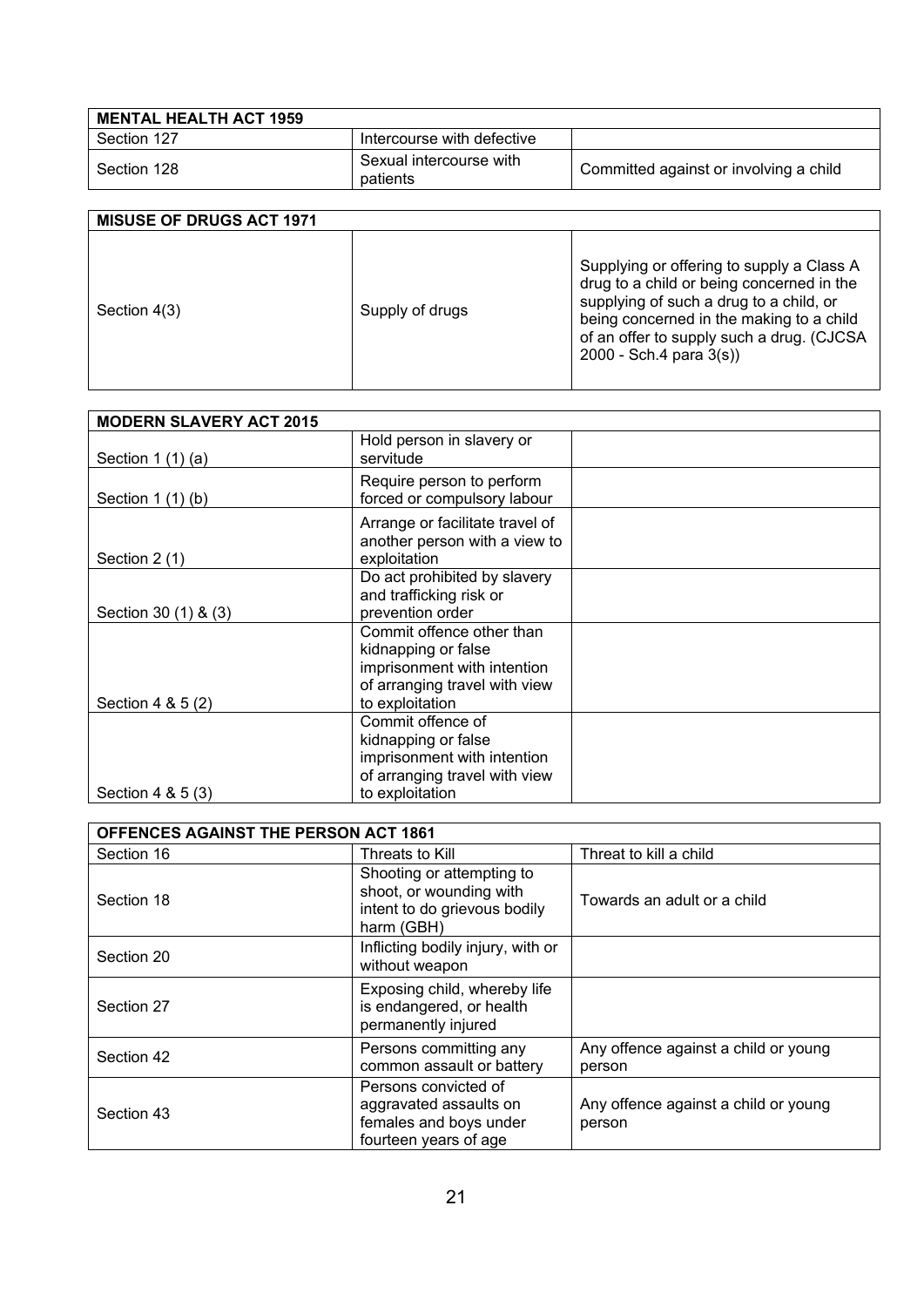| Section 47 | Assault occasioning actual<br>bodily harm (ABH) | Towards an adult or a child                    |
|------------|-------------------------------------------------|------------------------------------------------|
| Section 52 | Indecent assault upon a<br>female               | Any offence against a child or young<br>person |
| Section 55 | Assaults                                        | Any offence against a child or young<br>person |

| <b>PROTECTION FROM HARRASSMENT ACT 1997</b> |                              |  |
|---------------------------------------------|------------------------------|--|
|                                             | Putting people in fear of    |  |
| Section 4                                   | violence                     |  |
|                                             | Stalking involving fear of   |  |
|                                             | violence or serious alarm or |  |
| Section 4A                                  | distress                     |  |

| <b>PROTECTION OF CHILDREN ACT 1978</b> |                                     |  |
|----------------------------------------|-------------------------------------|--|
| Section                                | Indecent photographs of<br>children |  |

| <b>PSYCHOACTIVE SUBSTANCES ACT 2016</b> |                                    |                                                                                                                                                    |
|-----------------------------------------|------------------------------------|----------------------------------------------------------------------------------------------------------------------------------------------------|
| Section 5 (1)                           | Supply a psychoactive<br>substance | Supplying or offering to supply a<br>substance to a child or, or being<br>concerned in the making to a child of an<br>offer to supply such a drug. |

| <b>SERIOUS CRIME ACT 2015</b> |                            |  |
|-------------------------------|----------------------------|--|
|                               | Possess a paedophile       |  |
| Section 69                    | manual                     |  |
|                               | Engage in                  |  |
|                               | controlling/coercive       |  |
|                               | behaviour in an intimate / |  |
| Section 76                    | family relationship        |  |

| SEXUAL OFFENCES (AMENDMENT) ACT 2000 |                            |  |
|--------------------------------------|----------------------------|--|
| Section                              | Abuse of position of trust |  |

| <b>SEXUAL OFFENCES ACT 1956</b> |                                                                        |                                        |
|---------------------------------|------------------------------------------------------------------------|----------------------------------------|
| Section 1                       | Rape of woman or man                                                   |                                        |
| Section 2                       | Procurement of woman by<br>threats or intimidation                     |                                        |
| Section 3                       | Procurement of woman by<br>false pretences or false<br>representations |                                        |
| Section 4                       | Administering drugs to obtain<br>or facilitate intercourse             |                                        |
| Section 5                       | Intercourse with girl under<br>thirteen                                |                                        |
| Section 6                       | Intercourse with girl between<br>thirteen and sixteen                  |                                        |
| Section 7                       | Intercourse with defective                                             | Committed against or involving a child |
| Section 9                       | Procurement of defective                                               | Committed against or involving a child |
| Section 10                      | Incest by a man                                                        | Committed against or involving a child |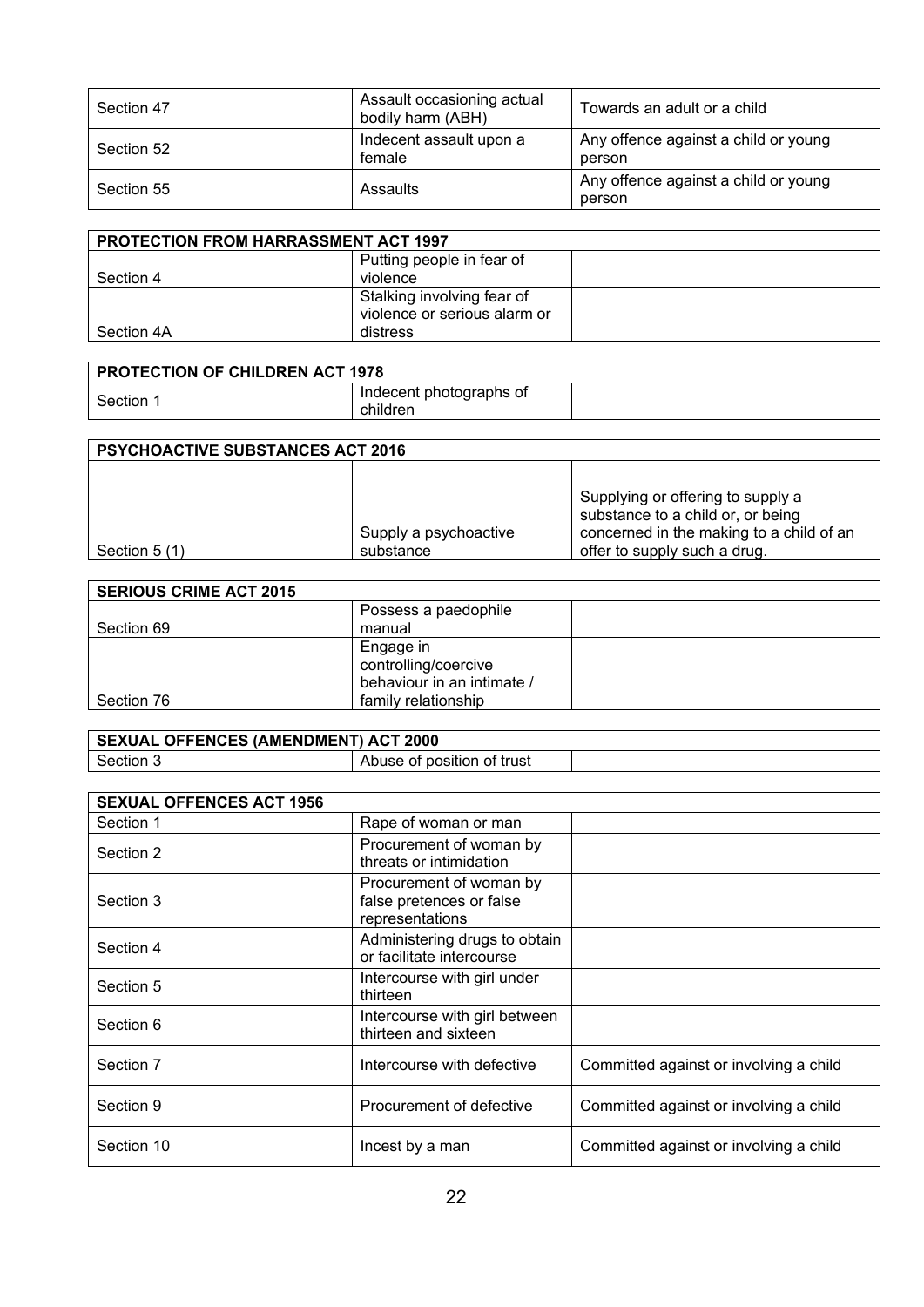| Section 11 | Incest by a woman                                                                                             | Committed against or involving a child                                                                                                                   |
|------------|---------------------------------------------------------------------------------------------------------------|----------------------------------------------------------------------------------------------------------------------------------------------------------|
| Section 12 | <b>Buggery</b>                                                                                                | Committed against or involving a child<br>and except if the other party to the act of<br>buggery was aged 16 or over and<br>consented to the act         |
| Section 13 | Gross Indecency between<br>men                                                                                | Committed against or involving a child<br>and except if the other party to the act of<br>gross indecency was aged 16 or over and<br>consented to the act |
| Section 14 | Indecent assault on a woman                                                                                   |                                                                                                                                                          |
| Section 15 | Indecent assault on a man                                                                                     |                                                                                                                                                          |
| Section 16 | Assault with intent to commit<br><b>Buggery</b>                                                               |                                                                                                                                                          |
| Section 17 | Abduction of women by force<br>or for the sake of her<br>property                                             |                                                                                                                                                          |
| Section 19 | Abduction of unmarried girl<br>under eighteen from parent<br>or guardian                                      |                                                                                                                                                          |
| Section 20 | Abduction of unmarried girl<br>under sixteen from parent or<br>guardian                                       |                                                                                                                                                          |
| Section 21 | Abduction of defective from<br>parent or guardian                                                             | Committed against or involving a child                                                                                                                   |
| Section 22 | Causing prostitution of<br>women.                                                                             | Committed against or involving a child                                                                                                                   |
| Section 23 | Procuration of girl                                                                                           | Committed against or involving a child<br>under twenty-one.                                                                                              |
| Section 24 | Detention of woman in<br>brothel or other premises                                                            |                                                                                                                                                          |
| Section 25 | Permitting girl under thirteen<br>to use premises for<br>intercourse                                          |                                                                                                                                                          |
| Section 26 | Permitting girl between<br>thirteen and sixteen to use<br>premises for intercourse                            |                                                                                                                                                          |
| Section 27 | Permitting defective to use<br>premises for intercourse                                                       | Committed against or involving a child                                                                                                                   |
| Section 28 | Causing or encouraging<br>prostitution of, intercourse<br>with, or indecent assault on,<br>girl under sixteen |                                                                                                                                                          |
| Section 29 | Causing or encouraging<br>prostitution of defective                                                           | Committed against or involving a child                                                                                                                   |
| Section 30 | Man living on earning of<br>prostitution                                                                      | Committed against or involving a child                                                                                                                   |
| Section 31 | Woman exercising control of<br>prostitution                                                                   | Committed against or involving a child                                                                                                                   |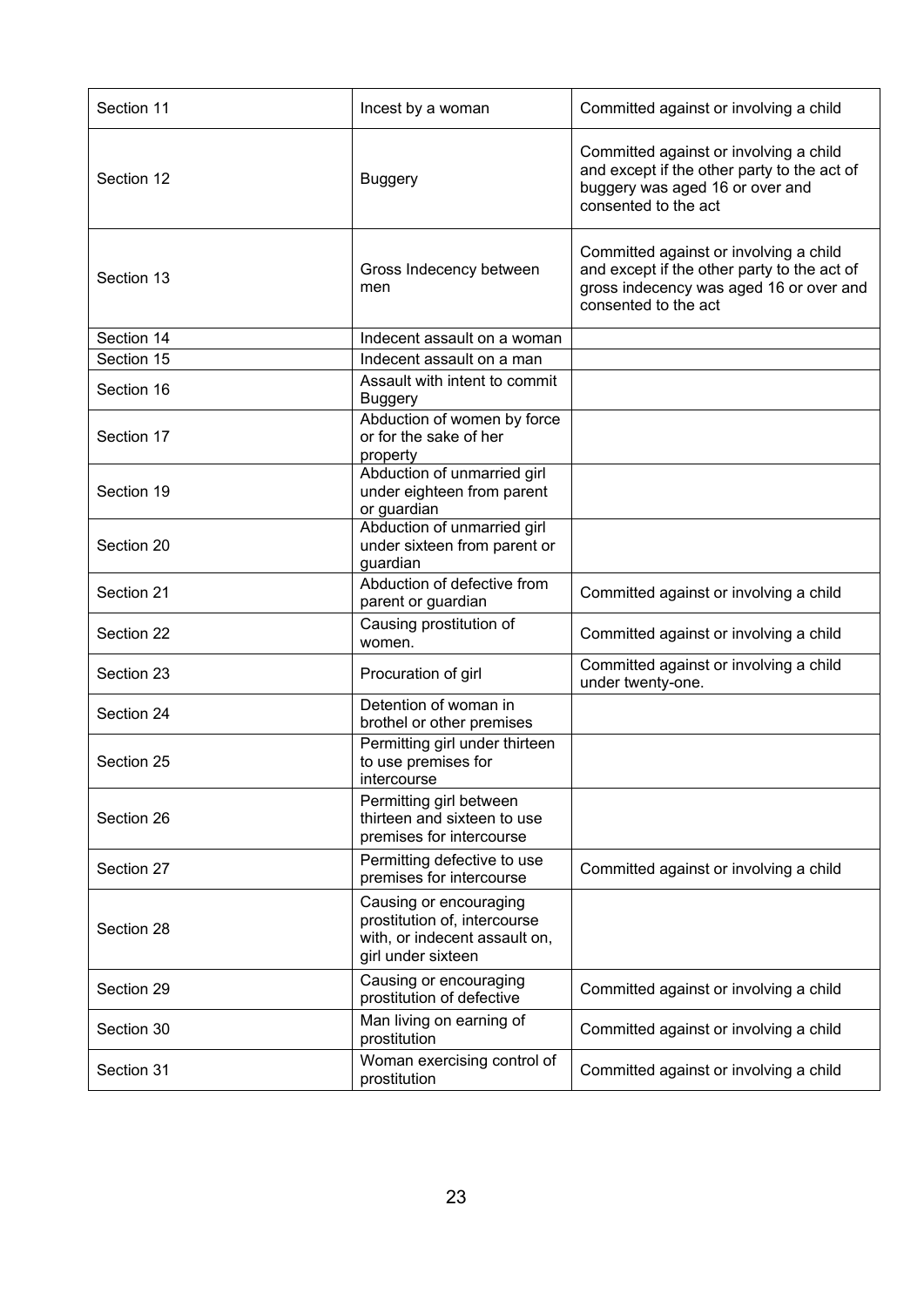| <b>SEXUAL OFFENCES ACT 1967</b> |                                               |                                        |
|---------------------------------|-----------------------------------------------|----------------------------------------|
| Section 4                       | Procuring others to commit<br>homosexual acts | Committed against or involving a child |
| Section 5                       | Living on earnings of male<br>prostitution    | Committed against or involving a child |

| <b>SEXUAL OFFENCES ACT 2003</b> |                                                                                            |                                                      |
|---------------------------------|--------------------------------------------------------------------------------------------|------------------------------------------------------|
| Section 1                       | Rape                                                                                       | Towards an adult or a child                          |
| Section 2                       | Assault by penetration                                                                     | Towards an adult or a child                          |
| Section 3                       | Sexual assault                                                                             | Towards an adult or a child                          |
| Section 4                       | Causing a person to engage<br>in sexual activity without<br>consent                        | Towards an adult or a child                          |
| Section 5                       | Rape of a child under 13                                                                   |                                                      |
| Section 6                       | Assault of a child under 13<br>by penetration                                              |                                                      |
| Section 7                       | Sexual assault of a child<br>under 13                                                      |                                                      |
| Section 8                       | Causing or inciting a child<br>under 13 to engage in sexual<br>activity                    |                                                      |
| Section 9                       | Sexual activity with a child                                                               |                                                      |
| Section 10                      | Causing or inciting a child to<br>engage in sexual activity                                |                                                      |
| Section 11                      | Engaging in sexual activity in<br>the presence of a child                                  |                                                      |
| Section 12                      | Causing a child to watch a<br>sexual act                                                   |                                                      |
| Section 14                      | Arranging or facilitating<br>commission of a child sex<br>offence                          |                                                      |
| Section 15                      | Meeting a child following<br>sexual grooming etc.                                          |                                                      |
| Section 15 A                    | Engage in sexual<br>communication with a child                                             | (As Amended by Serious Crime Act 2015<br>Section 67) |
| Section 16                      | Abuse of position of trust:<br>sexual activity with a child                                |                                                      |
| Section 17                      | Abuse of position of trust:<br>causing or inciting a child to<br>engage in sexual activity |                                                      |
| Section 18                      | Abuse of position of trust:<br>sexual activity in the<br>presence of a child               |                                                      |
| Section 19                      | Abuse of position of trust:<br>causing a child to watch a<br>sexual act                    |                                                      |
| Section 20                      | Abuse of position of trust:<br>acts done in Scotland                                       |                                                      |
| Section 25                      | Sexual activity with a child<br>family member                                              |                                                      |
| Section 26                      | Inciting a child family<br>member to engage in sexual<br>activity                          |                                                      |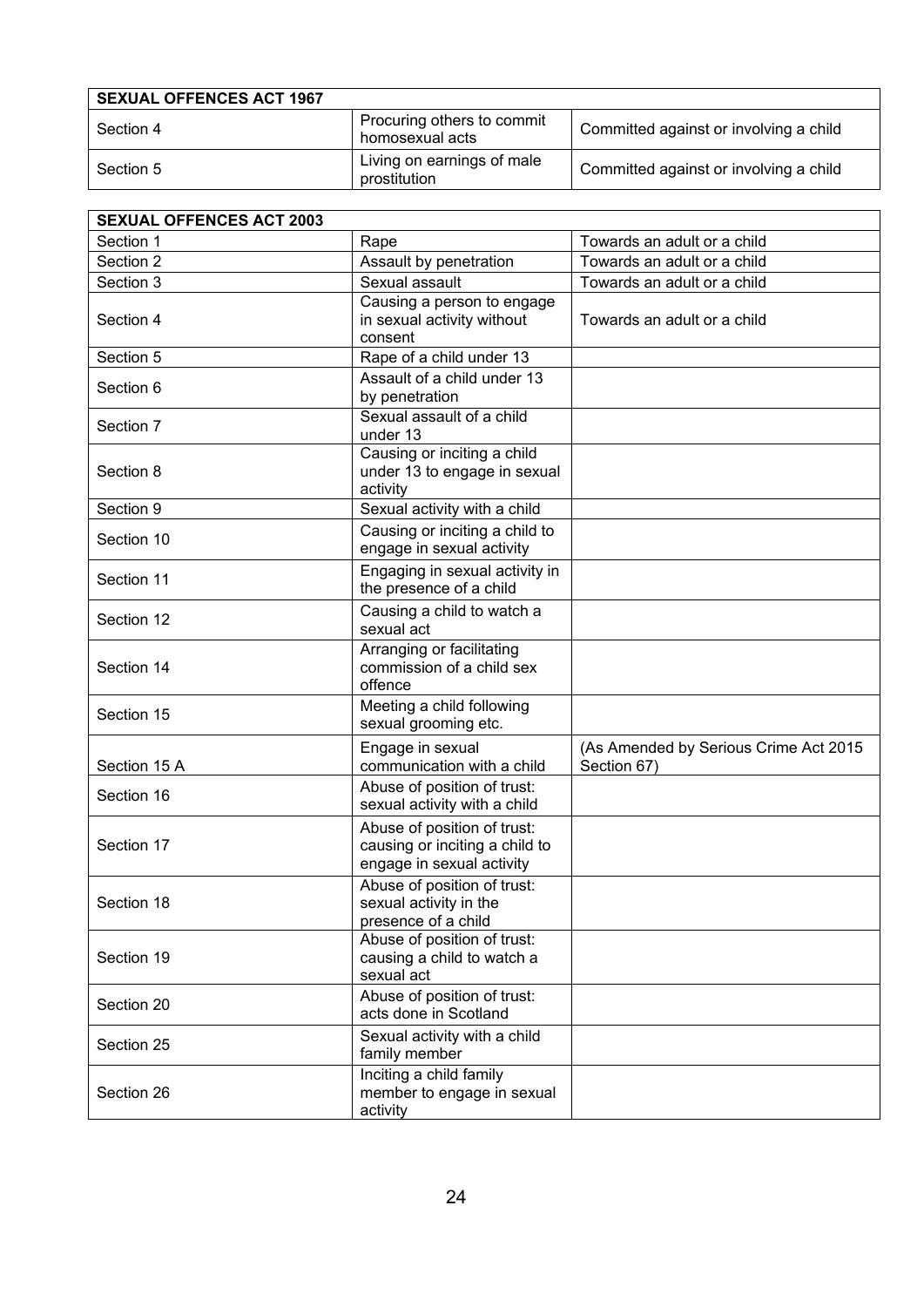| Section 30 | Sexual activity with a person<br>with a mental disorder<br>impeding choice                                                                |  |
|------------|-------------------------------------------------------------------------------------------------------------------------------------------|--|
| Section 31 | Causing or inciting a person,<br>with a mental disorder<br>impeding choice, to engage<br>in sexual activity                               |  |
| Section 32 | Engaging in sexual activity in<br>the presence of a person<br>with a mental disorder<br>impeding choice                                   |  |
| Section 33 | Causing a person, with a<br>mental disorder impeding<br>choice, to watch a sexual act                                                     |  |
| Section 34 | Inducement, threat or<br>deception to procure sexual<br>activity with a person with a<br>mental disorder                                  |  |
| Section 35 | Causing a person with a<br>mental disorder to engage in<br>or agree to engage in sexual<br>activity by inducement, threat<br>or deception |  |
| Section 36 | Engaging in sexual activity in<br>the presence, procured by<br>inducement, threat or<br>deception, of a person with a<br>mental disorder  |  |
| Section 37 | Causing a person with a<br>mental disorder to watch a<br>sexual act by inducement,<br>threat or deception                                 |  |
| Section 38 | Care workers: sexual activity<br>with a person with a mental<br>disorder                                                                  |  |
| Section 39 | Care workers: causing or<br>inciting sexual activity                                                                                      |  |
| Section 40 | Care workers: sexual activity<br>in the presence of a person<br>with a mental disorder                                                    |  |
| Section 41 | Care workers: causing a<br>person with a mental<br>disorder to watch a sexual<br>act                                                      |  |
| Section 47 | Paying for sexual services of<br>a child                                                                                                  |  |
| Section 48 | Causing or inciting child<br>prostitution or pornography                                                                                  |  |
| Section 49 | Controlling a child prostitute<br>or a child involved in<br>pornography                                                                   |  |
| Section 50 | Arranging or facilitating child<br>prostitution or pornography                                                                            |  |
| Section 52 | Causing or inciting<br>prostitution for gain                                                                                              |  |
| Section 53 | Controlling prostitution for<br>gain                                                                                                      |  |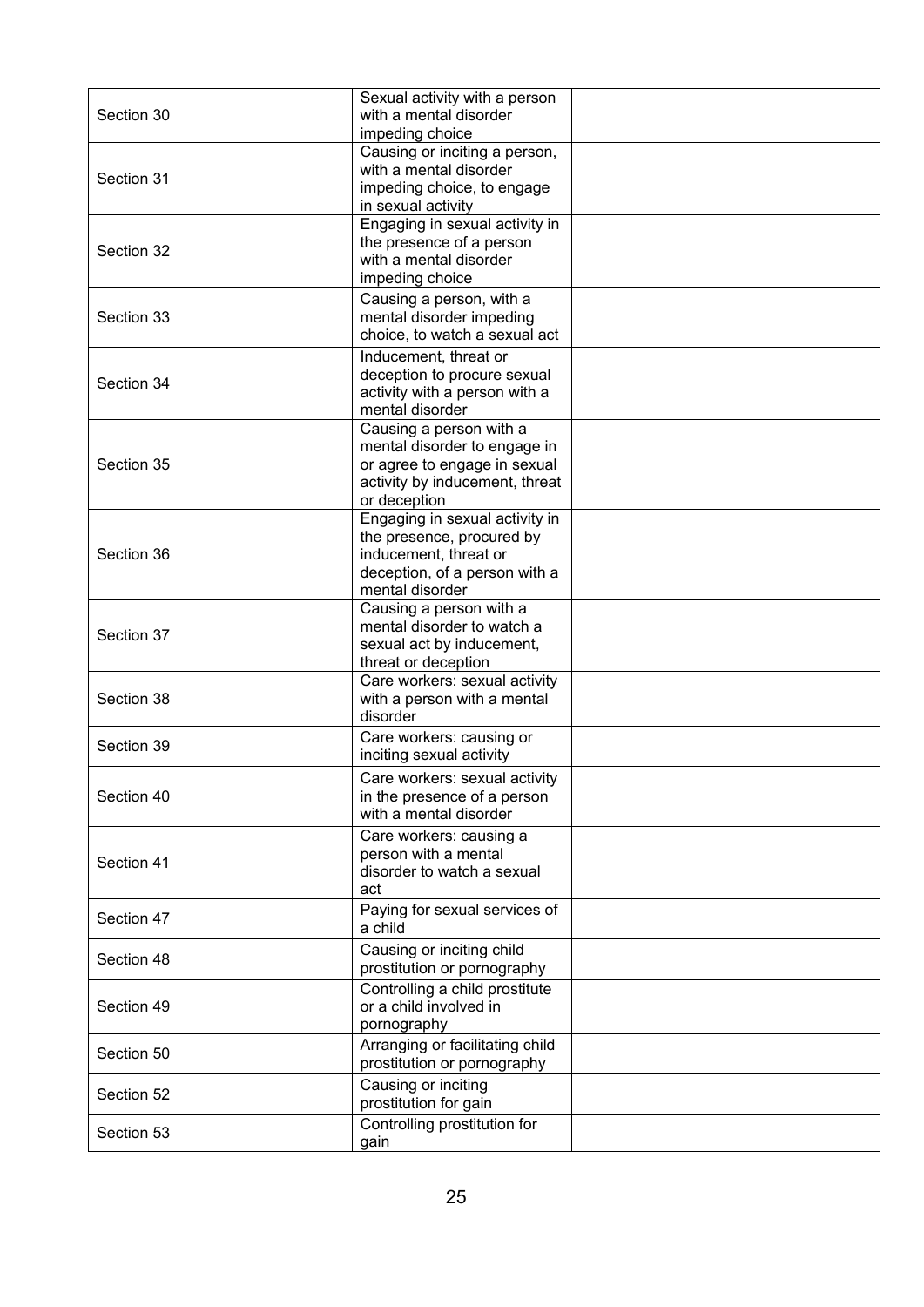| Section 57  | Trafficking into the UK for<br>sexual exploitation                          |  |
|-------------|-----------------------------------------------------------------------------|--|
| Section 58  | Trafficking within the UK for<br>sexual exploitation                        |  |
| Section 59  | Trafficking out of the UK for<br>sexual exploitation                        |  |
| Section 59A | Trafficking people for sexual<br>exploitation                               |  |
| Section 61  | Administering a substance<br>with intent                                    |  |
| Section 62  | Committing an offence with<br>intent to commit a relevant<br>sexual offence |  |
| Section 63  | Trespass with intent to<br>commit a relevant sexual<br>offence              |  |
| Section 64  | Sex with an adult relative:<br>penetration                                  |  |
| Section 65  | Sex with an adult relative:<br>consenting to penetration                    |  |
| Section 66  | Exposure                                                                    |  |
| Section 67  | Voyeurism                                                                   |  |
| Section 69  | Intercourse with an animal                                                  |  |
| Section 70  | Sexual penetration of a<br>corpse                                           |  |
| Section 72  | Offences outside the United<br>Kingdom                                      |  |

| <b>TERRORISM ACT 2000</b> |                                                          |  |
|---------------------------|----------------------------------------------------------|--|
|                           | Belonging or professing to                               |  |
|                           | belong to a Proscribed                                   |  |
| Section 11                | Organisation (P.O.)                                      |  |
|                           | Support.- he invites support                             |  |
| Section $12(1)(a)$        | for a proscribed organisation                            |  |
| Section 54                | <b>Weapons Training</b>                                  |  |
|                           | Eliciting, publishing or<br>communicating information to |  |
|                           | assist commission or                                     |  |
| Section 58A               | preparation of terrorism                                 |  |
| Section 59                | Inciting terrorism overseas                              |  |
| Section 63                | Commit an act of terrorism                               |  |

| <b>TERRORISM ACT 2006</b> |                                                             |  |
|---------------------------|-------------------------------------------------------------|--|
|                           | Publish/cause another to<br>publish a statement intending   |  |
| Section 1                 | to/recklessly encouraging<br>terrorism.                     |  |
|                           |                                                             |  |
| Section 2(2)(a) & 11      | Distribute/circulate a terrorist<br>publication             |  |
|                           | Give/sell/lend/offer for<br>sale/offer for loan a terrorist |  |
| Section 2(2)(b)(c) & 11   | publication                                                 |  |
|                           | Provide service re                                          |  |
|                           | reading/listening to a terrorist                            |  |
| Section 2(2)(d) & 11      | publication                                                 |  |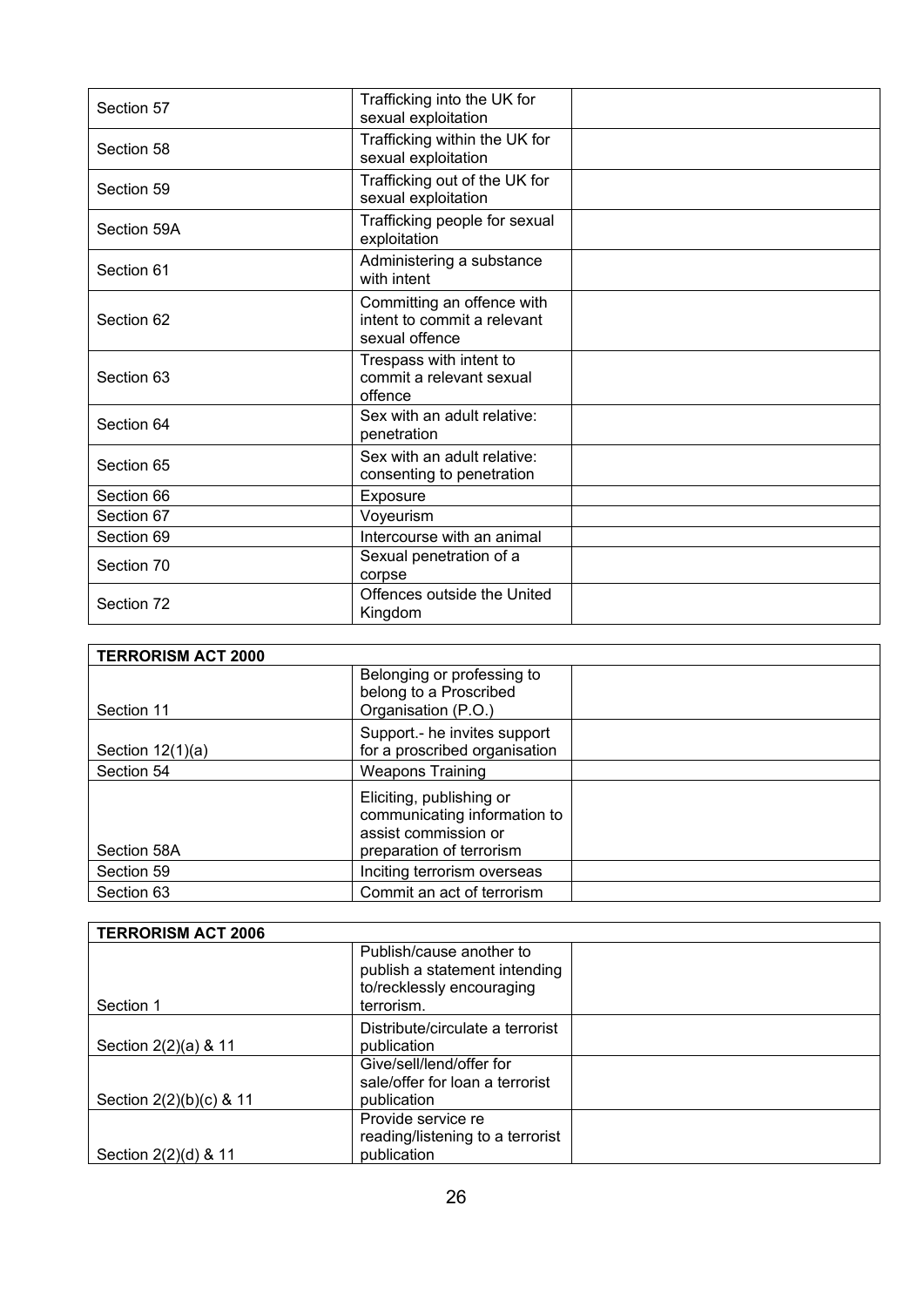| Section 2(2)(e) & 11 | Transmit contents of a<br>terrorist publication                                                                                                |  |
|----------------------|------------------------------------------------------------------------------------------------------------------------------------------------|--|
| Section 2(2)(f) & 11 | Possess terrorist publication<br>with view to distribution/sale/<br>loan/read/listen to/seen etc                                               |  |
| Section 5            | Preparation of terrorist acts.<br>With intent that self/to assist<br>another to commit act of<br>terrorism engage in<br>preparation            |  |
| Section $6(1)(5)$    | Provide instruction/training<br>for terrorism                                                                                                  |  |
| Section 8            | attendance at place used for<br>terrorism training                                                                                             |  |
| Section 9(1)         | making and possession of<br>devices or materials                                                                                               |  |
| Section 13           | Wear, carry or display any<br>article in a public place<br>belonging to a P.O.                                                                 |  |
| Section 15           | Invites another to provide<br>money or other property and<br>intends its use for the<br>purposes of terrorism; this<br>extends to use by P.Os. |  |
| Section 56           | Directing terrorist<br>organisation                                                                                                            |  |

| THEFT ACT 1968                    |                 |                                        |
|-----------------------------------|-----------------|----------------------------------------|
| Theft Act 1968, Section $9(1)(a)$ | <b>Burglary</b> | Committed against or involving a child |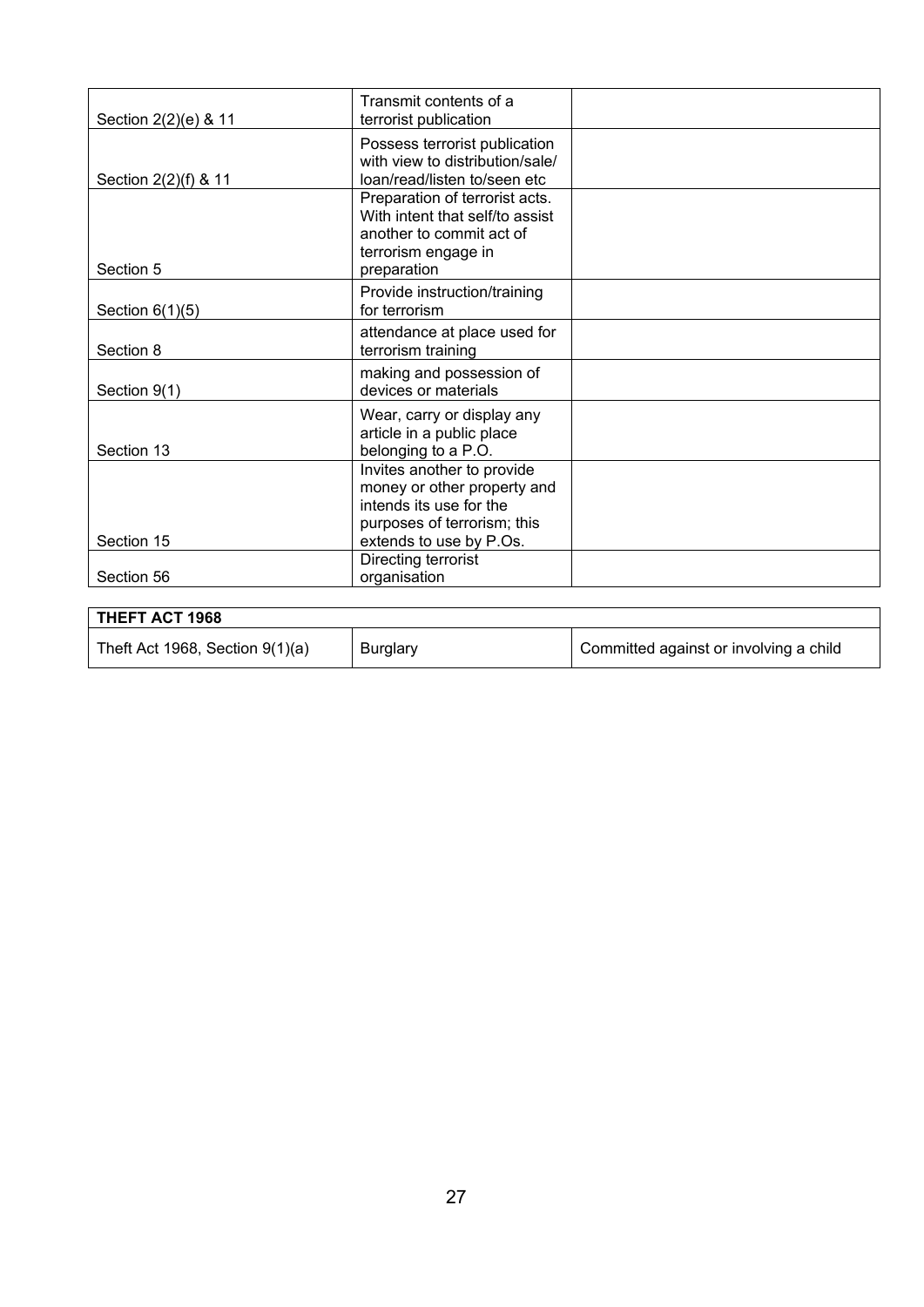#### **RELEVANT OFFENCES - NORTHERN IRELAND**

| <b>CHILD ABDUCTION (NORTHERN IRELAND) Order 1985</b> |                                                   |  |
|------------------------------------------------------|---------------------------------------------------|--|
| Article 3                                            | Offence of abduction of child<br>by parent, etc   |  |
| Article 4                                            | Offence of abduction of child<br>by other persons |  |

| (THE) CHILDREN (NORTHERN IRELAND) ORDER 1995 |                                                                      |                                                                                                                         |
|----------------------------------------------|----------------------------------------------------------------------|-------------------------------------------------------------------------------------------------------------------------|
| Article 68                                   | Abduction of children in care                                        |                                                                                                                         |
| Article 69(9)                                | Obstructing recovery of<br>abducted child                            |                                                                                                                         |
| Article 79(3)                                | Carrying on a home when<br>not registered                            |                                                                                                                         |
| Article 81(4)                                | Non-compliance with<br>registration conditions<br>(children's homes) |                                                                                                                         |
| Article 95(3)                                | Caring for / accommodating<br>child in non-registered home           |                                                                                                                         |
| Article 117                                  | Offences in relation to private<br>fostering                         |                                                                                                                         |
| Article 132                                  | Offences in relation to<br>provision of day care /<br>childminding   |                                                                                                                         |
| Article 97(4)                                | Non-compliance with<br>registration conditions<br>(children's homes) |                                                                                                                         |
| Article 147(2)                               |                                                                      | Any offence under Article 147(2) of the<br>Children Order in respect of a<br>contravention of Article 141 of that Order |

| CHILDREN AND YOUNG PERSONS ACT (NORTHERN IRELAND) 1968 |                                                                        |  |
|--------------------------------------------------------|------------------------------------------------------------------------|--|
| Section 127(5)                                         |                                                                        |  |
| Section 129(3)                                         |                                                                        |  |
| Section 14                                             |                                                                        |  |
| Section 20                                             | Cruelty to persons under 16                                            |  |
| Section 23                                             | Allowing children or young<br>persons to be in brothels                |  |
| Section 24                                             | Causing or allowing persons<br>under sixteen to be used for<br>begging |  |
| Section 29                                             | Exposing children under<br>twelve to risk of burning                   |  |
| Section 9(1)                                           |                                                                        |  |

| CRIMINAL JUSTICE (EVIDENCE ETC) (NORTHERN IRELAND) ORDER 1988 |                                                   |  |
|---------------------------------------------------------------|---------------------------------------------------|--|
| Article 15                                                    | Possession of indecent<br>photographs of children |  |

| <b>CRIMINAL JUSTICE (NORTHERN IRELAND) ORDER 1980</b> |                                |  |
|-------------------------------------------------------|--------------------------------|--|
|                                                       | Inciting girl under 16 to have |  |
| Article 9                                             | incestuous sexual              |  |
|                                                       | intercourse                    |  |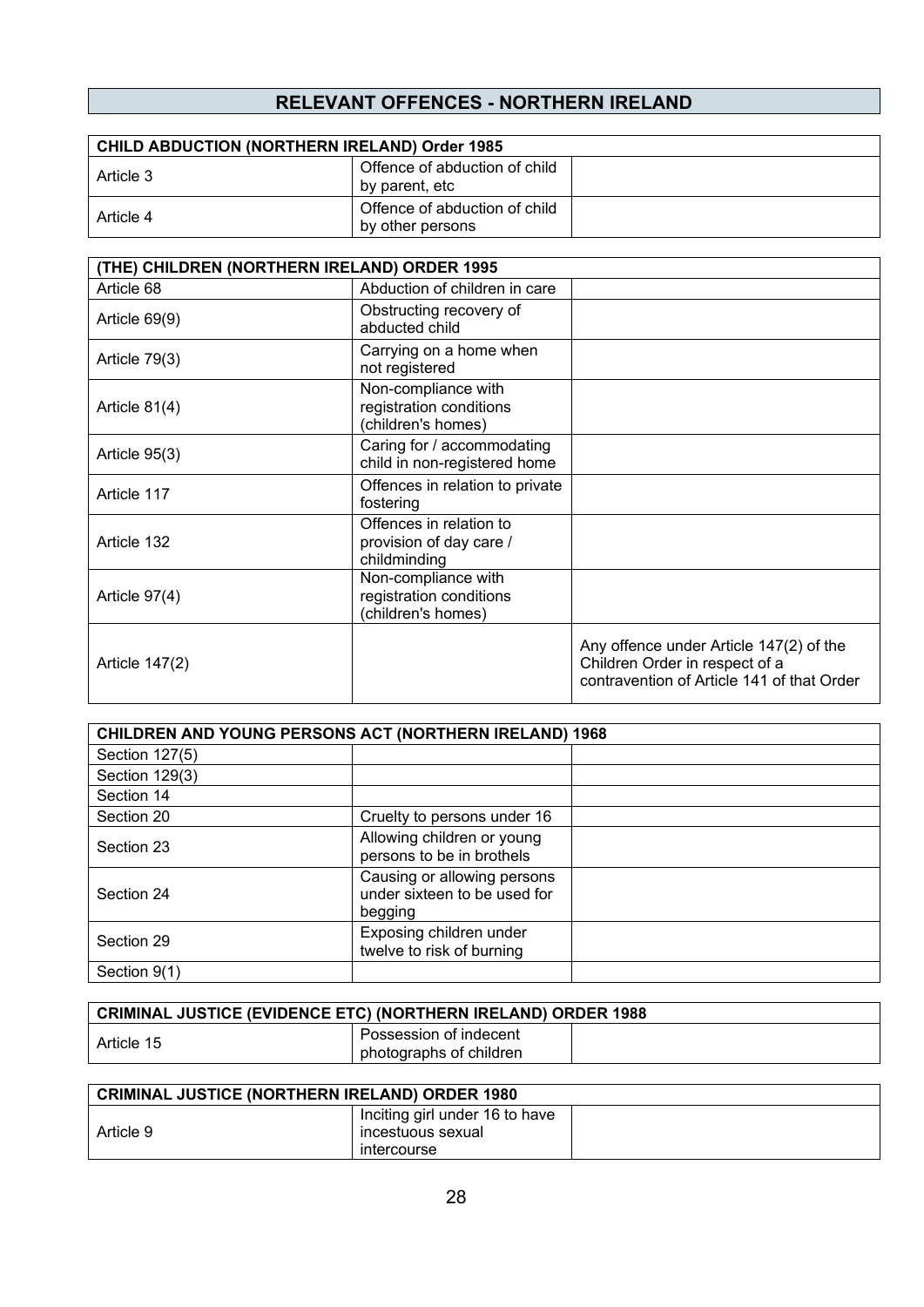| <b>CRIMINAL JUSTICE (NORTHERN IRELAND) ACT 1966</b> |                                     |                                                                                                                                                       |
|-----------------------------------------------------|-------------------------------------|-------------------------------------------------------------------------------------------------------------------------------------------------------|
| Section 13(1)                                       | Encouraging or assisting<br>suicide | Where the relevant act is an act capable<br>of, and done with the intention of,<br>encouraging or assisting the suicide of a<br>child or young person |

| │ HUMAN TRAFFICKING AND EXPLOITATION (CRIMINAL JUSTICE AND SUPPORT FOR VICTIMS) ACT<br>(NORTHERN IRELAND) 2015 |                                                       |  |
|----------------------------------------------------------------------------------------------------------------|-------------------------------------------------------|--|
| Section 1                                                                                                      | Slavery, servitude and forced<br>or compulsory labour |  |
| Section 2                                                                                                      | Human trafficking                                     |  |

| <b>JUSTICE ACT (NORTHERN IRELAND) 2016</b> |                                                                                                              |  |
|--------------------------------------------|--------------------------------------------------------------------------------------------------------------|--|
| Section 51                                 | Disclosing private sexual<br>photographs and films with<br>intent to cause distress<br>(revenge pornography) |  |

| <b>PROTECTION OF CHILDREN (Northern Ireland) ORDER 1978</b> |                                     |  |
|-------------------------------------------------------------|-------------------------------------|--|
| Article 3                                                   | Indecent photographs of<br>children |  |

| <b>SEXUAL OFFENCES (NORTHERN IRELAND) ORDER 2008</b> |                                                                               |                                                                                                                                                 |
|------------------------------------------------------|-------------------------------------------------------------------------------|-------------------------------------------------------------------------------------------------------------------------------------------------|
| Sexual Offences (Northern Ireland)<br>Order 2008     | All offences                                                                  | Any offence against or any attempt to<br>commit such an offence against a child or<br>young person (S.I. 2009/1547 Reg 4(7)<br>Sch.3 para 3(4)) |
| Article 5                                            | Rape                                                                          | Towards an adult or a child                                                                                                                     |
| Article 12                                           | Rape of a child under 13                                                      |                                                                                                                                                 |
| Article 13                                           | Assault of a child under 3 by<br>penetration                                  |                                                                                                                                                 |
| Article 14                                           | Sexual assault of a child<br>under 13                                         |                                                                                                                                                 |
| Article 15                                           | Causing or inciting a child<br>under 13 to engage in sexual<br>activity       |                                                                                                                                                 |
| Article 16                                           | Sexual activity with a child                                                  |                                                                                                                                                 |
| Article 17                                           | Causing or inciting a child to<br>engage in sexual activity                   |                                                                                                                                                 |
| Article 18                                           | Engaging in sexual activity in<br>the presence of a child                     |                                                                                                                                                 |
| Article 19                                           | Causing a child to watch a<br>sexual act                                      |                                                                                                                                                 |
| Article 20                                           | Sexual offences against<br>children committed by<br>children or young persons |                                                                                                                                                 |
| Article 21                                           | Arranging or facilitating<br>commission of a sex offence<br>against a child   |                                                                                                                                                 |
| Article 22                                           | Meeting a child following<br>sexual grooming etc                              |                                                                                                                                                 |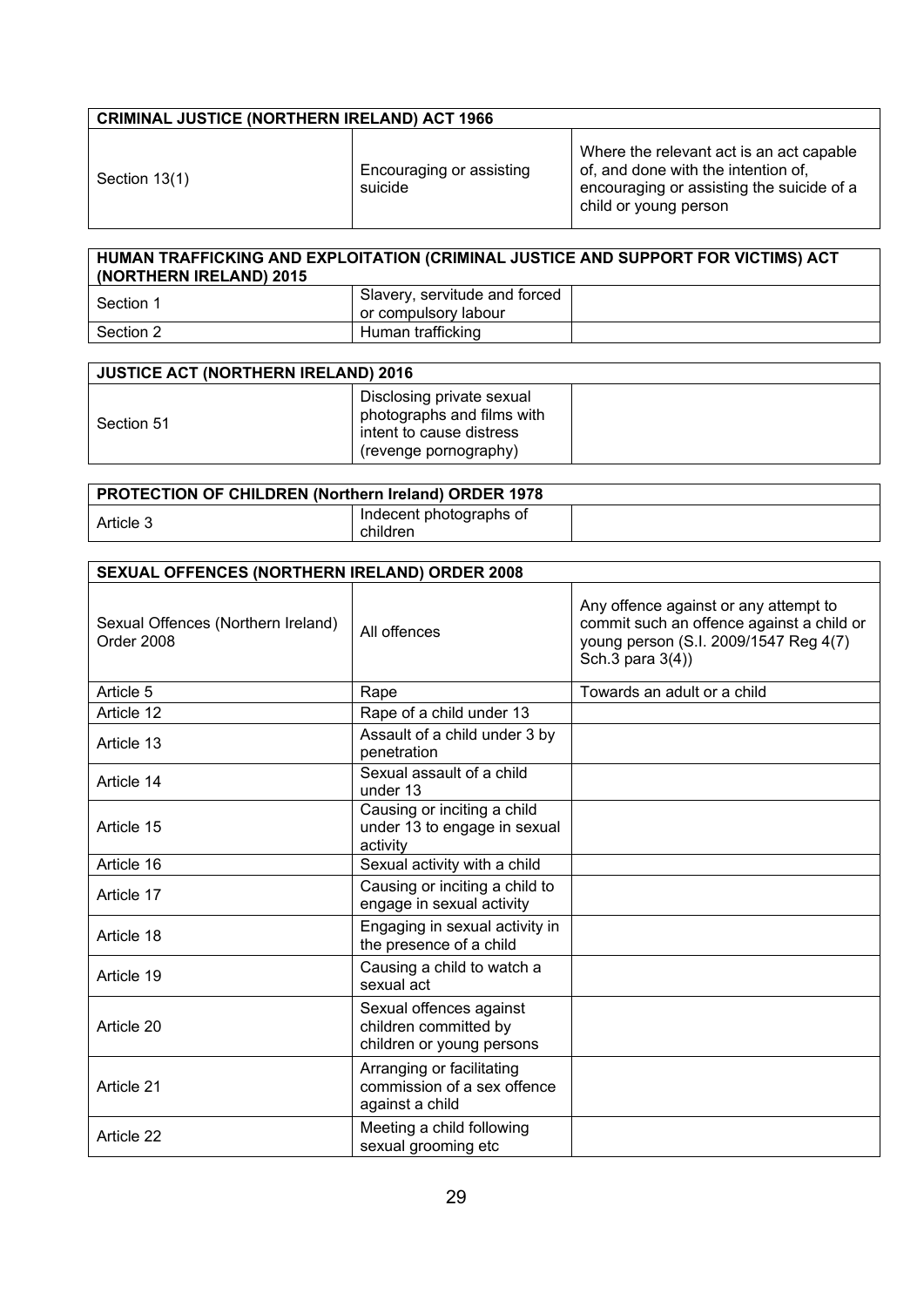| Article 23 | Abuse of position of trust:<br>sexual activity with a child                                |  |
|------------|--------------------------------------------------------------------------------------------|--|
| Article 24 | Abuse of position of trust:<br>causing or inciting a child to<br>engage in sexual activity |  |
| Article 25 | Abuse of position of trust:<br>sexual activity in the<br>presence of a child               |  |
| Article 26 | Abuse of position of trust:<br>causing a child to watch a<br>sexual act                    |  |
| Article 27 | Abuse of position of trust                                                                 |  |
| Article 32 | Sexual activity with a child<br>family member                                              |  |
| Article 33 | Inciting a child family<br>member to engage in sexual<br>activity                          |  |
| Article 34 | Family relationships                                                                       |  |
| Article 35 | Articles 32 and 33: exception<br>for spouses and civil partners                            |  |
| Article 36 | Articles 32 and 33; sexual<br>relationships which pre-date<br>family relationships         |  |
| Article 37 | Paying for sexual services of<br>a child                                                   |  |
| Article 38 | Causing or inciting child<br>prostitution or pornography                                   |  |
| Article 39 | Controlling a child prostitute<br>or a child involved in<br>pornography                    |  |
| Article 40 | Arranging or facilitating child<br>prostitution or pornography                             |  |
| Article 42 | Indecent photographs of<br>persons aged 16 or 17                                           |  |
| Article 70 | Exposure                                                                                   |  |
| Article 73 | Intercourse with an animal                                                                 |  |
| Article 74 | Sexual penetration of a<br>corpse                                                          |  |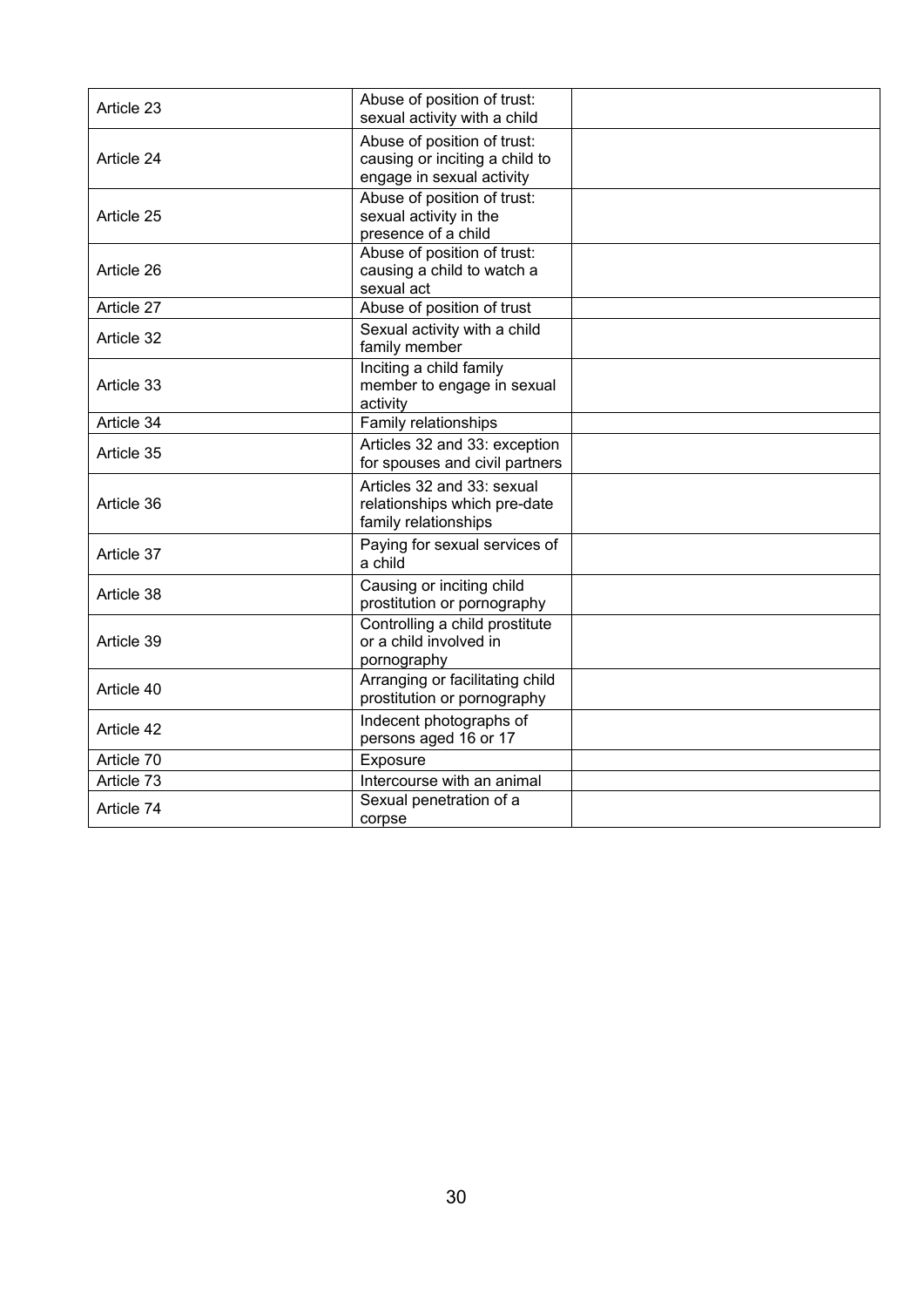#### **RELEVANT OFFENCES - SCOTLAND**

| <b>CHILD ABDUCTION ACT 1984 (ENGLAND AND SCOTLAND)</b> |                                                                                         |  |
|--------------------------------------------------------|-----------------------------------------------------------------------------------------|--|
| Section 1                                              | Offence of abduction of child<br>by parent, etc.                                        |  |
| Section 2                                              | Offence of abduction of child<br>by other persons                                       |  |
| Section 6                                              | Offence in Scotland of<br>parent, etc. taking or sending<br>child out of United Kingdom |  |

| <b>CHILDREN (SCOTLAND) ACT 1995</b> |                                                                                        |  |
|-------------------------------------|----------------------------------------------------------------------------------------|--|
| Section 81                          | Offences in connection with<br>orders etc. for protection of<br>children               |  |
| Section 83                          | Offences relating to<br>harbouring a child in care /<br>inciting that child to abscond |  |
| Section 89                          | Offences in relation to<br>parental responsibilities<br>orders                         |  |

| CHILDREN AND YOUNG PERSONS ACT (SCOTLAND) 1937 |                                                                                                    |  |
|------------------------------------------------|----------------------------------------------------------------------------------------------------|--|
| Section 12                                     | Cruelty to persons under<br>sixteen                                                                |  |
| Section 15                                     | Causing or allowing persons<br>under sixteen to be used for<br>begging                             |  |
| Section 22                                     | Exposing children under<br>seven to risk of burning                                                |  |
| Section 33                                     | Prohibition of persons under<br>sixteen taking part in<br>performances endangering<br>life or limb |  |

| CHILDREN'S HEARINGS (SCOTLAND) ACT 2011 |                                   |  |
|-----------------------------------------|-----------------------------------|--|
| Section 171                             | Offences related to<br>absconding |  |
| Section 59(1)                           | Offences - obstruction            |  |

| <b>CHILDREN'S HEARINGS (SCOTLAND) ORDER 2013</b> |                                       |  |
|--------------------------------------------------|---------------------------------------|--|
| Article $10(2)$                                  | Offences relating to<br>absconding    |  |
| Article 11(1)                                    | Offence of intentional<br>obstruction |  |

| <b>CIVIC GOVERNMENT (SCOTLAND) ACT 1982</b> |                                                   |  |
|---------------------------------------------|---------------------------------------------------|--|
| Section 52                                  | Indecent photographs etc. of<br>children          |  |
| Section 52A                                 | Possession of indecent<br>photographs of children |  |

| CRIMINAL LAW (CONSOLIDATION) (SCOTLAND) ACT 1995 |               |  |
|--------------------------------------------------|---------------|--|
| Section                                          | <b>Incest</b> |  |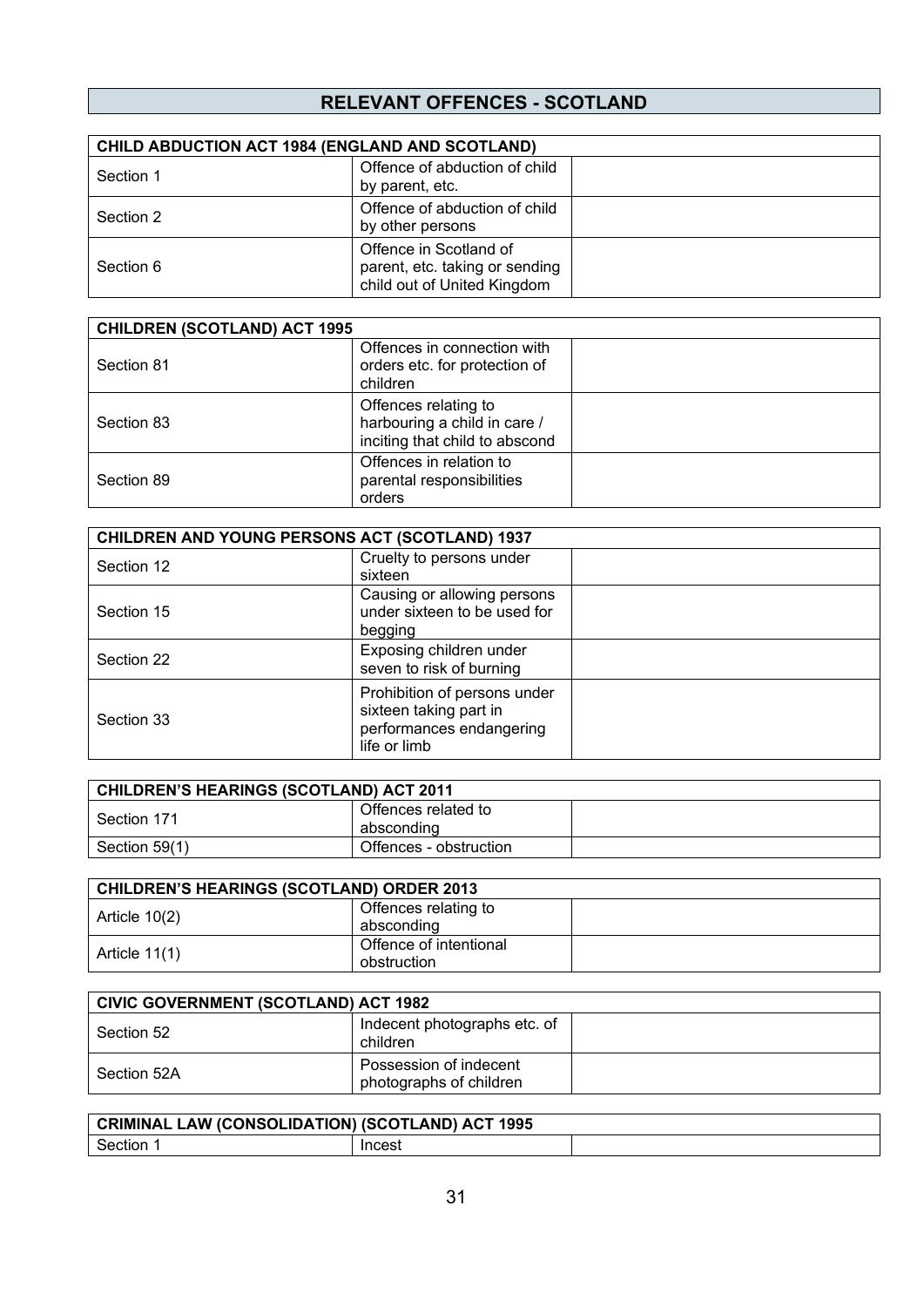| Section 10  | Seduction, prostitution, etc.,<br>of girl under 16                          |  |
|-------------|-----------------------------------------------------------------------------|--|
| Section 11  | Trading in prostitution and<br>brothel-keeping                              |  |
| Section 12  | Allowing child to be in brothel                                             |  |
| Section 13  | Living on earnings of another<br>from male prostitution                     |  |
| Section 16A | Conspiracy or incitement to<br>commit certain sexual acts<br>outside the UK |  |
| Section 16B | Commission of certain sexual<br>acts outside the United<br>Kingdom          |  |
| Section 2   | Intercourse with step-child                                                 |  |
| Section 3   | Intercourse of person in<br>position of trust with under 16                 |  |
| Section 5   | Intercourse with girl under 16                                              |  |
| Section 6   | Indecent behaviour towards<br>girl between 12 and 16                        |  |
| Section 7   | Procuring                                                                   |  |
| Section 8   | Abduction and unlawful<br>detention                                         |  |
| Section 9   | Permitting girl to use<br>premises for intercourse                          |  |

| FOSTER CHILDREN (SCOTLAND) ACT 1984 |                                |  |
|-------------------------------------|--------------------------------|--|
| l Section 15                        | Offences relating to fostering |  |

| <b>HUMAN TRAFFICKING AND EXPLOITATION (SCOTLAND) ACT 2015</b> |                                                       |  |
|---------------------------------------------------------------|-------------------------------------------------------|--|
| Section 1                                                     | Human trafficking                                     |  |
| Section 4                                                     | Slavery, servitude and forced<br>or compulsory labour |  |

| <b>PROHIBITION OF FEMALE GENITAL MUTILATION (SCOTLAND) ACT 2005</b>                              |                                                       |                                                                                                                                                                           |
|--------------------------------------------------------------------------------------------------|-------------------------------------------------------|---------------------------------------------------------------------------------------------------------------------------------------------------------------------------|
| Any offence under the Prohibition of<br><b>Female Genital Mutilation</b><br>(Scotland) Act 2005. | Any Offence                                           | where the person mutilated or, as the<br>case may be, proposed to be mutilated, is<br>a child under the age of 17 years. (S.I.<br>2009/1547 Reg 4(5)(b), Sch.3 para 2(2)) |
| Section 1                                                                                        | Female genital mutilation                             |                                                                                                                                                                           |
| Section 3                                                                                        | Aiding and abetting female<br>genital mutilation      |                                                                                                                                                                           |
| Section 4                                                                                        | Female genital mutilation -<br>extra-territorial acts |                                                                                                                                                                           |

| PROTECTION OF CHILDREN AND PREVENTION OF SEXUAL OFFENCES (SCOTLAND) ACT 2005 |                                                          |                                                                                                         |
|------------------------------------------------------------------------------|----------------------------------------------------------|---------------------------------------------------------------------------------------------------------|
| Section 1                                                                    | Meeting a child following<br>certain preliminary contact | In respect of a child under the age of 17<br>years. (S.I. 2009/1547 Reg 4(5)(b), Sch.3<br>para $2(2)$ ) |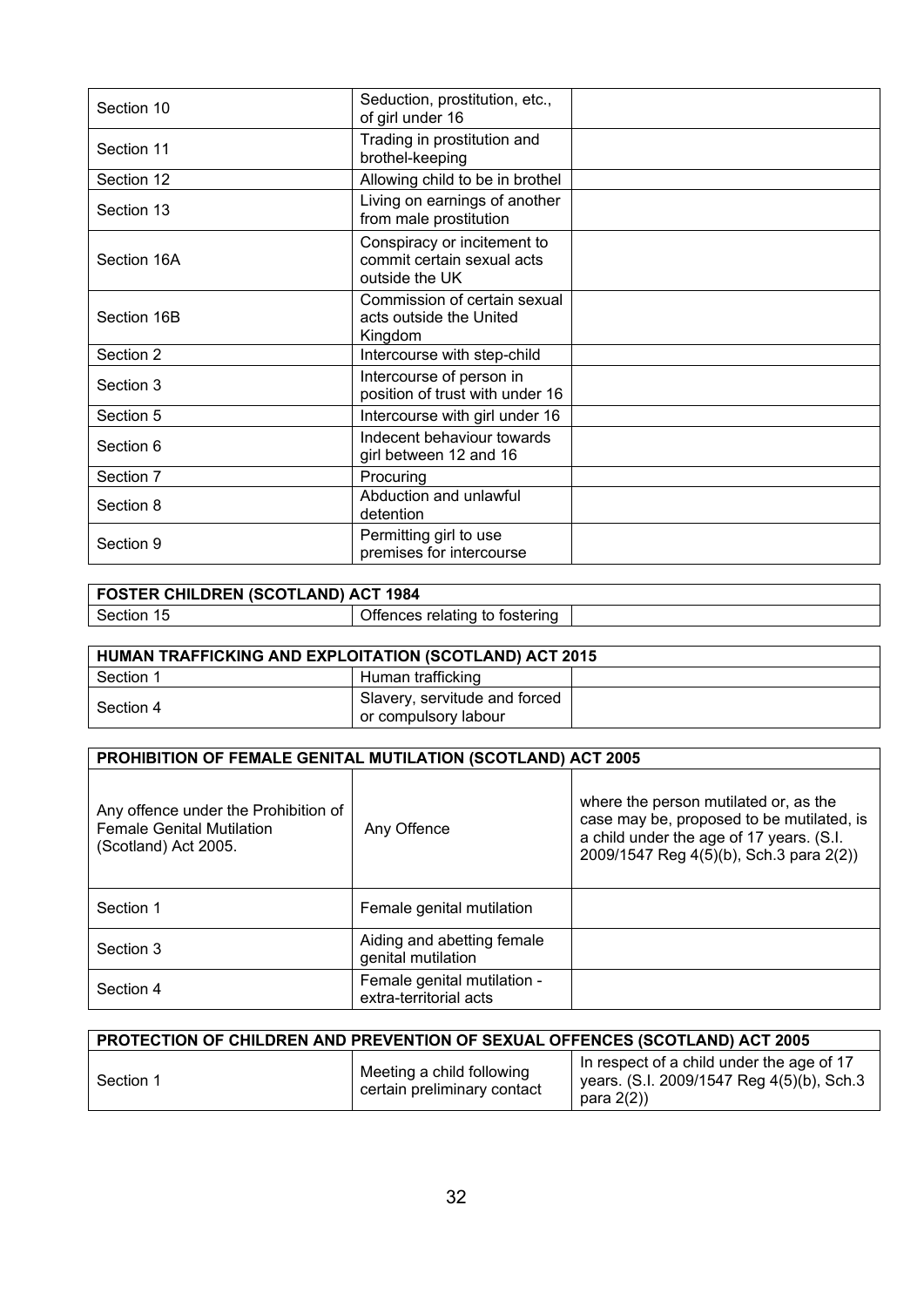| Section 10 | Causing or inciting provision<br>by child of sexual services or<br>child pornography       | In respect of a child under the age of 17<br>years. (S.I. 2009/1547 Reg 4(5)(b), Sch.3<br>para $2(2)$ ) |
|------------|--------------------------------------------------------------------------------------------|---------------------------------------------------------------------------------------------------------|
| Section 11 | Controlling a child providing<br>sexual services or involved in<br>pornography             | In respect of a child under the age of 17<br>years. (S.I. 2009/1547 Reg 4(5)(b), Sch.3<br>para $2(2)$ ) |
| Section 12 | Arranging or facilitating<br>provision by child of sexual<br>services or child pornography | In respect of a child under the age of 17<br>years. (S.I. 2009/1547 Reg 4(5)(b), Sch.3<br>para $2(2)$ ) |
| Section 9  | Paying for sexual services of<br>a child                                                   | In respect of a child under the age of 17<br>years. (S.I. 2009/1547 Reg 4(5)(b), Sch.3<br>para $2(2)$ ) |

| PUBLIC SERVICES REFORM (SCOTLAND) ACT 2010 |                                                         |  |
|--------------------------------------------|---------------------------------------------------------|--|
| Section 78                                 | Regulations: care services                              |  |
| Section 80                                 | Offences in relation to<br>registration under Chapter 3 |  |
| Section 81                                 | False statements in<br>application under Chapter 3      |  |

| <b>REGULATION OF CARE (SCOTLAND) ACT 2001</b> |                            |  |
|-----------------------------------------------|----------------------------|--|
| Section 21                                    | Offences in relation to    |  |
|                                               | registration               |  |
| Section 22                                    | False statements in        |  |
|                                               | applications               |  |
| Section 29(10)                                | Offences under regulations |  |

| <b>SEXUAL OFFENCES (SCOTLAND) ACT 2009</b> |                                                                                        |                                           |
|--------------------------------------------|----------------------------------------------------------------------------------------|-------------------------------------------|
| Section 5                                  | Coercing a person into being<br>present during a sexual<br>activity                    | Towards a child under the age of 17 years |
| Section 6                                  | Coercing a person into<br>looking at a sexual image                                    | Towards a child under the age of 17 years |
| Section 7                                  | Communicating indecently<br>etc                                                        | Towards a child under the age of 17 years |
| Section 8                                  | Sexual exposure                                                                        | Towards a child under the age of 17 years |
| Section 9                                  | Voyeurism                                                                              | Towards a child under the age of 17 years |
| Section 18                                 | Rape of a young child                                                                  |                                           |
| Section 19                                 | Sexual assault on a young<br>child by penetration                                      |                                           |
| Section 20                                 | Sexual assault on a young<br>child                                                     |                                           |
| Section $20(1)$ and $(2)(b)$ to(e)         | sexual assault on a young<br>child involving sexual activity<br>other than penetration |                                           |
| Section 21                                 | Causing a young child to<br>participate in a sexual activity                           |                                           |
| Section 22                                 | Causing a young child to be<br>present during a sexual<br>activity                     |                                           |
| Section 23                                 | Causing a young child to look<br>at a sexual image                                     |                                           |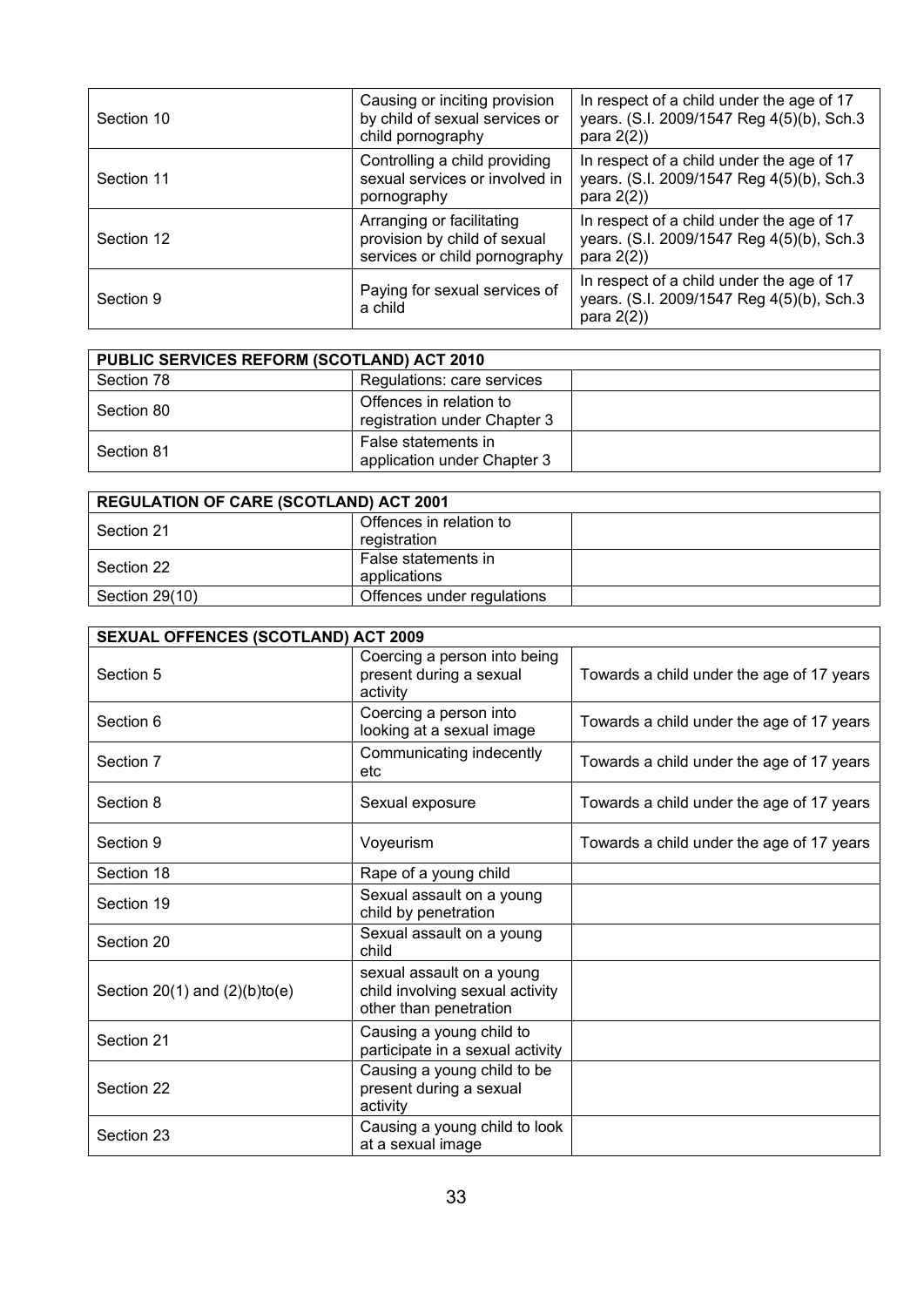| Section 24 | Communicating indecently<br>with a young child                               |                                                                                                                       |
|------------|------------------------------------------------------------------------------|-----------------------------------------------------------------------------------------------------------------------|
| Section 25 | Sexual exposure to a young<br>child                                          |                                                                                                                       |
| Section 26 | Voyeurism towards a young<br>child                                           |                                                                                                                       |
| Section 28 | Having intercourse with an<br>older child                                    |                                                                                                                       |
| Section 29 | Engaging in penetrative<br>sexual activity with or<br>towards an older child |                                                                                                                       |
| Section 30 | Engaging in sexual activity<br>with or towards an older child                |                                                                                                                       |
| Section 31 | Causing an older child to<br>participate in a sexual activity                |                                                                                                                       |
| Section 32 | Causing an older child to be<br>present during a sexual<br>activity          |                                                                                                                       |
| Section 33 | Causing an older child to<br>look at a sexual image                          |                                                                                                                       |
| Section 34 | Communicating indecently<br>with an older child etc.                         |                                                                                                                       |
| Section 35 | Sexual exposure to an older<br>child                                         |                                                                                                                       |
| Section 36 | Voyeurism towards an older<br>child                                          |                                                                                                                       |
| Section 37 | Older children engaging in<br>sexual conduct with each<br>other              |                                                                                                                       |
| Section 42 | Sexual abuse of trust                                                        | Towards a child under the age of 17 but<br>only if the condition set out in Section<br>43(6) of that Act is fulfilled |

| <b>SOCIAL WORK (SCOTLAND) ACT 1968</b> |                                                               |  |
|----------------------------------------|---------------------------------------------------------------|--|
| Section 17(8)                          | Effect of assumption by local<br>authority of parental rights |  |
| Section 60(3)                          | Control of residential and<br>other establishments            |  |
| Section 61(3)                          | Restriction on carrying on of<br>establishments               |  |
| Section 62(6)                          | Registration                                                  |  |
| Section 71                             | Harbouring                                                    |  |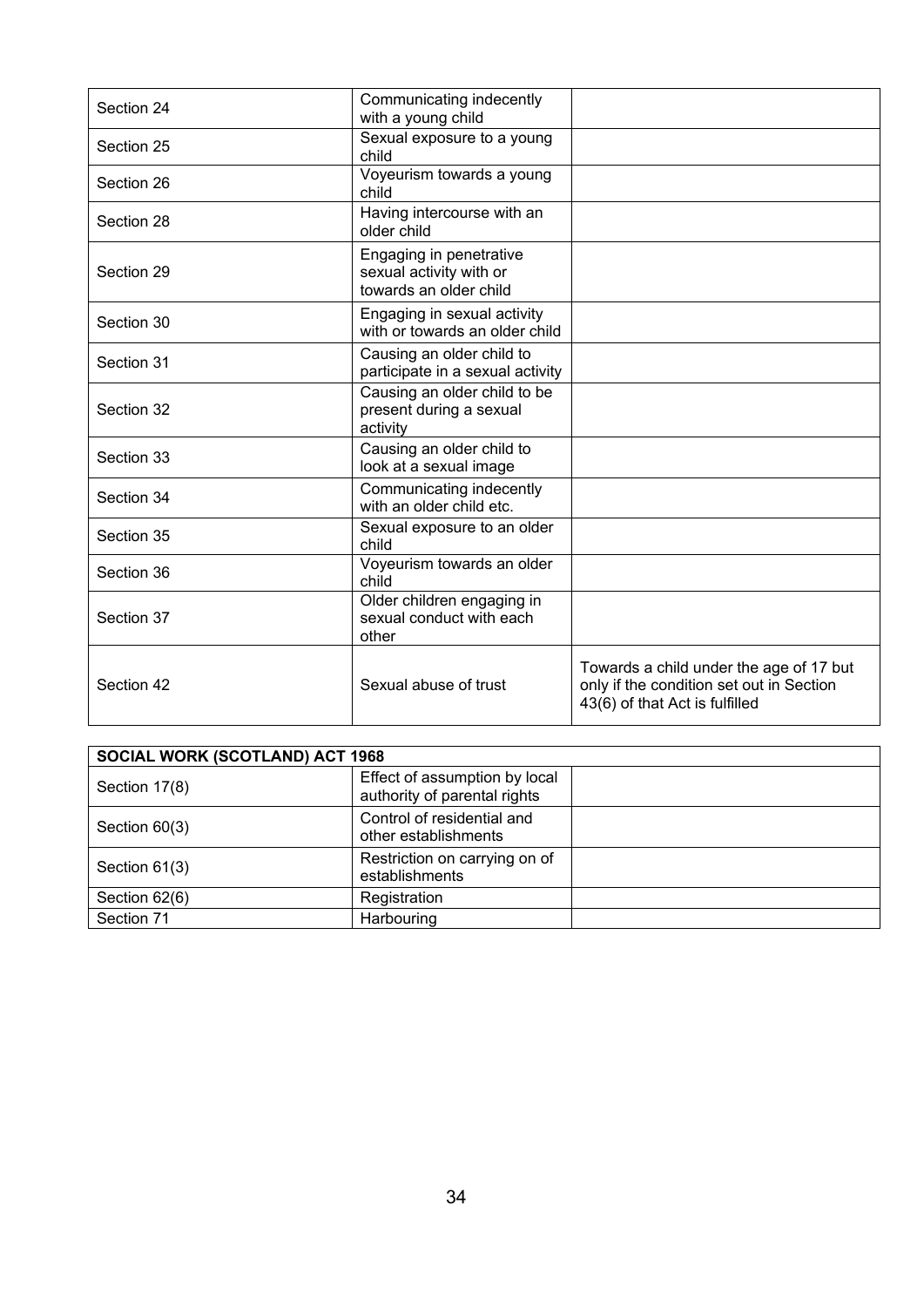#### **RELEVANT OFFENCES - ISLE OF MAN, JERSEY & GUERNSEY**

| CHILDREN AND YOUNG PERSONS ACT 2001 (ISLE OF MAN)                                                                                                        |                                                                                                          |  |  |
|----------------------------------------------------------------------------------------------------------------------------------------------------------|----------------------------------------------------------------------------------------------------------|--|--|
| Schedule 8                                                                                                                                               | Various offences listed inc.<br>murder of child, infanticide,<br>and sexual offences against<br>children |  |  |
| <b>CHILDREN JERSEY LAW 1969</b>                                                                                                                          |                                                                                                          |  |  |
| Part 7                                                                                                                                                   | All offences in part                                                                                     |  |  |
|                                                                                                                                                          |                                                                                                          |  |  |
| <b>CHILDREN JERSEY LAW 2002</b>                                                                                                                          |                                                                                                          |  |  |
| Schedule 4                                                                                                                                               | All offences in schedule                                                                                 |  |  |
|                                                                                                                                                          |                                                                                                          |  |  |
| DAY OF CARE OF CHILDREN (JERSEY) LAW 2002                                                                                                                |                                                                                                          |  |  |
| All offences                                                                                                                                             |                                                                                                          |  |  |
|                                                                                                                                                          |                                                                                                          |  |  |
| <b>CHILDREN AND YOUNG PERSONS (GUERNSEY) LAW 1967</b>                                                                                                    |                                                                                                          |  |  |
| All offences                                                                                                                                             |                                                                                                          |  |  |
| LOI RELATIVE A LA PROTECTION DES FEMMES ET DES FILLES MINEURES (LAW FOR THE<br>PROTECTION OF WOMEN AND YOUNG GIRLS) 1914 (GUERNSEY)                      |                                                                                                          |  |  |
| All Offences                                                                                                                                             |                                                                                                          |  |  |
| 'LOI POUR LA PUNITION D'INCESTE' (LAW FOR THE PUNISHMENT OF INCEST) 1909 (GUERNSEY)                                                                      |                                                                                                          |  |  |
| All Offences                                                                                                                                             |                                                                                                          |  |  |
|                                                                                                                                                          |                                                                                                          |  |  |
| 'LOI RELATIVE A LA SODOMIE' (LAW RELATING TO SODOMY) 1929 (GUERNSEY)                                                                                     |                                                                                                          |  |  |
| All Offences                                                                                                                                             |                                                                                                          |  |  |
|                                                                                                                                                          |                                                                                                          |  |  |
| 'LOI AYANT RAPPORT A LA PROTECTION DES ENFANTS ET DES JEUNES PERSONNES' LAW<br>RELATING TO THE PROTECTION OF CHILDREN AND YOUNG PERSONS 1917, (GUERNSEY) |                                                                                                          |  |  |
| Article 7                                                                                                                                                |                                                                                                          |  |  |
| Article 9                                                                                                                                                |                                                                                                          |  |  |
| Article 10                                                                                                                                               |                                                                                                          |  |  |
| Article 11                                                                                                                                               |                                                                                                          |  |  |
| Article 12                                                                                                                                               |                                                                                                          |  |  |
| Article 41(1)                                                                                                                                            |                                                                                                          |  |  |
| Article 51(1,2,3,4)                                                                                                                                      |                                                                                                          |  |  |
|                                                                                                                                                          |                                                                                                          |  |  |
| PROTECTION OF CHILDREN (BAILIWICK OF GUERNSEY) LAW 1985                                                                                                  |                                                                                                          |  |  |
| All Offences                                                                                                                                             |                                                                                                          |  |  |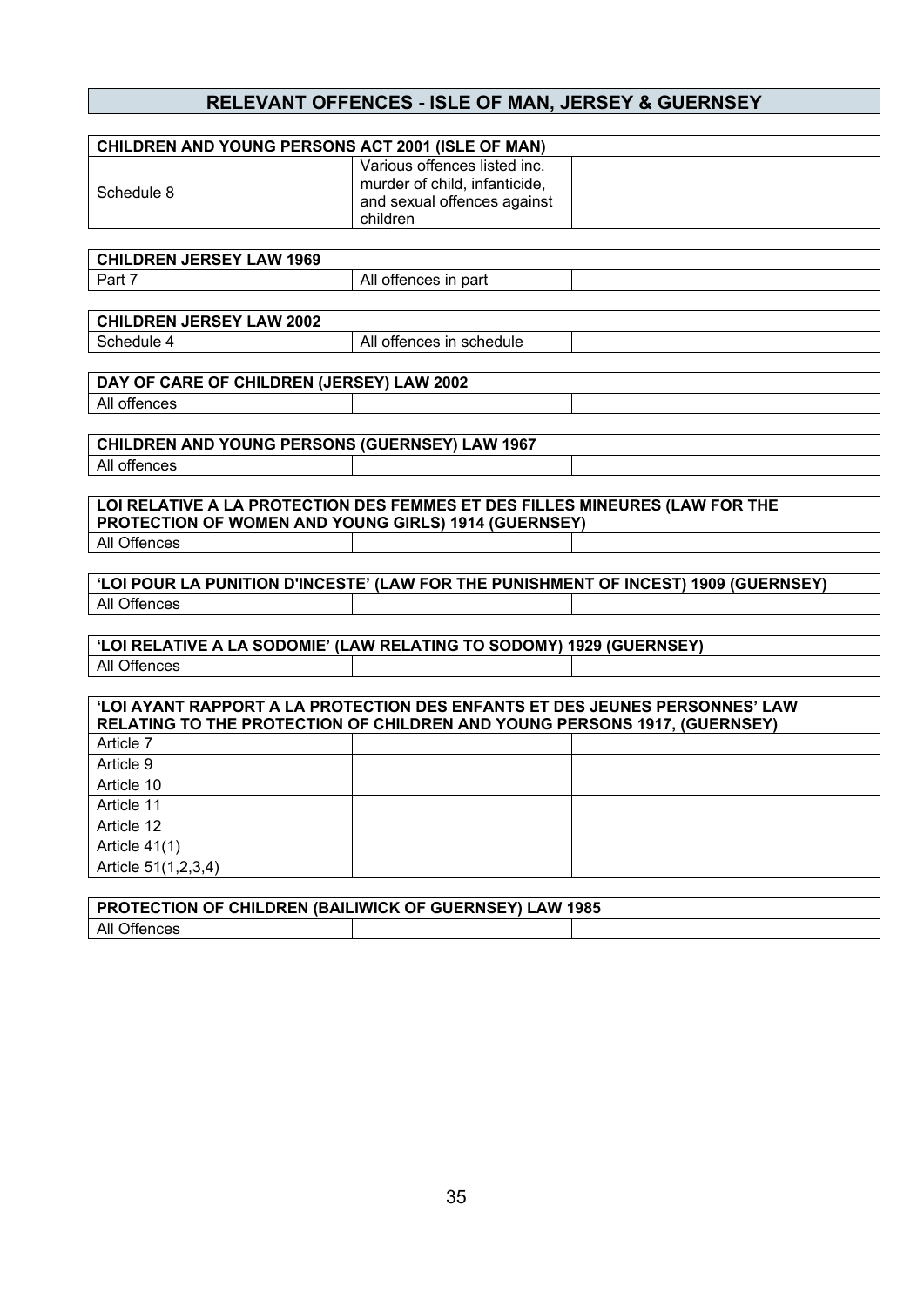# <span id="page-35-0"></span>**Table B – Relevant Orders**

#### **Orders and Determinations mentioned in Regulation 4(2) (Schedule 1) of The Childcare (Disqualification) and Childcare (Early Years Provision Free of Charge) (Extended Entitlement) (Amendment) Regulations 2018 ("the 2018 Regulations") that will lead to disqualification.**

The list of orders and determinations that will lead to disqualification under the 2018 Regulations pursuant to Regulation 4(2) are set out at Schedule 1 to the 2018 Regulation.

This list was put together on 2 July 2018 and has not been updated since then.

**ORDERS ETC. RELATING TO THE CARE OF CHILDREN (ENGLAND) -** *note these may extend to other jurisdictions*

An order under section 31(1)(a) of the 1989 Act (care order).

Any order that would have been deemed to be a care order by virtue of paragraph 15 of Schedule 14 to the 1989 Act (transitional provisions for children in compulsory care) had it been in force immediately before the day on which Part 4 of the 1989 Act came into force.

A supervision order which imposes a residence requirement under paragraph 5 of Schedule 6 to the Powers of Criminal Courts (Sentencing) Act 2000 or section 12AA of the Children and Young Persons Act 1969 (requirement to live in local authority accommodation).

In relation to registration of a children's home -

- (i) a refusal of P's application for registration under section 13 of the Care Standards Act 2000;
- (ii) cancellation of P's registration under section 14 or 20(1) of the Care Standards Act 2000; or

(iii) cancellation of the registration of any person under section 14 or 20(1) of the Care Standards Act 2000 in relation to a children's home which P has been concerned in the management of, or has any financial interest in.

Refusal at any time of P's application for registration in relation to a voluntary home or a children's home, or cancellation of the registration of a voluntary home or children's home which was carried on by P or which P was otherwise concerned with the management of, or had any financial interest in, under, as the case may be -

- (i) paragraph 1 of Schedule 5 to the 1989 Act;
- (ii) paragraph 1 or 4 of Schedule 6 to the 1989 Act.

A prohibition imposed at any time under Section 69 of the 1989 Act, section 10 of the Foster Children Act 1980 or section 4 of the Children Act 1958 (power to prohibit private fostering).

Refusal at any time of registration in respect of the provision of nurseries, day care, child minding or other provision of childcare, disqualification from such registration or cancellation of any such registration under—

- (i) section 1 or section 5 of the Nurseries and Child-Minders Regulation Act 1948;
- (ii) Part 10 or Part 10A of the 1989 Act;
- (iii) Chapter 2, 3 or 4 of Part 3 of the Act.

#### **ORDERS ETC. RELATING TO THE CARE OF CHILDREN (NORTHERN IRELAND)**

An order under article 50(1)(a) of the Children (Northern Ireland) Order 1995 (care order).

A parental responsibility order made under article 7 of the Children (Northern Ireland) Order 1995.

A fit person order, parental rights order or a training scool order under the Children and Young Persons Act (Northern Ireland) 1968.

In relation to registration of a children's home - refusal of P's application for registration or cancellation of P's registration under the Health and Personal Social Services (Quality, Improvement and Regulation) (Northern Ireland) Order 2003.

Refusal at any time of P's application for registration in relation to a voluntary home or a children's home, or cancellation of the registration of a voluntary home or children's home which was carried on by P or which P was otherwise concerned with the management of, or had any financial interest in, under, as the case may be -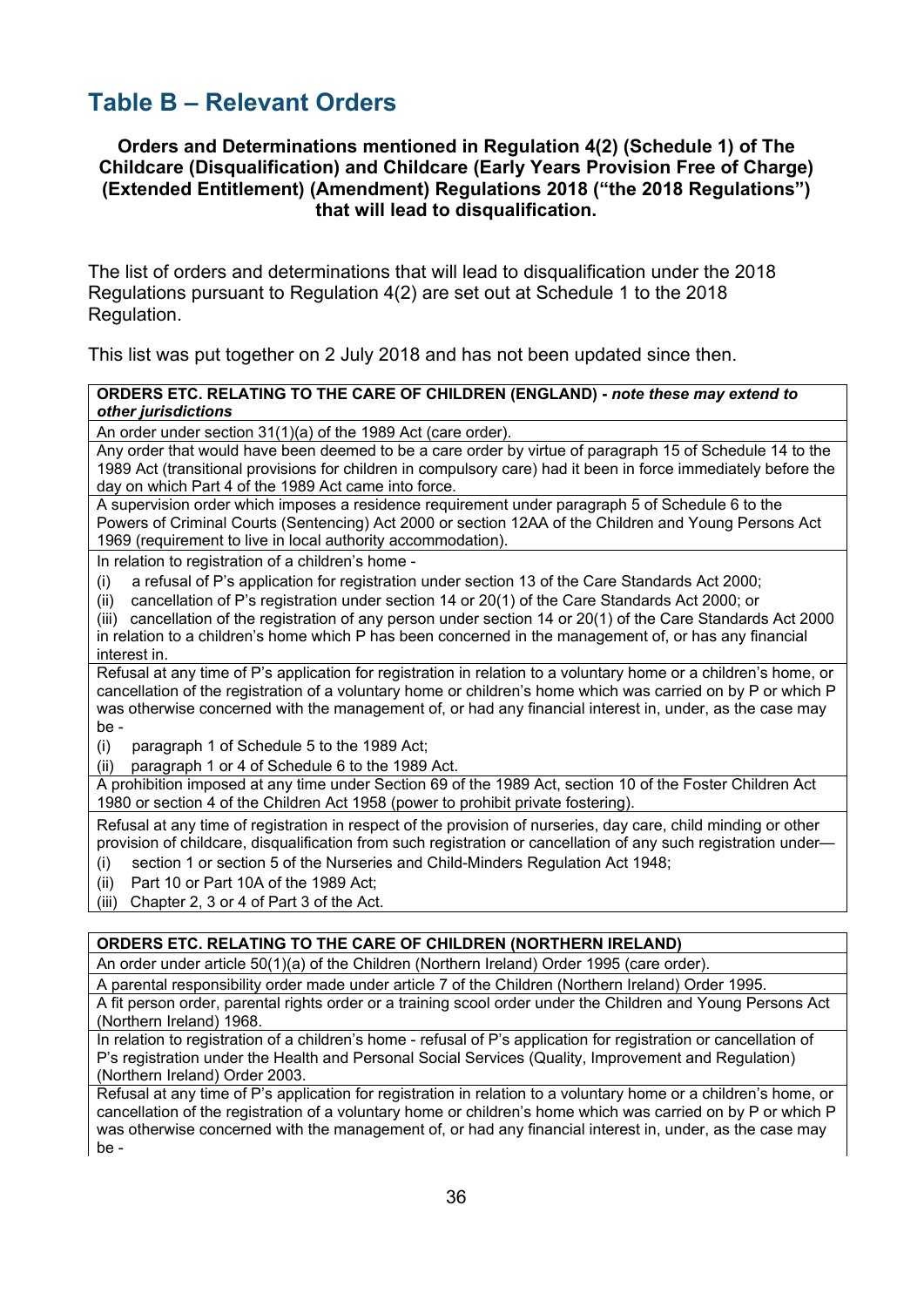(i) section 127 of the Children and Young Persons Act (Northern Ireland) 1968;

(ii) article 80, 82, 96 or 98 of the Children (Northern Ireland) Order 1995.

A prohibition imposed at any time under - article 110 of the Children (Northern Ireland) Order 1995 (power to prohibit private fostering).

Refusal at any time of registration in respect of the provision of nurseries, day care, child minding or other provision of childcare, disqualification from such registration or cancellation of any such registration under - (i) Part XI of the Children (Northern Ireland) Order 1995;

(ii) section 11(5) or section 15 of the Children and Young Persons Act (Northern Ireland) 1968.

Inclusion of P's name at any time on a list of persons unsuitable to work with children under article 3 of the Protection of Children and Vulnerable Adults (Northern Ireland) Order 2003 or disqualification from working with children under Chapter II of Part II of that Order.

#### **ORDERS ETC. RELATING TO THE CARE OF CHILDREN (SCOTLAND)**

A child protection order under section 57 of the Children (Scotland) Act 1995 or section 37 of the Children's Hearings (Scotland) Act 2011.

An exclusion order under section 76 of the Children (Scotland) Act 1995.

An order made at any time imposing a supervision requirement with respect to a child so as to remove that child from P's care, under -

(i) section 44 of the Social Work (Scotland) Act 1968;

(ii) section 70 of the Scotland Act 1995.

A compulsory supervision order, within the meaning of section 83 of the Children's Hearings (Scotland) Act 2011, or interim compulsory supervision order, within the meaning of section 86 of that Act, made at any time with respect to a child so as to remove that child from P's care.

An order made at any time vesting P's rights and powers with respect to a child in a local authority in Scotland -

(i) under section 16 of the Social Work (Scotland) Act 1968; or

(ii) pursuant to a parental responsibilities order under section 86 of the Children (Scotland) Act 1995.

A permanence order made, or treated as being made, under section 80 of the Adoption and Children (Scotland) Act 2007.

Refusal at any time of P's application for registration in relation to a voluntary home or a children's home, or cancellation of the registration of a voluntary home or children's home which was carried on by P or which P was otherwise concerned with the management of, or had any financial interest in, under, as the case may be -

(i) Part 1 of the Regulation of Care (Scotland) Act 2001 (care home services);

(ii) Part 5 of the Public Services Reform (Scotland) Act 2010.

A prohibition imposed at any time under section 10 of the Foster Children (Scotland) Act 1984 (power to prohibit the keeping of foster children).

Refusal at any time of registration in respect of the provision of nurseries, day care, child minding or other provision of childcare, disqualification from such registration or cancellation of any such registration under Part 1 of the Regulation of Care (Scotland) Act 2001.

Disqualification from working with children at any time under the Protection of Children (Scotland) Act 2003.

Refusal at any time of P's application for registration or cancellation of P's registration under section 62 of the Social Work (Scotland) Act 1968 (registration of residential and other establishments).

Refusal at any time of P's application for registration as a provider of a child care agency under section 7 of the Regulation of Care (Scotland) Act 2001 or cancellation of any such registration under section 12 or 18 of that Act.

Refusal at any time of P's application for registration as a provider of a child care agency under section 59 of the Public Services Reform (Scotland) Act 2010 or cancellation of any such registration under section 64 or 65 of that Act.

#### **ORDERS ETC. RELATING TO THE CARE OF CHILDREN (WALES)**

Refusal at any time of registration in respect of the provision of nurseries, day care, child minding or other provision of childcare, disqualification from such registration or cancellation of any such registration under Part 2 of the Children and Families (Wales) Measure 2010.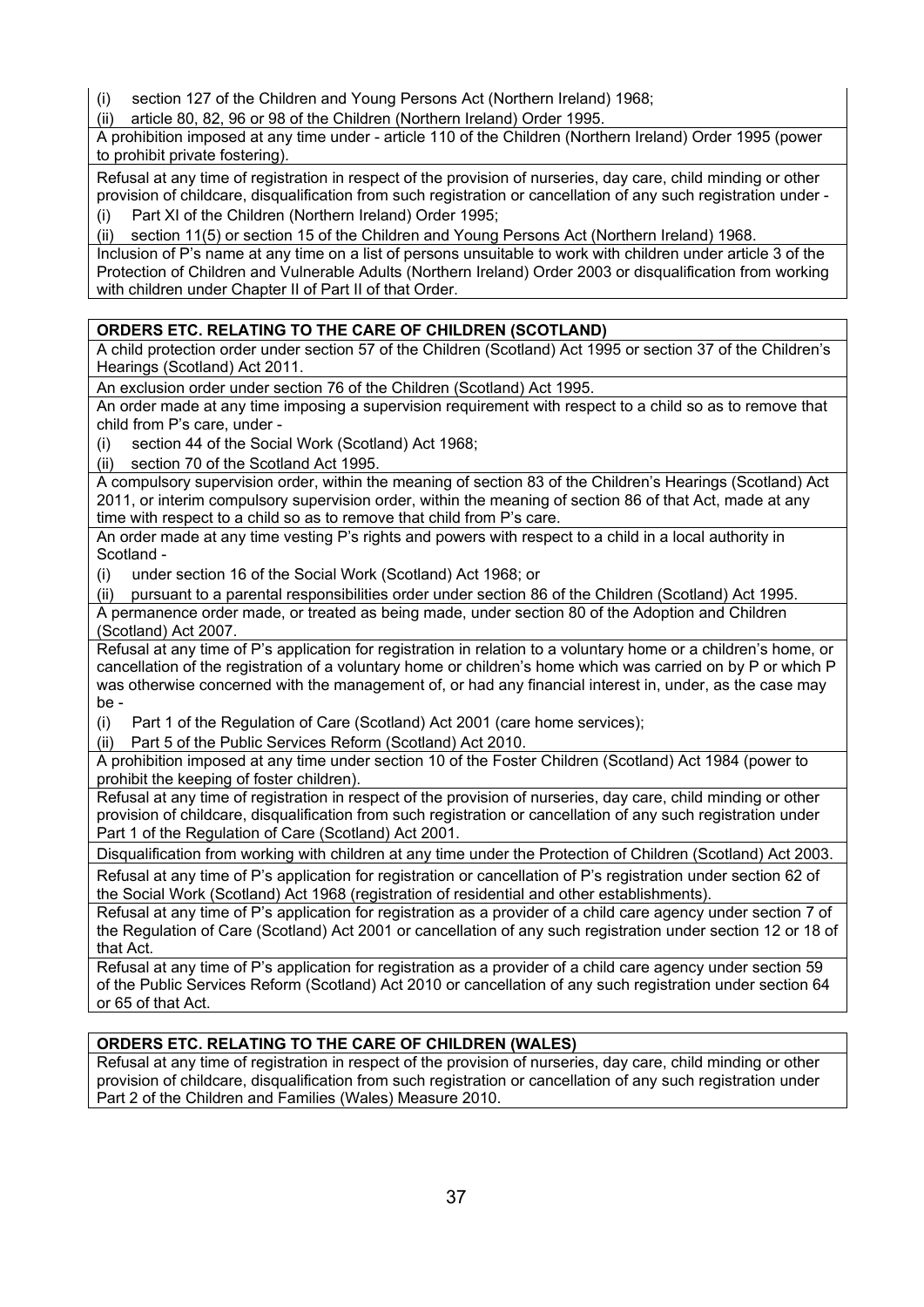#### **ORDERS ETC. RELATING TO THE CARE OF CHILDREN (JERSEY)**

An order or determination specified in Schedule 4 to the Children (Jersey) Law 2002.

#### **ORDERS ETC. RELATING TO THE CARE OF CHILDREN (GUERNSEY)**

An order under section 3(3) of the Children and Young Persons (Guernsey) Law 1967 (fit person order or special care order).

An order made further to an application as permitted under section 48(3) of the Children (Guernsey and Alderney) Law 2009 (community parenting order).

Refusal at any time of registration in respect of the provision of nurseries, day care, child minding or other provision of childcare, disqualification from such registration or cancellation of any such registration under Part III of the Child Protection (Guernsey) Law 1972.

#### **ORDERS ETC. RELATING TO THE CARE OF CHILDREN (ISLE OF MAN)**

An order under section 31(1)(a) of the Children and Young Persons Act 2001 (an Act of Tynwald).

A supervision order which imposes a residence requirement under paragraph 5 of Schedule 9 to the Children and Young Persons Act 2001 (an Act of Tynwald) (requirement to live in accommodation provided by the Department of Health and Social Security).

Refusal at any time of P's application for registration in relation to a voluntary home or a children's home, or cancellation of the registration of a voluntary home or children's home which was carried on by P or which P was otherwise concerned with the management of, or had any financial interest in, under, as the case may be - Paragraph 2 or 4 of Schedule 2 to the Children and Young Persons Act 2001 (an Act of Tynwald).

A prohibition imposed at any time under section 59 of the Children and Young Persons Act 2001 (an Act of Tynwald) (power to prohibit or impose restrictions upon private fostering).

Refusal at any time of registration in respect of the provision of nurseries, day care, child minding or other provision of childcare, disqualification from such registration or cancellation of any such registration under -

(i) section 1 of the Nurseries and Child Minders Regulation Act 1974 (an Act of Tynwald);

(ii) section 65 or 66 of, or Schedule 7 to, the Children and Young Persons Act 2001 (an Act of Tynwald).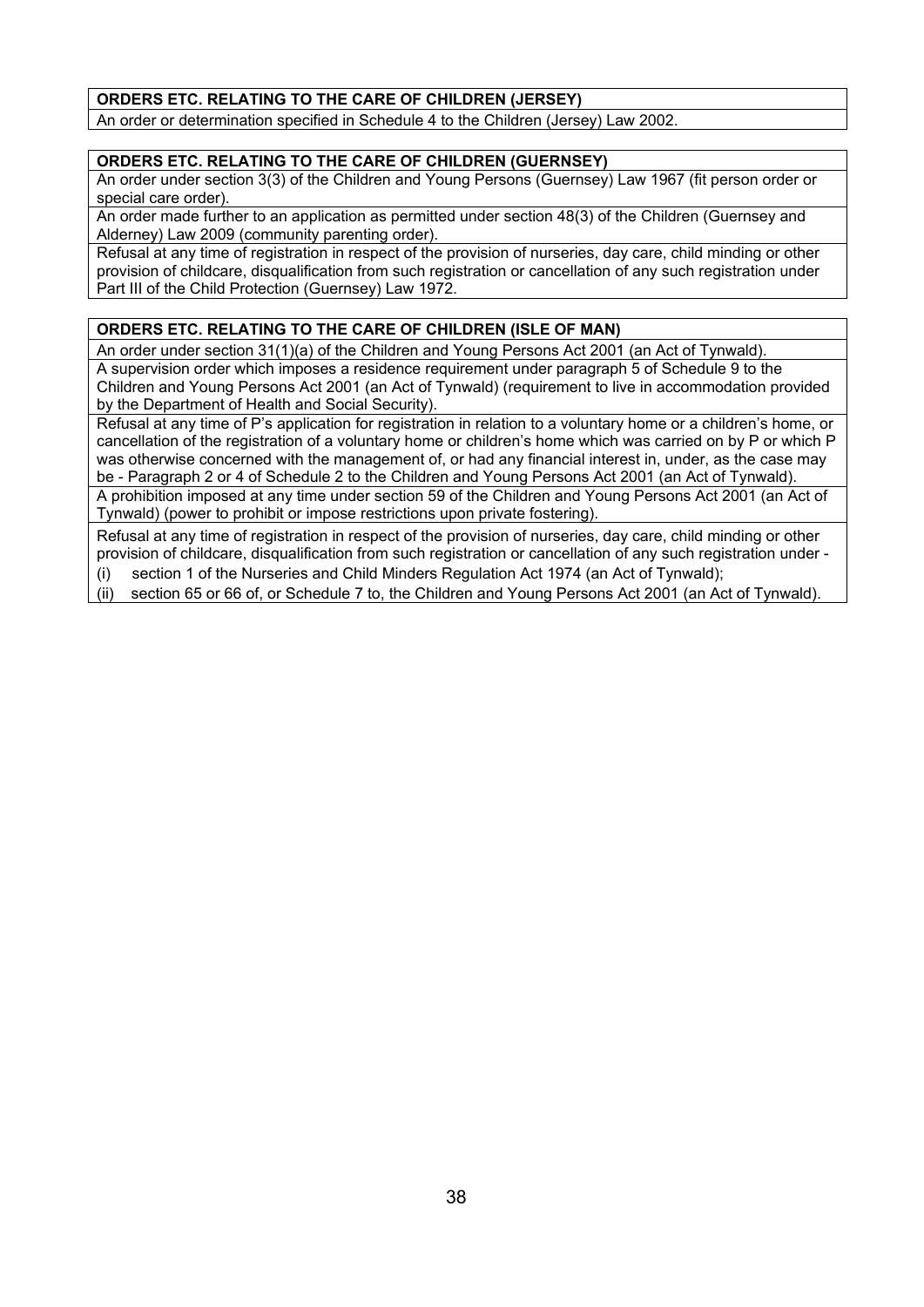# <span id="page-38-0"></span>**Further information**

### <span id="page-38-1"></span>**Useful resources and external organisations**

- The Childcare (Disqualification) and Childcare (Early Years Provision Free of Charge) (Extended Entitlement) (Amendment) Regulations 2018 [To Be Published]
- [Childcare Act 2006](https://www.legislation.gov.uk/ukpga/2006/21/contents)
- [Rehabilitation of Offenders Act 1974 \(Exceptions\) Order 1975 \(as amended in](https://www.legislation.gov.uk/ukdsi/2013/9780111537718/contents)  [2013\) \('the Exceptions\)](https://www.legislation.gov.uk/ukdsi/2013/9780111537718/contents)
- [Rehabilitation of Offenders Act 1974](http://www.legislation.gov.uk/ukpga/1974/53)
- DBS [Never Filtered List](https://www.gov.uk/government/publications/dbs-list-of-offences-that-will-never-be-filtered-from-a-criminal-record-check)
- DBS [Filtering guide](https://www.gov.uk/government/publications/dbs-filtering-guidance/dbs-filtering-guide)
- DBS [Referral Guidance](https://www.gov.uk/government/collections/dbs-referrals-guidance--2)
- Ofsted [Compliance and Enforcement handbook](https://www.gov.uk/government/publications/compliance-investigation-and-enforcement-handbook-childcare)
- Ofsted [Waiver Procedures](https://www.gov.uk/government/publications/applying-to-waive-disqualification-early-years-and-childcare-providers)
- [Information Commissioner's Office](https://ico.org.uk/)
- [Data Protection Act 2018](http://www.legislation.gov.uk/ukpga/2018/12/contents/enacted)
- **[Data Protection Toolkit for Schools](https://www.gov.uk/government/publications/data-protection-toolkit-for-schools)**
- [General Data Protection Regulation \(GDPR\)](https://gdpr-info.eu/)
- [Guide to the General Data Protection Regulation \(GDPR\)](https://ico.org.uk/for-organisations/guide-to-the-general-data-protection-regulation-gdpr/)
- [Nacro](https://www.nacro.org.uk/resettlement-advice-service/)
- [Unlock](http://www.unlock.org.uk/)

### <span id="page-38-2"></span>**Other relevant departmental advice and statutory guidance**

- [Keeping children safe in education](https://www.gov.uk/government/publications/keeping-children-safe-in-education--2)
- [The early years foundation stage](https://www.gov.uk/government/policies/improving-the-quality-and-range-of-education-and-childcare-from-birth-to-5-years/supporting-pages/early-years-foundation-stage)
- [Working together to safeguard children](https://www.gov.uk/government/publications/working-together-to-safeguard-children--2)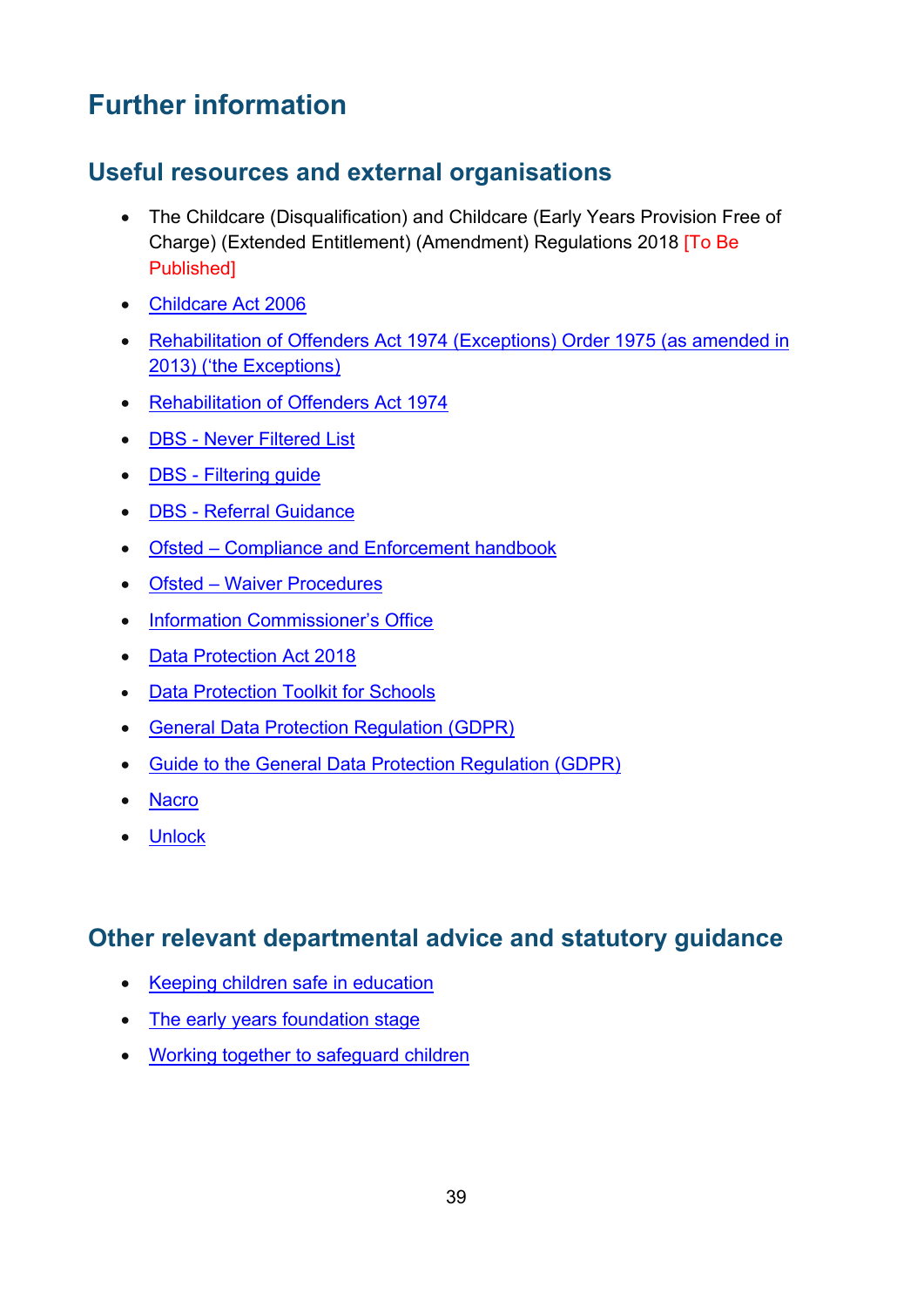# <span id="page-39-0"></span>**Annex A**

# <span id="page-39-1"></span>**Summary of changes to the arrangements**

#### **Removal of disqualification by association**

- 1. By amendment of regulation 9 of the Childcare (Disqualification) and Childcare (Early Years Provision Free of Charge) (Extended Entitlement) (Amendment) Regulations 2018 ("the 2018 Regulations"), we are removing disqualification by association for individuals working in childcare in non-domestic settings (e.g. schools and nurseries).
- 2. Disqualification by association will continue to apply for individuals providing and working in childcare in domestic settings (e.g. where childcare is provided in a childminder's home).

#### **Technical changes to the arrangements**

- 3. Paragraph 4(c) of this guidance references that there are certain orders, made in relation to the care of children, which can lead to disqualification. These are set out at regulation 4(2) and listed at Schedule 1 of the 2018 Regulations, and are relisted at Table B of this draft guidance.
- 4. The 2018 Regulations amended the arrangements, which currently disqualify foster carers and those who have adopted children in their household, as well as childcare workers who themselves were once subject to a care order, from working in childcare. Regulation 4(2) exempts these individuals from disqualification, thereby improving the fairness of the arrangements.

#### **Additions to qualifying offences**

5. The 2018 Regulations bring up-to-date the offences by which an individual can be disqualified under the childcare disqualification arrangements. The relevant offences are set out at Schedules 2 and 3 of the 2018 Regulations and are relisted at Table A of this draft guidance.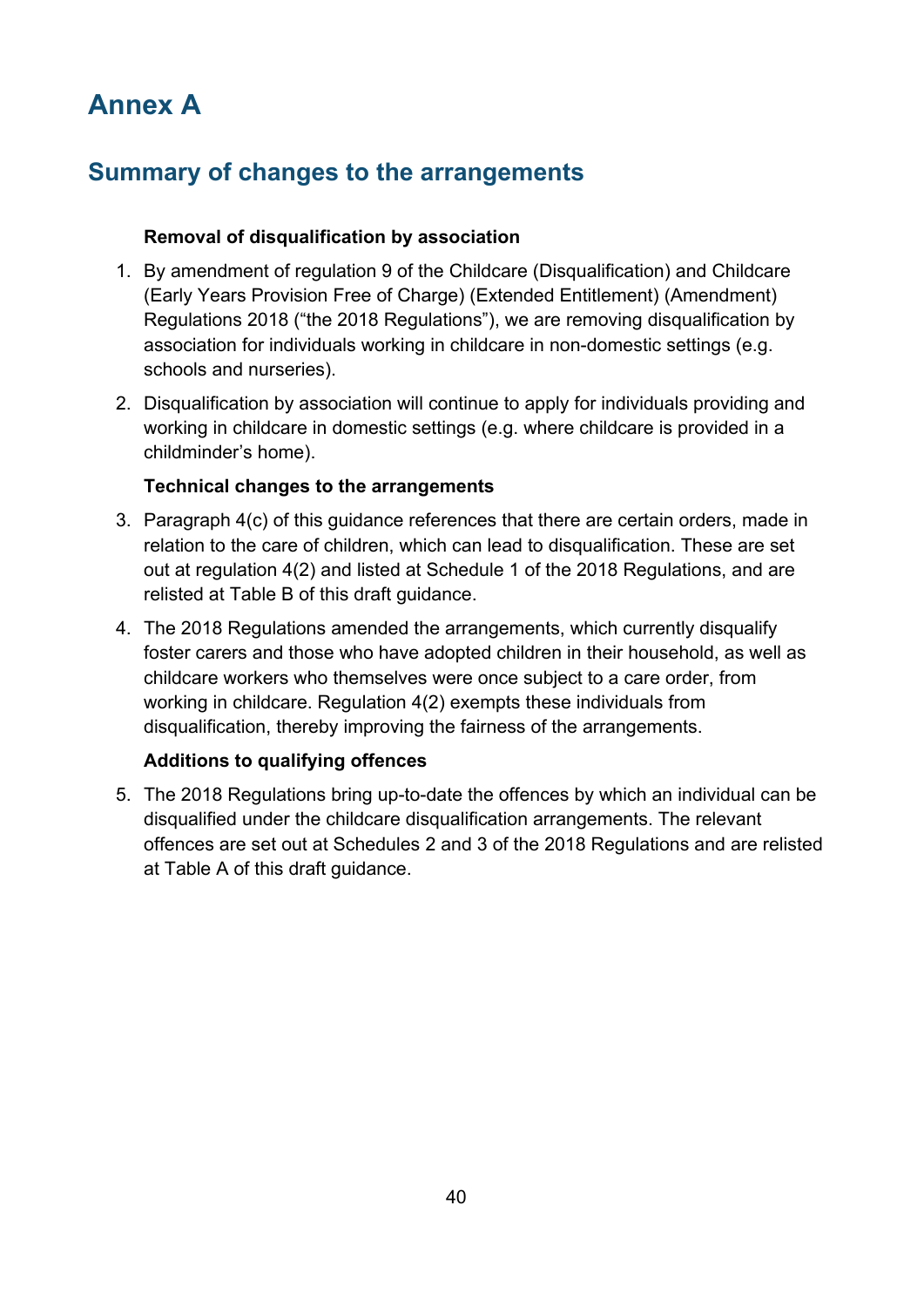# <span id="page-40-0"></span>**Annex B**

### <span id="page-40-1"></span>**Making a waiver application to Ofsted: transitional arrangements**

1. This part of the guidance explains how the changes we are making to the childcare disqualification arrangements will impact on waiver applications to Ofsted. It is designed to help employers and staff understand the waiver application process between now and 31 August 2018.

#### **Changes to the childcare disqualification arrangements**

2. There are no substantive changes to the childcare disqualification arrangements for individuals who have committed a relevant offence that leads to disqualification. School staff covered by paragraphs 6 to 17 of the existing guidance (paragraphs 9 to 18 of this draft guidance), who have committed a relevant offence, should apply to Ofsted for a waiver against disqualification, as explained at paragraphs 35 to 36 of the existing guidance (paragraphs 38 to 39 of this draft).

#### **Disqualification by association**

3. There are no changes to the disqualification by association arrangements for individuals working in childcare provided on domestic premises<sup>[18](#page-40-2)</sup>. Individuals working in domestic settings, who are disqualified on the basis of someone living or working in their household having committed a relevant offence (i.e. disqualification by association) should apply to Ofsted for a waiver against disqualification, as explained at paragraphs 35 and 36 of the current statutory guidance (paragraphs 38 and 39 of this draft guidance).

#### **Waiver applications**

 $\overline{a}$ 

4. Any member of staff working in a relevant school setting, or similar setting within a private, voluntary, or independent (PVI) nursery, who is disqualified by association under the current arrangements, should apply for a waiver from Ofsted, as explained at paragraphs 35 and 36 of the current statutory guidance. A waiver against disqualification is necessary because the law currently prohibits individuals disqualified by association from working in childcare in these settings. Ofsted will consider and make a decision on waiver applications where it is able to do so before 31 August 2018. Where it is unable to determine an application for a waiver before this date, Ofsted will write and inform the individual (and their employer) of their disqualification status on or after 31 August 2018.

<span id="page-40-2"></span> $18$  Including those working on non-domestic premises up to 50% of the time under domestic premises registration.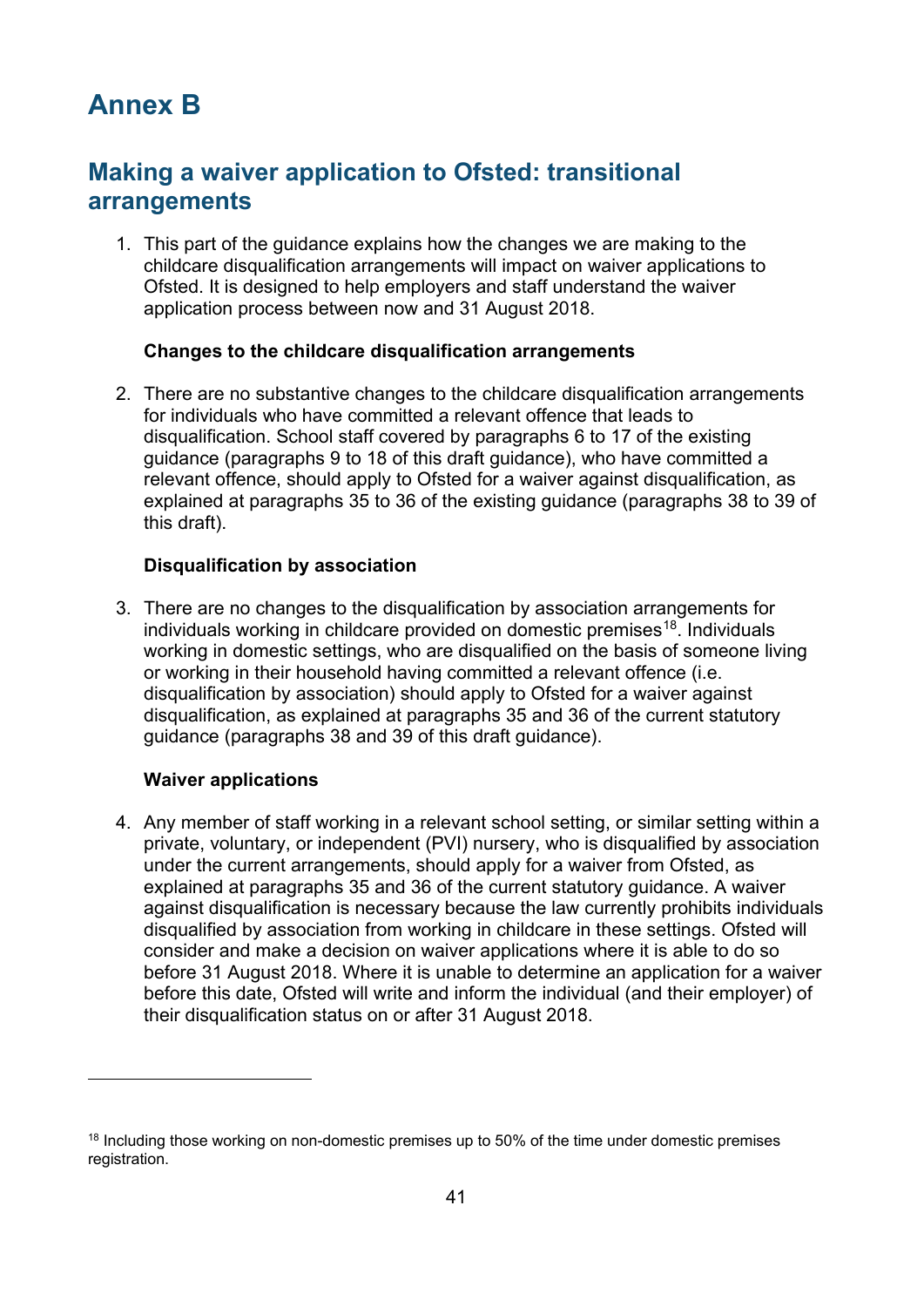#### **No review of existing Ofsted waiver decisions**

5. Where Ofsted has previously made a decision on an application for a waiver individuals should not ask Ofsted to review that decision. Ofsted will not revisit waiver applications made under the existing *arrangements*. Whilst a number of the waivers issued by Ofsted will, from 31 August 2018, no longer be necessary in order to allow individuals to work in childcare, Ofsted does not need to review an individual's disqualification status in order to enable them to work in childcare. Accordingly, Ofsted will not review decisions it has previously made on waiver applications submitted under the current legislation.

#### **Status of existing waivers post 31 August 2018**

6. The tables below explain how the changes to the Regulations will impact on an individual's requirement to hold a waiver against disqualification in order to work in childcare from 31 August 2018.

| <b>Current waiver/disqualification</b><br>status | <b>Post September</b><br>waiver/disqualification<br>status |
|--------------------------------------------------|------------------------------------------------------------|
| Waiver granted – able to work in childcare       | No change                                                  |
| Waiver declined – unable to work in childcare    | No change                                                  |
| Waiver granted 'with conditions'                 | No change                                                  |

#### **Disqualified due to an offence the individual has committed**

#### **Disqualified due to an offence an associate has committed (by association)**

| <b>Setting</b><br>(Individual<br>works in a) | <b>Current waiver/disqualification</b><br>status | <b>Post September</b><br>waiver/disqualification status                                                   |
|----------------------------------------------|--------------------------------------------------|-----------------------------------------------------------------------------------------------------------|
| Domestic<br>setting <sup>19</sup>            | Waiver granted – able to work in<br>childcare    | No change                                                                                                 |
| Domestic<br>setting <sup>19</sup>            | Waiver declined – unable to work<br>in childcare | Unable to work in childcare in a<br>domestic setting <sup>19</sup> but able to work in<br>a school or PVI |
| <b>Domestic</b><br>setting <sup>19</sup>     | Waiver granted 'with conditions'                 | No change                                                                                                 |
| School/PVI<br>setting                        | Waiver granted – able to work in<br>childcare    | Waiver no longer required - able to<br>work in childcare in a school or PVI                               |

<span id="page-41-0"></span><sup>&</sup>lt;sup>19</sup> Including non-domestic premises up to 50% of the time under a domestic registration.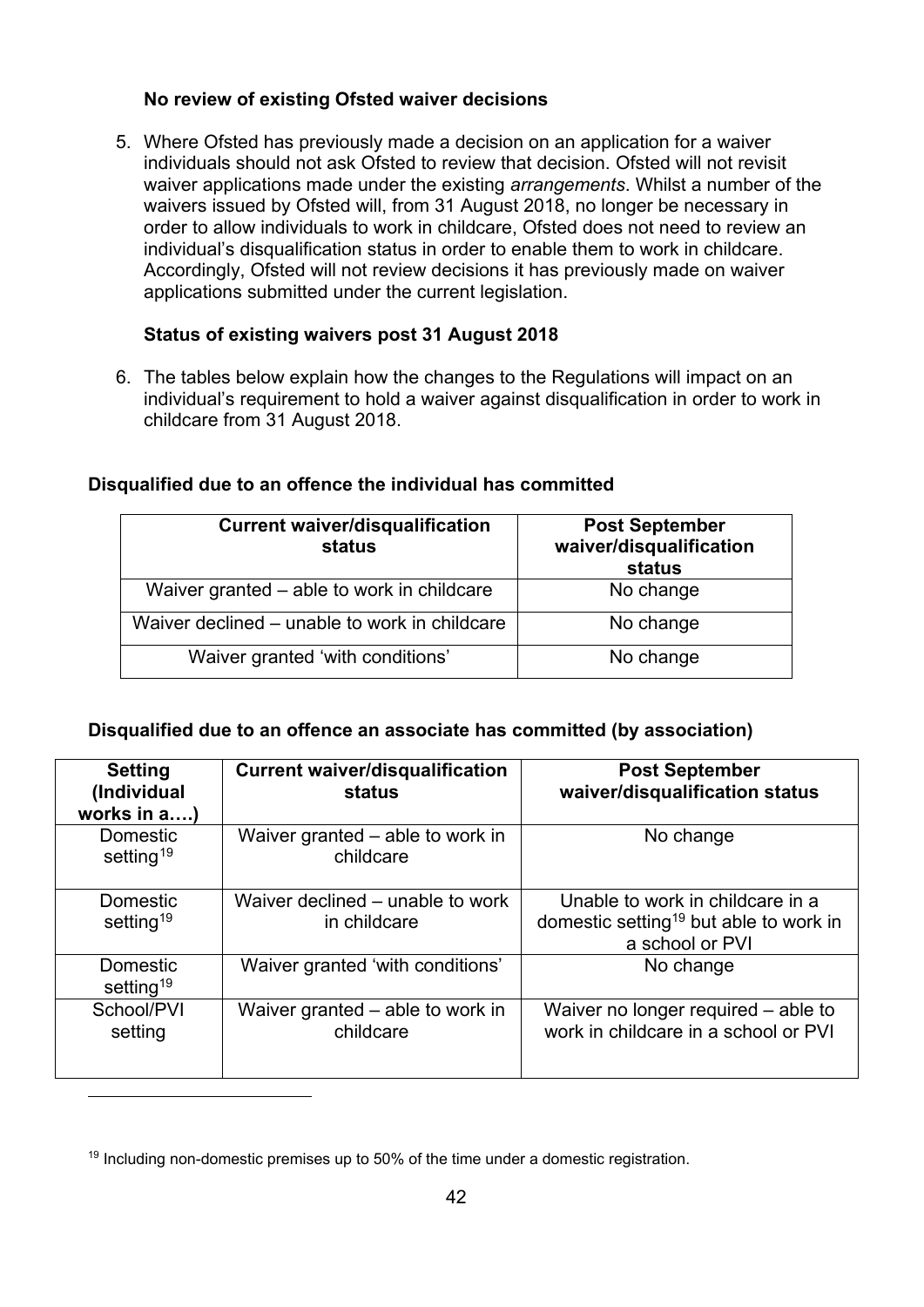|                       |                                                  | but not able to work in childcare in a<br>domestic setting <sup>19</sup>                                                                                 |
|-----------------------|--------------------------------------------------|----------------------------------------------------------------------------------------------------------------------------------------------------------|
| School/PVI<br>setting | Waiver declined – unable to work<br>in childcare | Waiver no longer required - able to<br>work in childcare in a school or PVI,<br>but not able to work in childcare in a<br>domestic setting <sup>19</sup> |
| School/PVI<br>setting | Waiver granted 'with conditions'                 | Waiver no longer required. Able to<br>work in childcare in a school or PVI,<br>but not able to work in childcare in a<br>domestic setting <sup>19</sup>  |

7. Any waivers which have been granted "with conditions" may need to be considered on a case-by-case basis, as individuals may still be disqualified from certain settings, particularly those in domestic settings. Please contact [disqualification@ofsted.gov.uk](mailto:disqualification@ofsted.gov.uk) for further advice regarding waivers with conditions.

#### **Other sources of help**

8. Individuals with questions about the operation of the childcare disqualification arrangements, including the requirement to obtain a waiver in order to work in childcare between now and 31 August 2018, or with questions about waivers with conditions should contact the DfE's disqualification helpline 01325 340 409 or email: [mailbox.disqualification@education.gov.uk.](mailto:mailbox.disqualification@education.gov.uk)